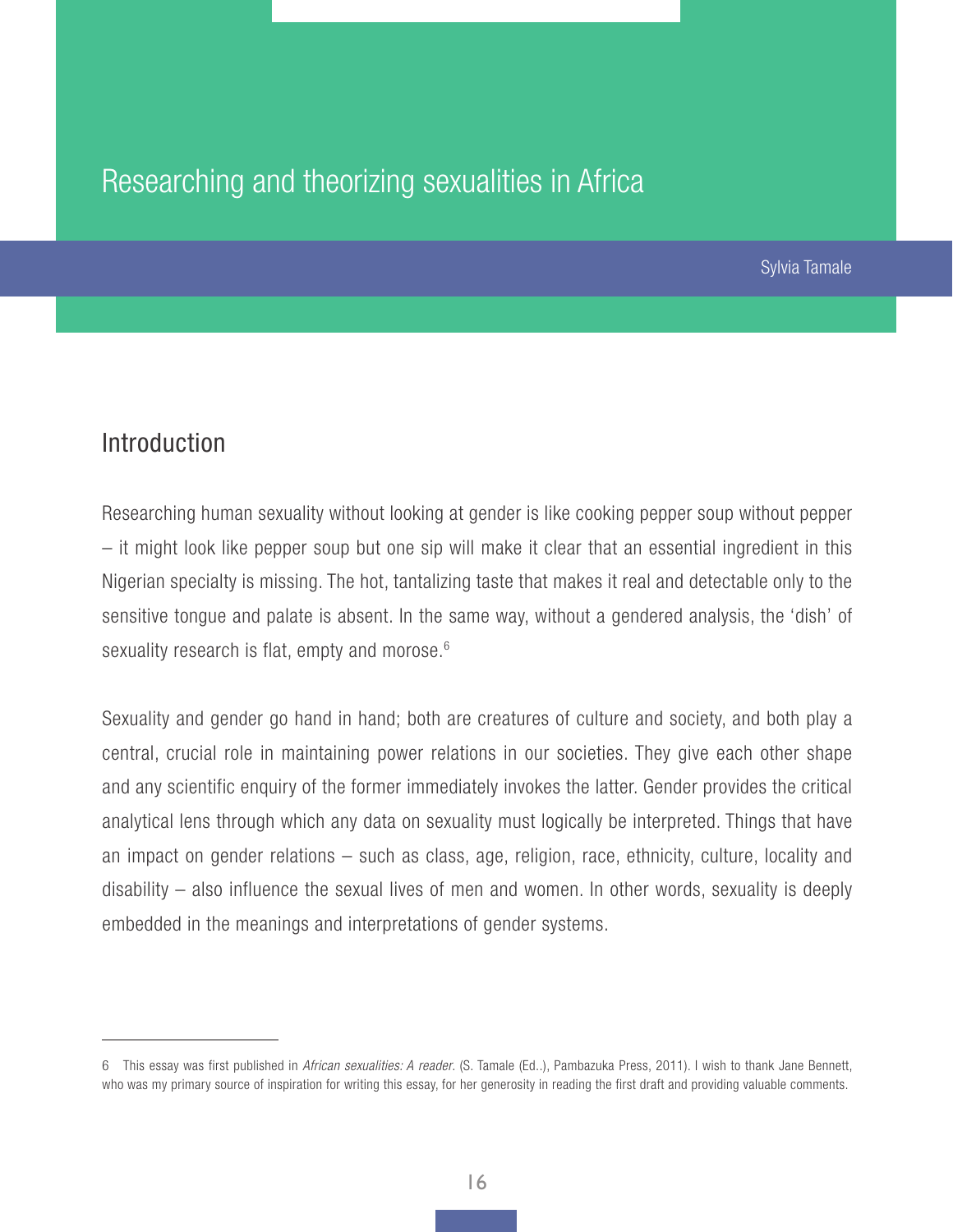This truism generally recognized by African feminist scholars of sexuality is by no means universally accepted. Many researchers still view sexuality within the narrow spectrum of the sex act without exploring the extraneous factors that impact and shape our multifarious sexualities. Some scholars caution against oversimplifying and essentializing the practice and discourse of sexualities in Africa, urging a reading of their multiple and contextual meanings (Oinas & Arnfred, 2009; Mama, 2007; Helle-Valle, 2004). Reference to sexuality in the plural does not simply point to the diverse forms of orientation, identity or status. It is a political call to conceptualize sexuality outside the normative social orders and frameworks that view it through binary oppositions and labels. Thinking in terms of multiple sexualities is crucial to disperse the essentialism embedded in so much sexuality research.

The various dimensions of sexuality include sexual knowledge, beliefs, values, attitudes and behaviors, as well as procreation, sexual orientation, and personal and interpersonal sexual relations. Sexuality touches a wide range of other issues including pleasure, the human body, dress, selfesteem, gender identity, power and violence. It is an encompassing phenomenon that involves the human psyche, emotions, physical sensations, communication, creativity and ethics.

Given that sexuality is a deeply complex phenomenon, studies around it must be specialized to reflect its nuances, and its contextual and multilayered nature. Because the topic of sexualities is often wrapped in silence, taboos and privacies, researchers need to hone specific techniques and methods to reveal invisible, silenced and repressed knowledge. Because in Africa many acts associated with sexualities are criminalized or highly stigmatized, analysts need to tread the territory with care and sensitivity. Most importantly, researchers need to recognize that there is no uniform or monolithic way of experiencing sexualities within one culture or community, or even among individuals, therefore the premise of multiple sexualities provides a starting point for any study. It is also crucial to note that gender as a research variable is not a substitute for sex. Nor can we make homogenized assumptions about African sexualities based on other intersecting factors, such as race, ethnicity, socio-economic status, age, religion or other categories. Common sexual stereotypes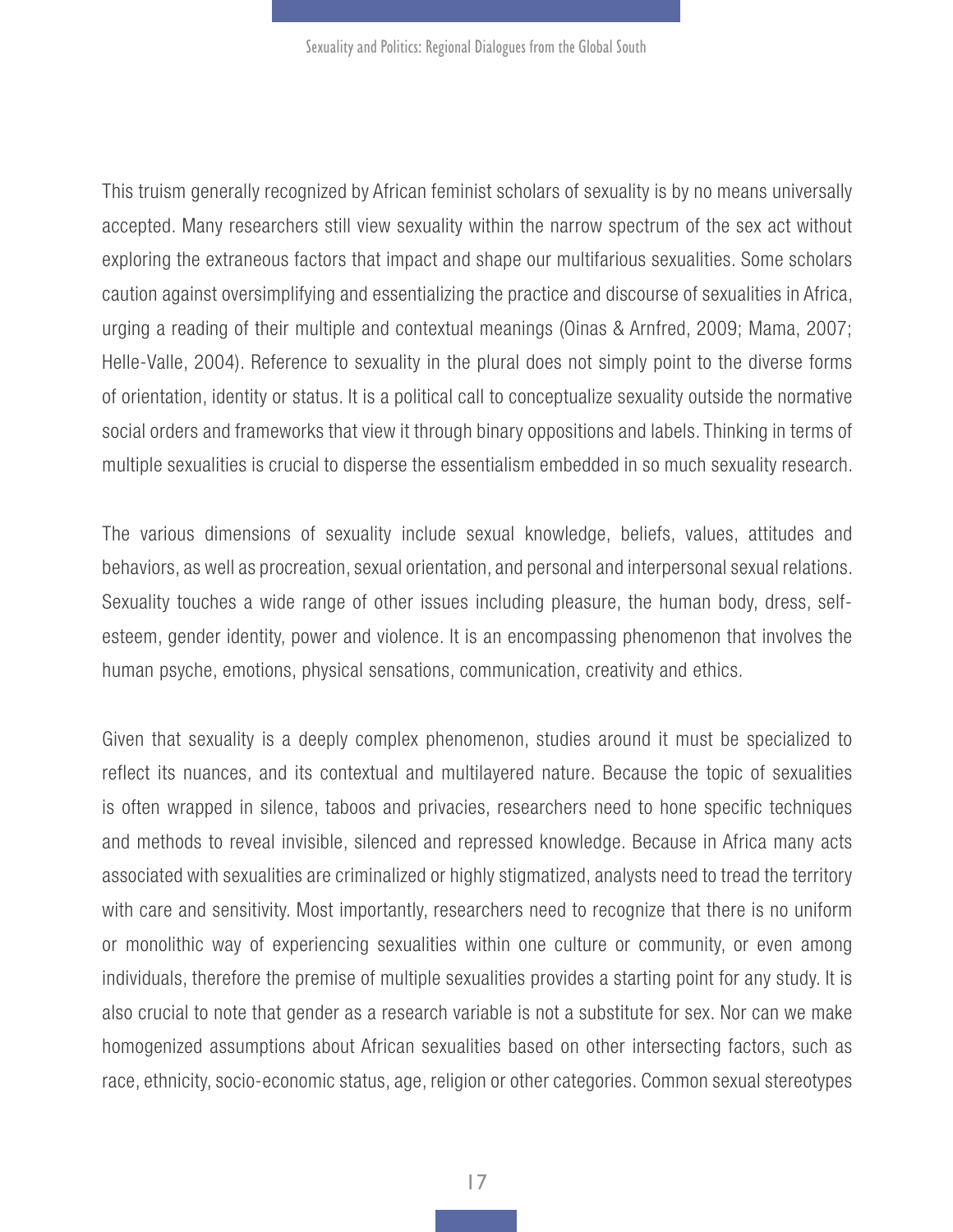find their way into study projects, research designs and, ultimately, theory. Examples include:

- Human beings engage in sex for reproductive purposes only.
- She is disabled and therefore has no sexual desire.
- He is a man and therefore desires only female sexual partners.
- He is a 45-year-old bachelor and therefore must be gay.
- She is menopausal and therefore asexual.
- She wears a religious veil and is therefore sexually submissive.
- She is wearing a dress and high heels and is therefore biologically a woman.
- He is openly gay and therefore his life is exclusively defined by the sex act.
- He is her father and therefore cannot have sex with his daughter.
- Sex workers are nymphomaniacs who cannot survive without sex.
- They are in a childless marriage and therefore she must be barren.
- Her hymen is intact and therefore she's a virgin.
- She is a feminist and is therefore sexually frustrated.
- Sexual activity that does not involve a penis or penetration is not real sex.
- Men naturally have more sexual libido than women.
- Black men have larger penises than white men.

The list goes on and on.

Another important point to note for knowledge production on African sexualities is the issue of language. The fact that the language of Western colonialists has dominated sexuality discourses means that the shape and construction of the meanings and definitions of related concepts necessarily reflect realities and experiences outside Africa. Foucault (1976) instructed us decades ago that it is through language and narratives that knowledge (and hence power) is produced. This poses serious limitations to researchers of African sexualities, who have to collect data in local languages and present their findings in the foreign language of the academy. Inevitably, rich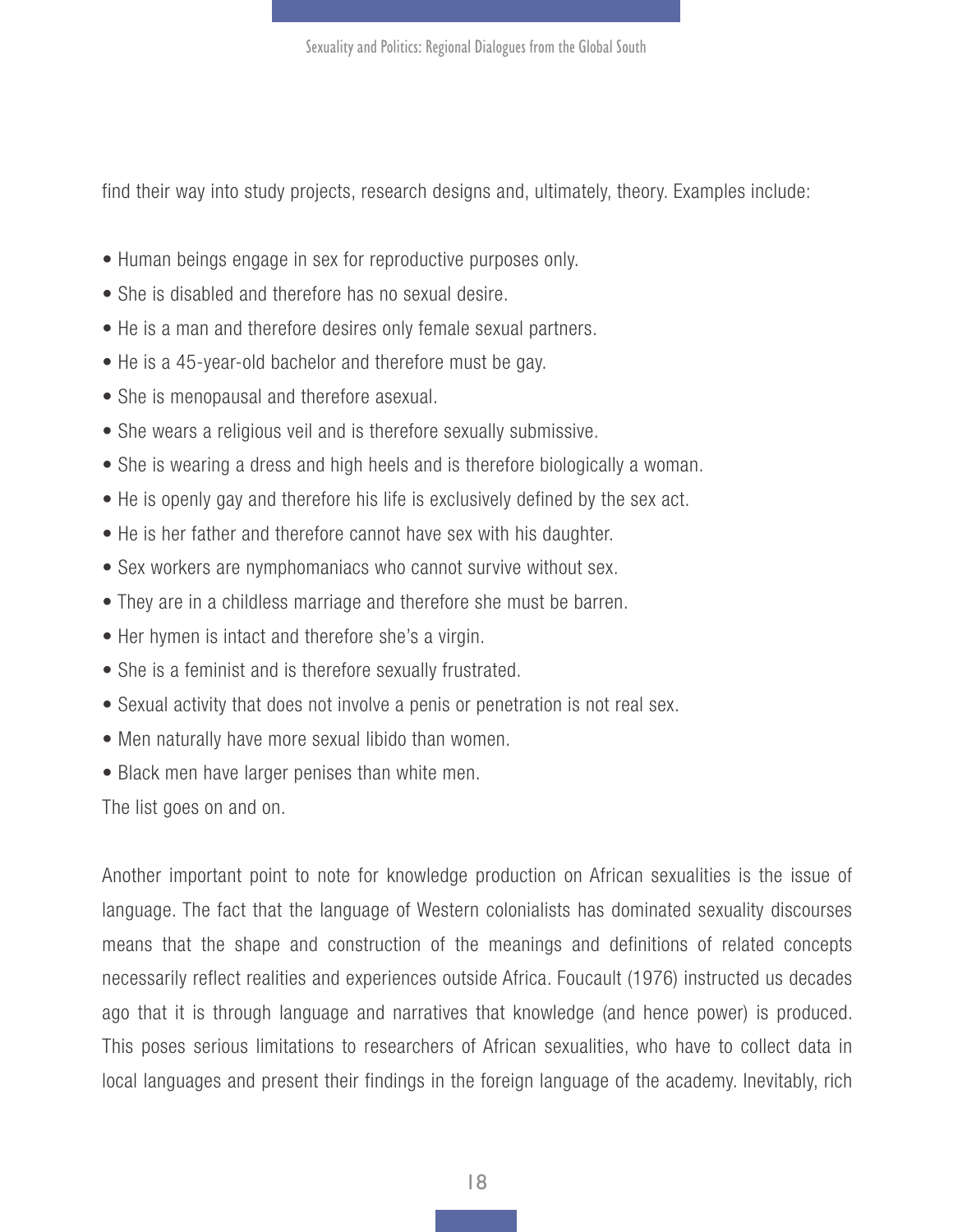cultural connotations, ambiguities and multiple meanings are lost in translation. A good example is the different meanings attached to the concept of silence. In the dominant Western tradition voice is valorized and silence constructed as a total blank, while in many African cultures silence can be as powerful and as empowering as speech. Studies have shown there is a legitimate silence surrounding the sexualities of some African women that is ambiguous and not able to be engaged (Tamale, 2005).

In this essay, I retrace the key historical developments in researching and theorizing sexualities in Africa to help understand the present, the continuities and the changes. A historical analysis further illuminates some enduring assumptions and beliefs that underlie many of the studies and theories about African sexualities. Later, I discuss some pertinent issues about researching sexualities in an ethical, balanced and sensitive manner. I conclude by looking at future prospects of researching sexualities in Africa.

## Researching sexualities in Africa: a historical trajectory

Perhaps a good place to begin is to ask the question: why do we engage in research at all? There are probably as many answers to this question as there are types of researcher: a university lecturer might do it as a license to academic titles and promotion; a policymaker does it to support and monitor policies; a company does it to improve its product and marketing; and so forth. The primary and most important reason for conducting research is to create knowledge and explain physical and social phenomena. So, for example, a sexuality-related research study would seek to increase our knowledge about issues including: how human beings relate sexually; what influences people's choices of whom they have sex with, how and when; how sexuality influences relationships, laws and policies; how sexualities are reflected in social norms, identities and attitudes; how intimate relationships are regulated and controlled; what causes sexually-transmitted diseases; and so forth. The research process creates knowledge and provides explanations relating to various aspects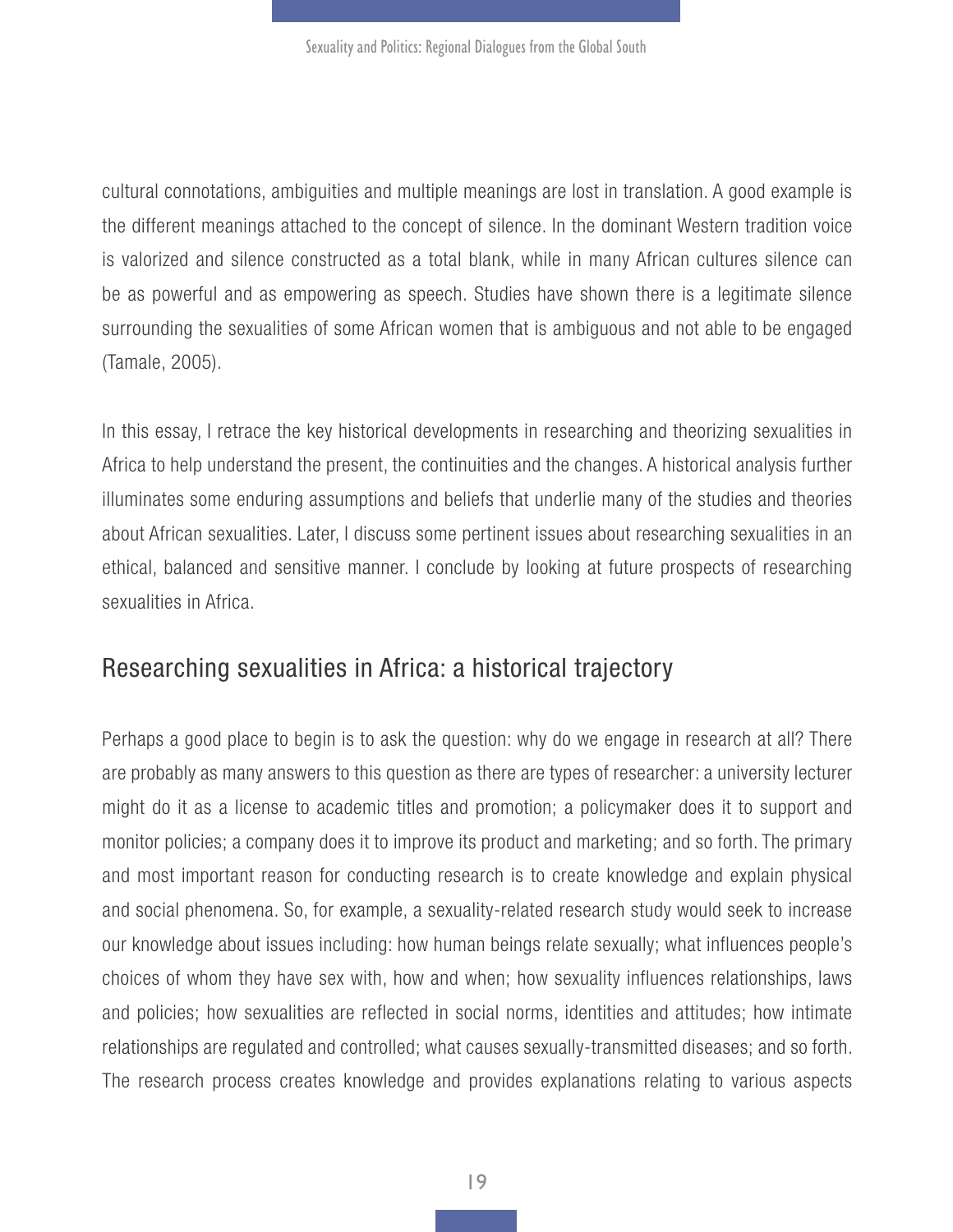of sexuality, ultimately producing theories of sexuality. How, where and by whom the data were collected and for what purpose are all critical in determining the usefulness and validity of such theories.

Nowhere were assumptions regarding the 'knower,' the 'known' and the 'knowable' taken more for granted than in sexuality research conducted on colonized populations such as those found in Africa. In *Decolonising Methodologies*, Linda Tuhiwai Smith (1999) writes from the vantage point of a colonized indigenous Maori (of Aotearoa New Zealand):

The term "research" is inextricably linked to European imperialism and colonialism. The word itself, "research", is probably one of the dirtiest words in the indigenous world's vocabulary. When mentioned in many indigenous contexts, it stirs up silence, it conjures up bad memories, it raises a smile that is knowing and distrustful. (p. 1)

Generally speaking, research in the colonial context was conducted along a traditional hierarchy of power between the researcher and the researched. It was almost always assumed that the researchers were all-knowing individuals and the researched were naive "subjects". It was further presumed that only the former could create legitimate, scholarly knowledge, usually through written reports and publications. There was often little or no acknowledgement of the role the researched played in the process.

Examining these methodological and epistemological issues is extremely important to determine the legitimacy of the knowledge that has been constructed about African sexualities. Through methodologies such as those used in Marxism, post-colonial theory, feminist theory and poststructuralism, such hierarchical frameworks in research have been challenged and deconstructed.

As in all research, studies on sexualities have been motivated by ideological, political and/or social

20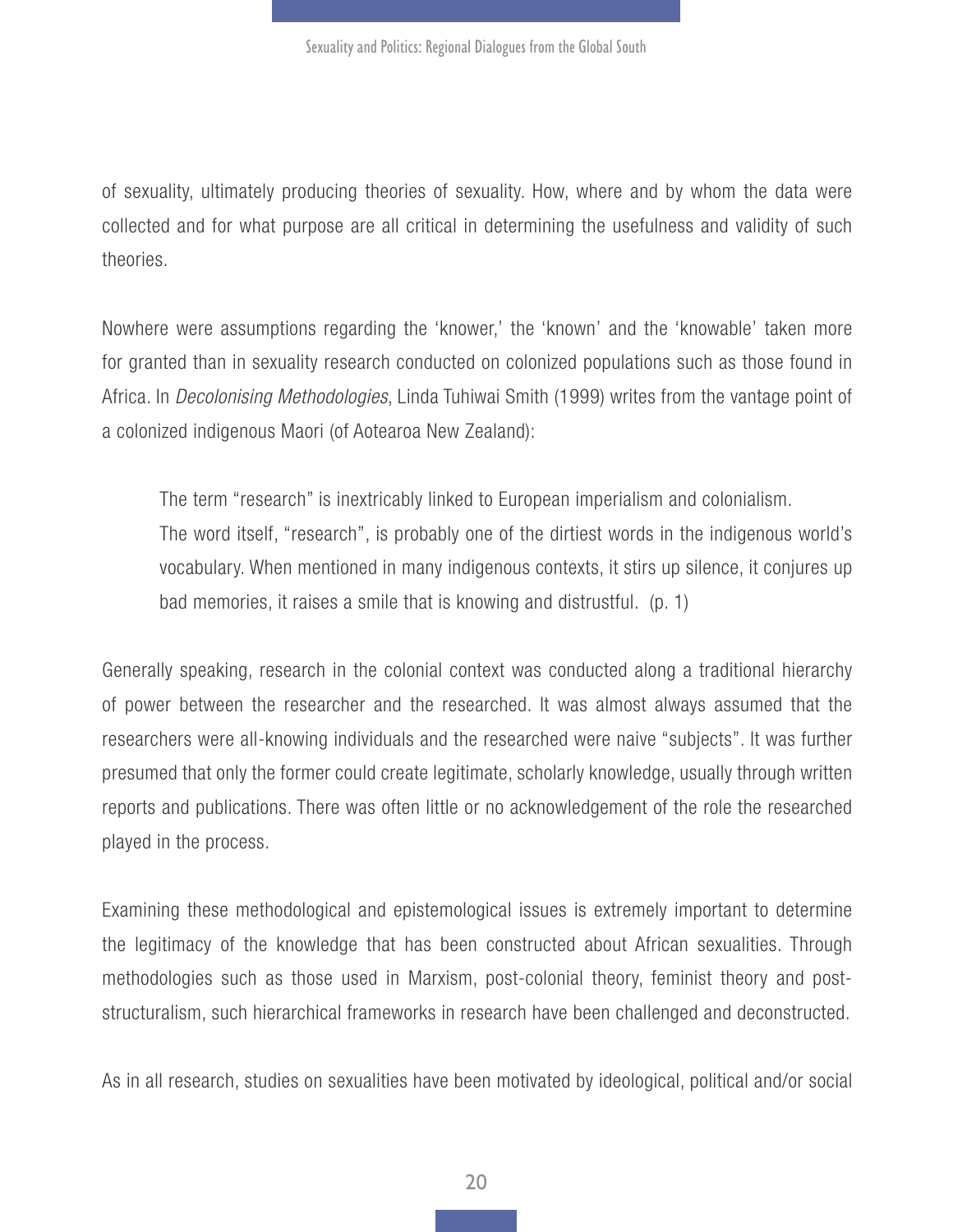agendas. In Africa, the majority of these studies have been programmatically and/or donor-driven (Arnfred, 2004; Undie & Benaya, 2006). The hypotheses, research questions, research methods and analysis techniques are heavily influenced by these agendas. This is demonstrated by further framing the discussion so that it more or less follows the historical sequence that has informed sexuality research on the continent. Each sub-theme addresses the overall objective of the research, the players, the target audience and the methods, funders and agendas involved.

## Sexuality and the colonizing project

A great deal of rich information about African sexualities lies in ancient histories that live through griots, ighyuwas, imbongies, jelis, igawens, guewels and other orators around the continent.<sup>7</sup> Historical accounts of African sexualities are alive in folklore, traditional songs, dance, folk art, body markings, clothing, jewelry, names and naming systems. Yet these systems of knowledge are denigrated in the theoretical and normative domains of mainstream research. In fact they have been "reclassified as oral traditions rather than histories" (Smith, 1999, p. 33).

Perhaps the earliest written records of studies on African sexualities were those archived from colonial explorers and missionaries who traversed the continent in the latter half of the 19th century.8 During this period of imperial expansion and colonization, African bodies and sexualities became focal points for justifying and legitimizing the fundamental objectives of colonialism: to civilize the barbarian and savage natives of the "dark continent" (McClintock, 1995; Young, 1995).

<sup>7</sup> These are different names of traditional story tellers/entertainers from various parts of Africa.

<sup>8</sup> There is archaeological evidence to prove that written traditions existed in ancient Africa, e.g., in Timbuktu, Ethiopia and Egypt. However, such records are too under-researched to provide a useful academic resource. The 54 countries in Africa were at one time or another colonized by a European imperial power (Britain, France, Germany, Belgium and Portugal), with the exceptions of Liberia and Ethiopia. Liberia was created in the 1820s as a nation for freed slaves from the United States of America, and Ethiopia repulsed attempts by the Italians to colonize it in 1896. However, the Italians occupied Ethiopia briefly between 1936 and 1941.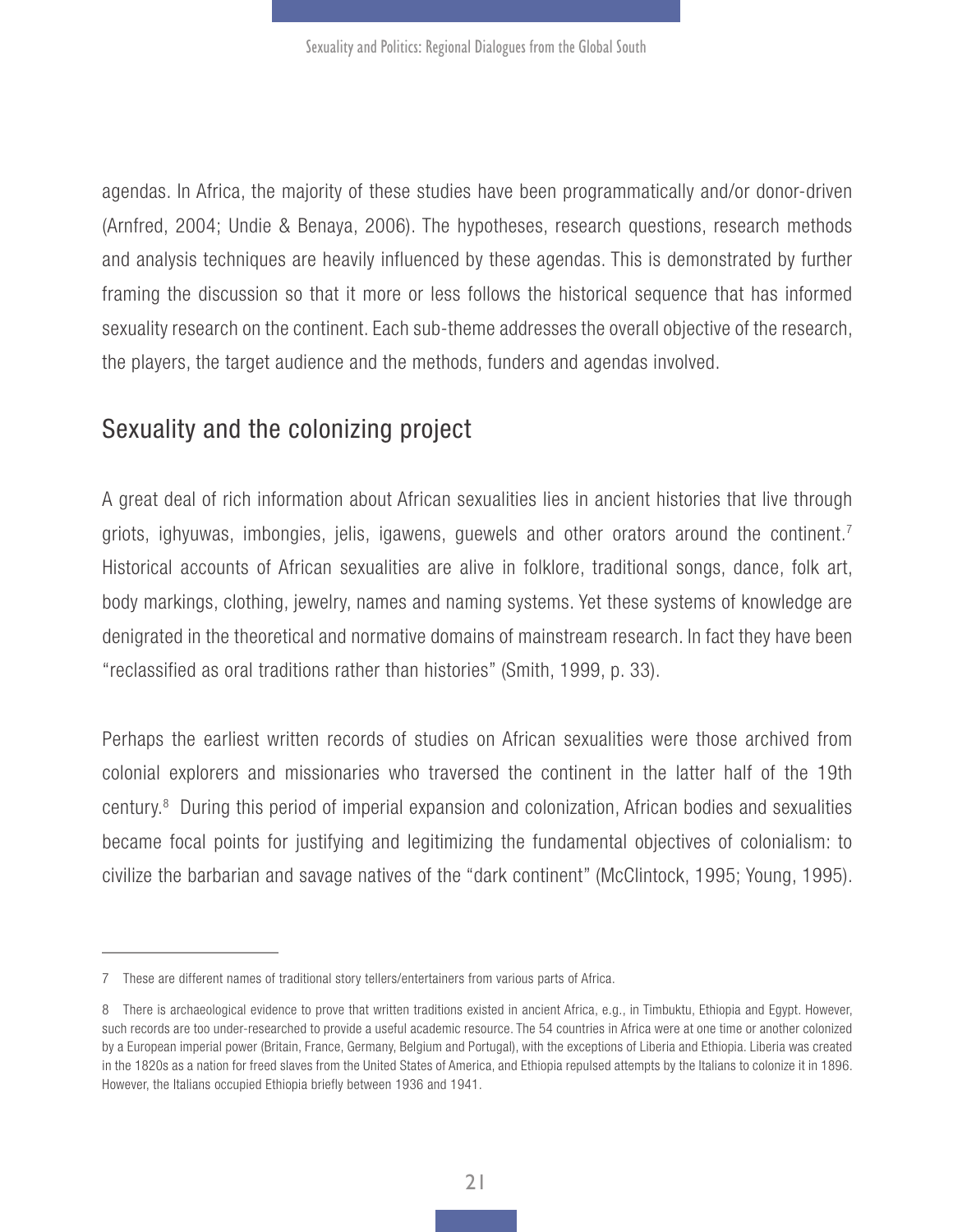These colonial expeditions were financed by the imperial governments of Britain, Germany, France, Portugal, Spain and Italy and private companies, such as the Imperial British East Africa Company.

Texts from 19th century reports authored by white explorers and missionaries reveal a clear pattern of the ethnocentric and racist construction of African sexualities. Western imperialist caricatures of African sexualities were part of a wider design to colonize and exploit the black race. Narratives equated black sexuality with primitiveness. Not only were African sexualities depicted as primitive, exotic and bordering on nymphomania (Geshekter, 1995; Mama, 1996; Magubane, 2001; Osha, 2004), but it was also perceived as immoral, bestial and lascivious. Africans were caricatured as having lustful dispositions. Their sexualities were read directly into their physical attributes; these attributes were believed to reflect the (im)morality of Africans (Gilman, 1985; Commons, 1993). The imperialists executed this mission through force, brutality, paternalism, arrogance, insensitivity and humiliation.

The bodies of African women especially worked to buttress and apologize for the colonial project (Commons, 1993) and were fundamental to the consolidation of the imperialism. Juxtaposed with the imported and highly conservative sexual norms of Europe, the relatively unrestrained sexualities of Africans posed huge challenges to the Victorian minds of the early explorers.<sup>9</sup> Indeed, Victorian women were expected to mute their sexuality and be sexually frigid (Wolf, 1991). Their dress, behavior and mores were geared to erasing any hint of sexuality. Women who acted otherwise would immediately be branded prostitutes or courtesans (Rees, 1977).

African women's sexualities, however, were characterized as the antithesis of European mores of sex and beauty and were labeled primitive. The 1860s travel memoirs of English explorer Sir

<sup>9</sup> This generalized example by no means signifies a homogenized African or European sexuality.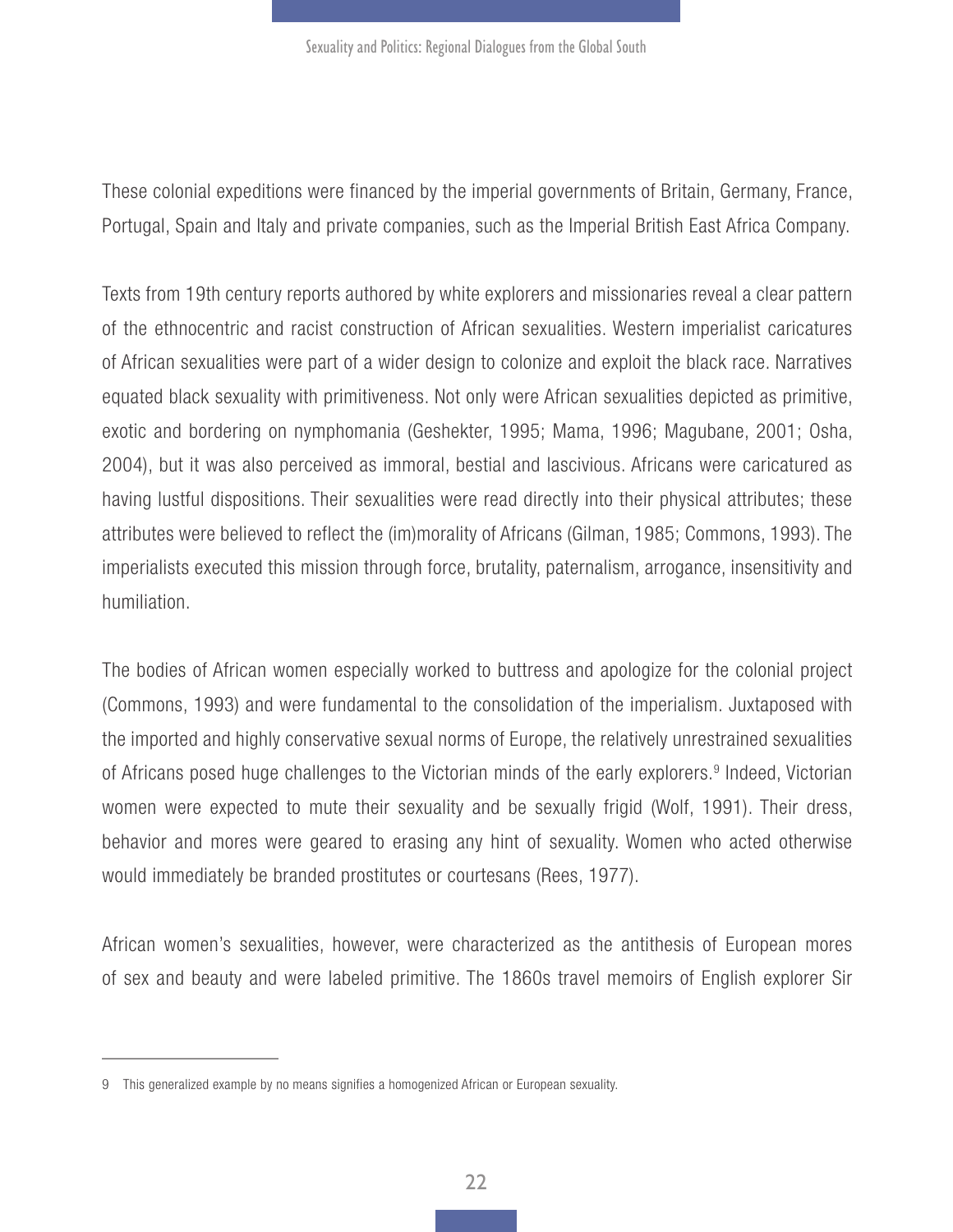Richard Burton, for example, described the women that he encountered in the kingdom of Dahomey (present day Benin) as "hideous" and "taken in adultery or too shrewish to live with their husbands". He described their physical appearance as male-like: 'muscular development of the frame … femininity could be detected only by the bosom' (quoted in Blair, 2010, p. 98). Other myths and stereotypes of African female sexualities included that: "African women could give birth without pain"; "Negro women menstruated in greater quantity"; "Negro women had long and pendulous breasts as an inherited physical trait" (Curtin, 1964: 229).

Europeans' depictions of African women as insatiable, amoral, barbaric beings said more about the fears, fantasies and preoccupations with sexuality of the former than anything else. Leah Commons (1993) says of Western fixation with African women's sexualities:

Rather than being a characteristic of African cultures, sexual obsession was a reflection of the repressed sexuality of the British. By describing the African as a lascivious beast, the Victorians could distance themselves from the "savage", while indulging in forbidden fantasies. More importantly, by laying the blame for lust on women alone, colonizers made themselves blameless for their own sexual relations with African women. (p. 4)

Many Western anthropologists who followed the explorers in the early 20th century picked up from where the latter left off and continued (mis)representing African sexualities as exotic and backward. Historical documents and scholarship that are deeply flawed in their presentations of African sexualities, portrayed in racist, patronizing and morally normative ways have been critiqued by scholars (Owusu, 1978; Lyons & Lyons, 2004; Epprecht, 2006, 2010).

Religion, especially Christianity and Islam, stressed the impurity and inherent sin associated with women's bodies (Goodson, 1991). Through religion and its proselytizing activities, Africans were encouraged to reject their previous beliefs and values and to adopt the "civilized ways" of the whites.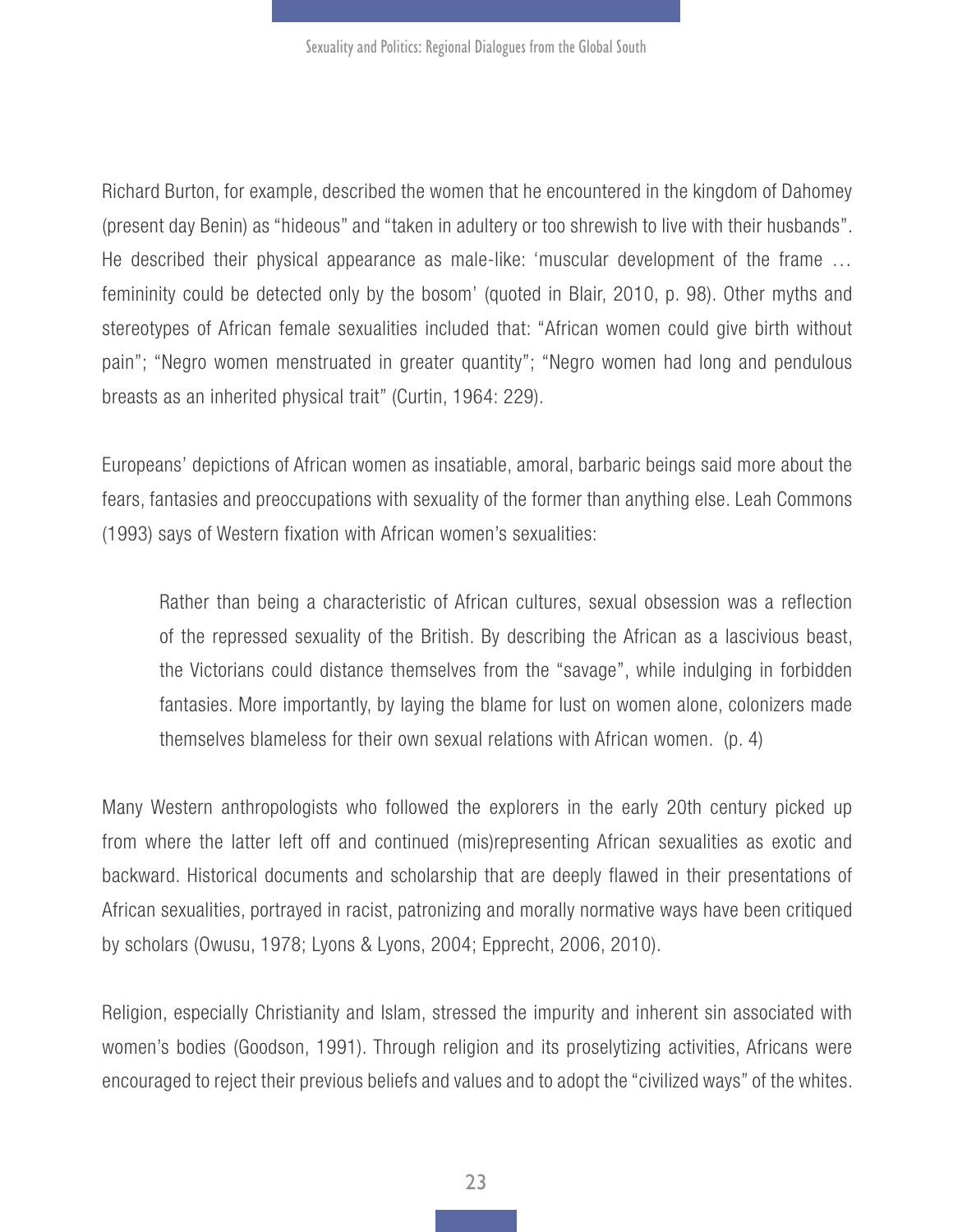With these new developments came an emphasis on covering and hiding body parts<sup>10</sup> and one of the most effective methods of controlling African women's sexuality has been through regulation of their dress codes. Perhaps the most notorious post-colonial cases on the continent in this regard were the draconian laws on women's dressing sanctioned by dictators Kamuzu Banda of Malawi and Idi Amin of Uganda.<sup>11</sup> A new script, steeped in the Victorian moralistic, antisexual and body-shame edicts, was inscribed on the bodies of African women and with it an elaborate system of control. The instrumentalization of sexuality through the nib of statutory, customary and religious law is closely related to women's oppression and gender constructions. The colonial legacies of African sexualities linger today, seen in contemporary accounts and theories as the ensuing discussion shows (see also Magubane, 2001).

## Medicalized sexuality and reproductive health

The baseline of sexuality research in the field of public health in Africa lies in the colonial medicalization of African sexuality and a simultaneous reduction of its purpose to reproduction (Vaughan, 1991; Musisi, 2002). The positivist approach that treats people as objects and is preoccupied with reductionist representations of complex processes dominates studies in this area. The "scientific" prejudices about women's bodies and their reproductive role witnessed in Europe during the period of enlightenment were imported to Africa. The seminal works of philosophers such as Thomas Kuhn (1962), who analyzed the history of science, and Michel Foucault (1976), who articulated the use of the body as a medium of social control and the socialization of reproduction, were significant in

<sup>10</sup> This can clearly be seen in religious garb, such as veils, burkas, jilbabs, habits and other wide, ankle-length, full-sleeved loose dresses.

<sup>11</sup> The Malawian Decency in Dress Act of 1973 and Uganda's decree of 1972 imposed strict dress codes for women during the reign of these two African autocrats. In both cases women were prohibited from wearing shorts, mini-skirts, hot pants, slacks or low-necked garments. The Ugandan decree gave precise definitions and hemline lengths of what was legally acceptable. For example, it prohibited hemlines that rose '5.08 centimeters above the upper edge of the patella' (knee cap) – see section 1 (ee) of the Penal Code Act (Amendment) Decrees of 1972, 1973 and 1974.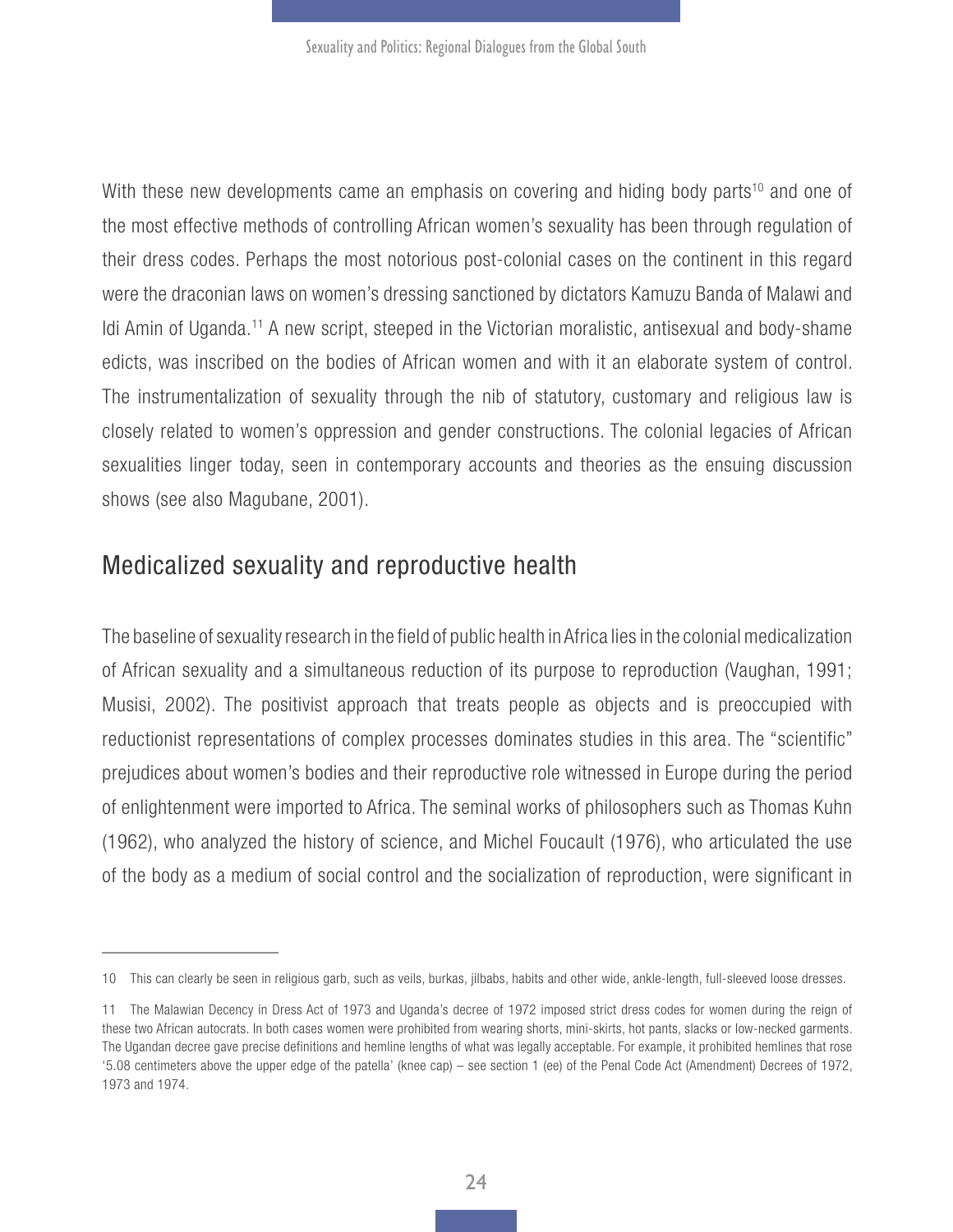unveiling the role of science and sexuality in constructing and perpetuating social power relations.

The main focuses of public health researchers during the colonial era were disease, pregnancy prevention and curbing sexual excesses and perversions. The narrow approach meant that the research by biomedical experts, epidemiologists and demographers ignored (and in the main still ignores) sexual wellness and issues of eroticism and desire, leading to limited theoretical framings of African sexualities (Undie & Benaya, 2006).

In the late 1960s and early 1970s, demographers in the global North, focusing particularly on developing countries, spearheaded rising panic about a population explosion (Ehrlich, 1968; Hardin, 1968). Researchers flocked to the continent to study African sexual behaviors in relation to fertility. Images of oversexed, promiscuous, less moral and less intelligent Africans seemed never to be far from the minds of such demographers and other researchers interested in studies of fertility control.

Some African researchers bought into the imperialist overpopulation discourse and in the process reinforced racist ideologies and stereotypes. This was a period in which great numbers of the African intelligentsia had not decolonized their minds to explore new frontiers of knowledge production. The process of consciousness decolonization involves critical thinking, unpacking common sense knowledge and a radical reconceptualization of dominant ideologies (Mamdani, 1972; Kibirige, 1997).

The global onslaught of HIV/AIDS, with Africa located as its epicenter, brought researchers from the North flocking to the continent in a bid to find ways of curbing its spread; the process engenderied a profound re-medicalization of African sexualities. Policies had to be formulated, national frameworks established, advocacy programs drawn up and sexuality theories revisited and reconceptualized. The bulk of these endeavors were quantitative and epidemiological, largely ignoring the qualitative socio-economic aspects of the epidemic. The World Health Organization (WHO), bilateral partners,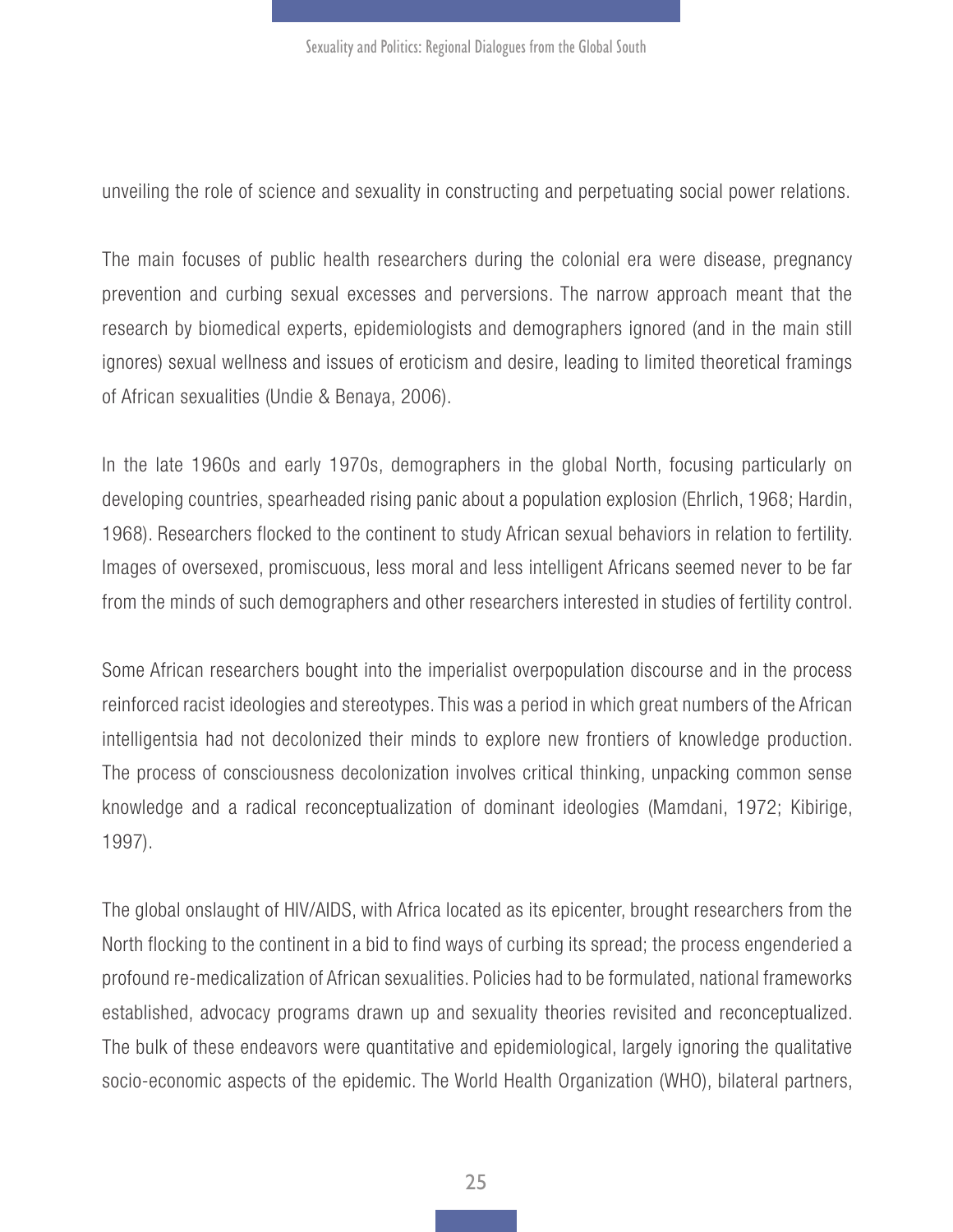international NGOs, pharmaceutical corporations and Western medical and health professionals competed with each other to tackle this uncharted territory. Their different agendas informed the strategies and meanings that they attached to the epidemic.

The dominant discourses reinforced the epidemiology and stigma of HIV/AIDS (Treichler, 1999). The colonial stereotypic images of a specific African sexuality – insatiable, alien and deviant – to this day inform Western discourses in this area of research. Dilger (2008) observes:

[A]part from rampant fantasies about prostitution and the red-light districts stretching from Nairobi to Johannesburg and Dakar, the European/North American discourse on sexuality and AIDS in Africa has been fed by images of an enforced, exotic and often violent sexuality said to prevail on the continent: polygyny, female genital mutilation, and especially the (gang) rapes of women and babies in South Africa have made sexual violence and child rape the main issues for international media reports on AIDS in Africa. (p.125)

An excellent example of the essentialist approach, the totalizing perspective and colonizing representations adopted in research on African sexualities is the oft-cited study undertaken by demographers John Caldwell, Pat Caldwell and Pat Quiggin (1989). Their study, which sought to analyze the social context of AIDS in sub-Saharan Africa, developed a theory that African sexuality (an essentialist singularity for Caldwell et al.) is inherently permissive, concluding that such immorality in the sexual behavior of Africans spells doom in the context of the HIV/AIDS pandemic on the continent. Both the conceptual framework and conclusions of the Caldwell study have been subjects of a polemic, stirring up great controversy and criticism in contemporary sexuality scholarship (see Le Blanc et al., 1991; Ahlberg, 1994; Savage & Tchombe, 1994; Heald, 1999; Arnfred, 2004). Nevertheless, their work made abundantly clear the weaknesses in colonial approaches to research on African sexualities and symbolized a watershed moment for reconstructing theory on the subject matter (Undie & Benaya, 2006).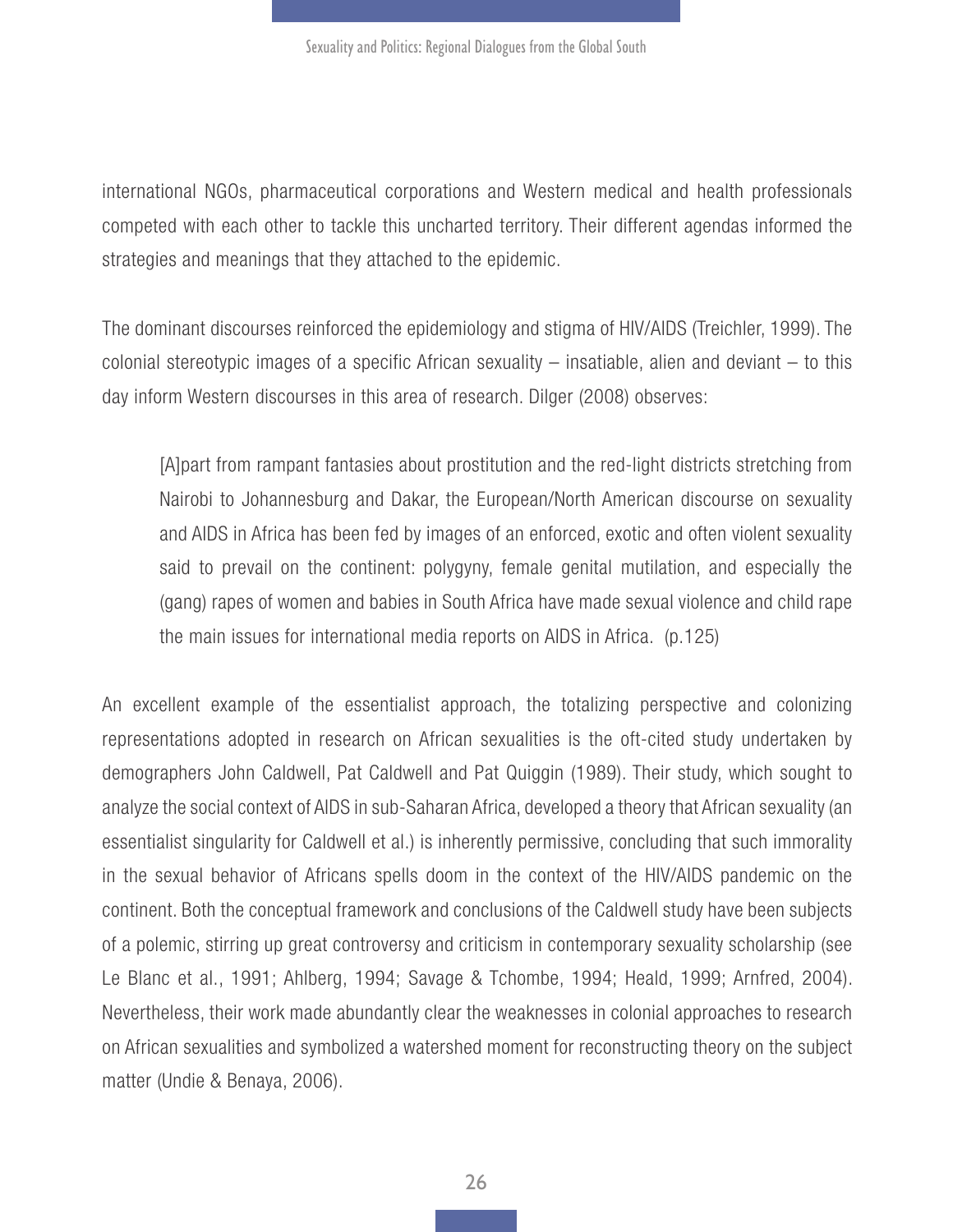Research in the area of reproductive health on the continent has a long and checkered history. Because reproduction was viewed as the role par excellence for women in heteropatriarchal societies, it became the primary definer of their sexuality. The earliest studies followed the biomedical model, focusing on maternal and child health and divorced from the gendered aspects of epidemiology, access, decision making and health management systems. The driving force behind most of these studies was to curb the high fertility rates that were typical of "traditional" African families and to forge policies that would reduce these rates and put Africa on the road to modernity. Reproductive health was viewed within the confines of the heterosexual family and women similarly reduced to their conventional mothering roles.

The overriding theory developed from this research established a causal link between overpopulation and underdevelopment. Quantitative research methods, such as KAP (knowledge, attitude and practice) surveys associated with the biomedical model, resulted in skewed findings, suspect theories and faulty policies about African women's reproductive health and sexuality (Ahlberg & Kulane, 2011).

During the 1990s, reproductive health in sub-Saharan Africa became a subject of particular interest to development partners, who directed significant funds to set up research centers and institutes, many of which continued to apply the biomedical model. These new entities were to complement oldschool non-governmental organizations, such as the International Planned Parenthood Federation Africa Region. The African Population and Health Research Centre set up in 1995 in Nairobi, Kenya and the Africa Regional Sexuality Resource Centre established in Lagos, Nigeria in 2003 were only two examples. The fact that the activities of the latter organization focused on Africa's most populous countries (Egypt, Kenya, Nigeria and South Africa) spoke volumes about its primary mandate, suggesting that population control was on its agenda. It must nevertheless be noted that, despite the shortcomings associated with donor-driven initiatives such as these, some African scholars and researchers working within these institutions have reinterpreted and reinvigorated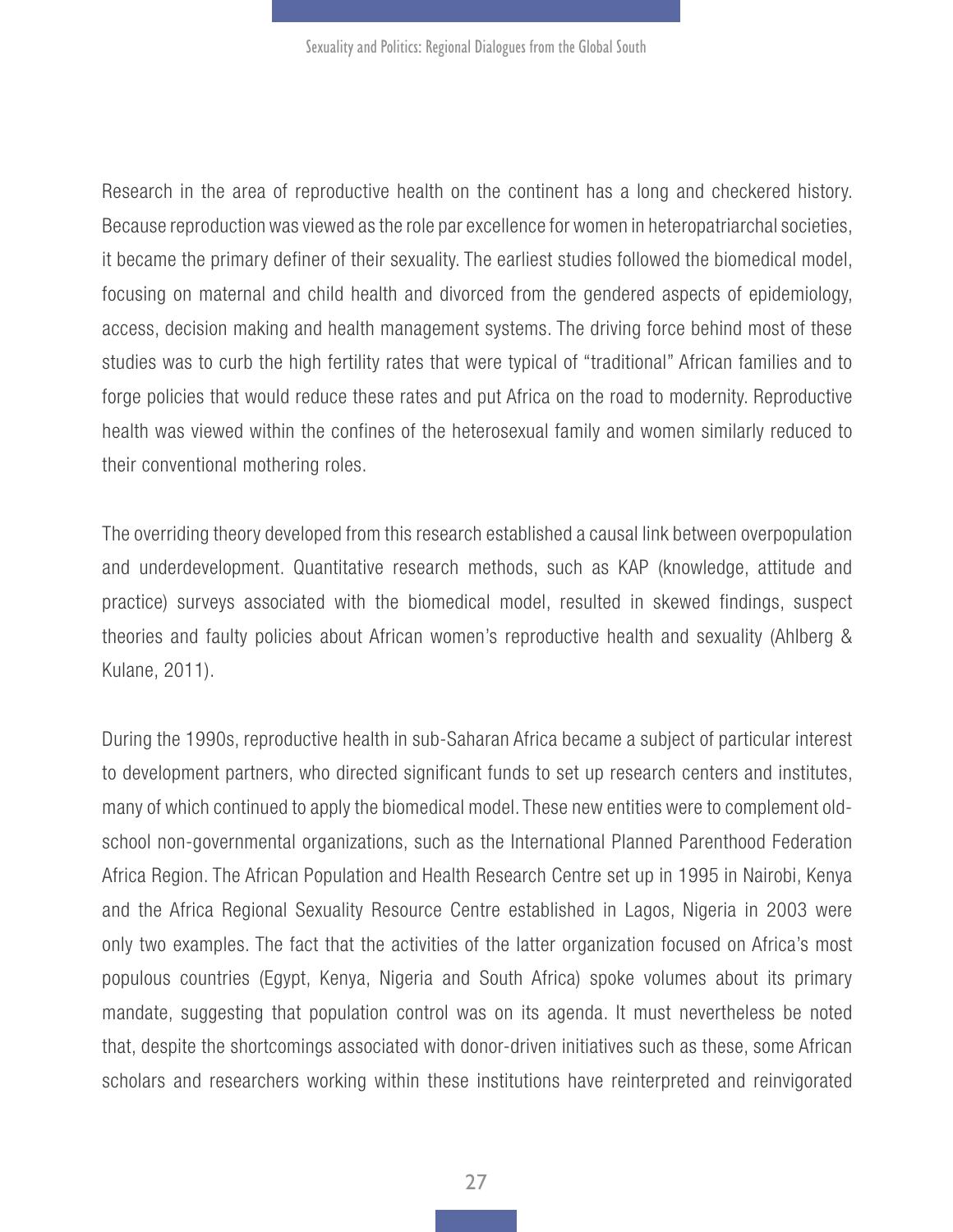their mandates and goals to shift primary attention to the critical needs of local communities.

Another important aspect of research relating to medicalized sexualities in capitalist conditions reveals the desire of outsiders to explore and discover traditional herbs and plants related to sexuality. Often herbal formulas that are part of the traditional knowledge nurtured by generations of indigenous populations are appropriated, patented and licensed in Western countries for their exclusive enrichment. Many African communities, for example, have keen historical knowledge of local herbs that enhance sexual desire in males and females as well as those that cure erectile dysfunctions (Tamale, 2005; Wane, 2000).

Multinational pharmaceutical and agrichemical companies, keen to exploit such indigenous knowledge, are the key funders of research in the fields of ethnopharmacology and ethnomedicine. Publications such as the *Journal of Ethnopharmacology* share information on indigenous people's use of plants, fungi, animals, microorganisms and minerals and their biological and pharmacological effects. The phenomenal success and profitability of drugs such as Viagra are the direct outcome of such exploitative ventures.

### Sexual cultures and violence

Beginning with the first contact with African communities, researchers from the global North maintained a voyeuristic, ethnopornographic obsession with what they perceived as exotic (read perverse) African sexual cultures. In the same way that the early European explorers, funded by their imperialist states, laid claim to a plethora of geographical and natural resources on the African continent, they set out with equal zeal to explore and study the sexual artifacts and traditions of Africans. African cultures and sexualities were always framed as different, less urbane and inferior to those of the West. This othering process was, and still is, important in justifying racist and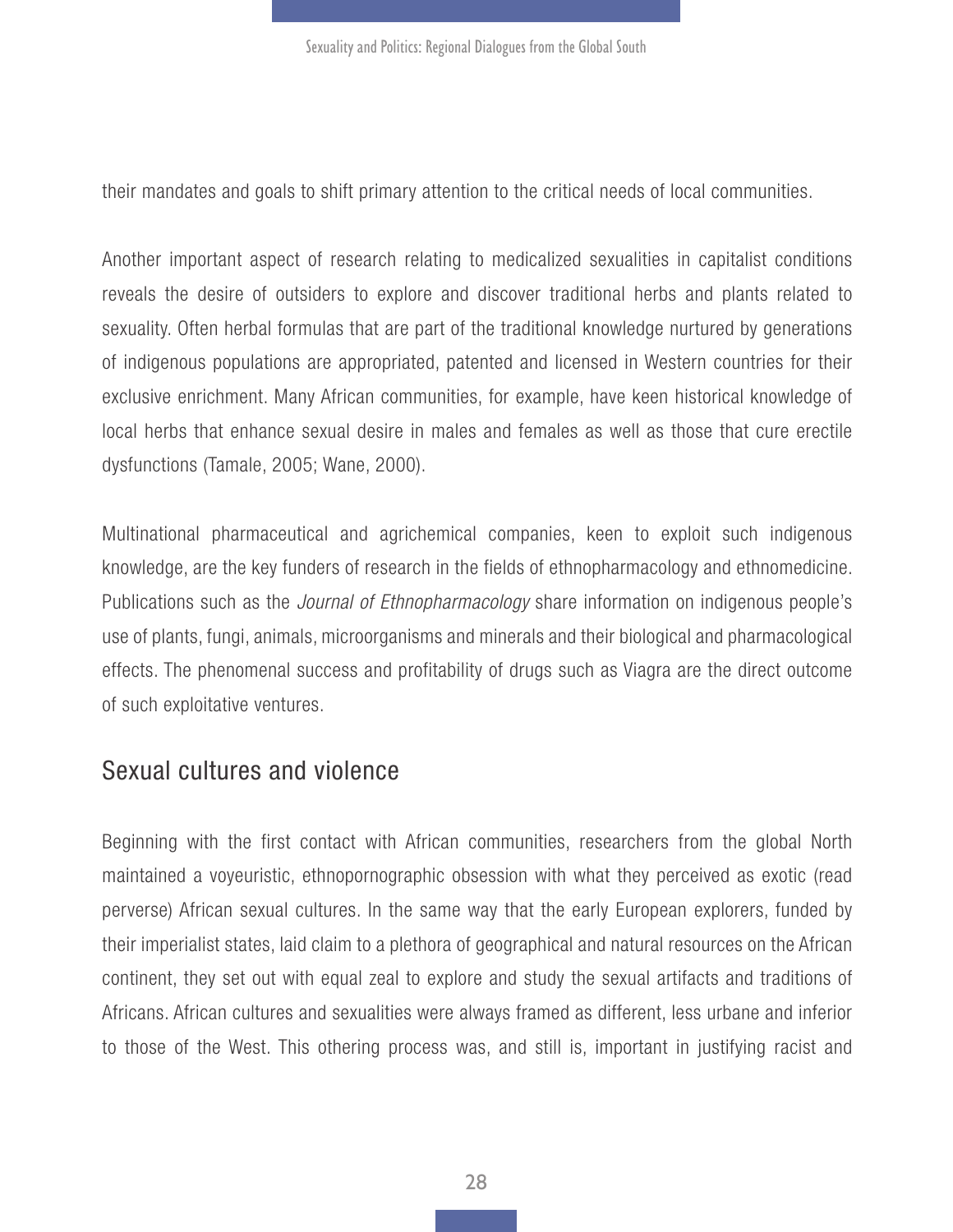imperialist policies.<sup>12</sup>

To view these sexual cultures as primitive, bizarre and dangerous, and apply a knee-jerk reflex to "fix" them, was the standard approach. "Africanists" from various departments of social anthropology and cultural history in North America and Western Europe took particular interest in African cultural practices related to polygyny, circumcision, levirate, sexual cleansing rituals, dry sex and so forth (Raum, 1939). The studies were typically juxtaposed with idealized Judeo-Christian standards of sexuality and clearly reflected in the insensitive clichés used to define various practices such as widow inheritance, wife purchase, wife exchange and the ubiquitous bride price.

The late 1970s and 1980s saw a flurry of research activity on sexual violence with a special spotlight on female circumcision or female genital mutilation (FGM). The graphic depictions of this maimed African sexuality, published by the American journalist Fran Hosken (1980), set the stage for fervent action by Western researchers. In particular, the circumcision of African women became an obsession of social anthropologists and women's rights advocates from the global North. The inordinate attention that women's rights advocates from the North paid to this issue was reminiscent of the imperialist, colonial project. They flocked to the continent with the zeal of missionaries to save African women from this barbaric practice (Oloka- Onyango & Tamale, 1995). Such zeal is evident in this passage taken from an early volume of the influential American feminist journal *Signs*:

Fran Hosken has … proposed a human rights/health action initiative to organize technical and financial assistance for African women's organizations requesting such support and to establish international cooperation and joint actions with women in the West. Anyone interested in further information should write to Fran Hosken, 187 Grant Street, Lexington,

<sup>12</sup> Kathryn (aka Limakatso) Kendall's (1997) treatment of the Musotho woman, Mpho 'M'atsepo Nthunya in *Singing Away the Hunger: The Autobiography of an African Woman*, for example, is in many ways more imperialist than the gaze that she criticizes.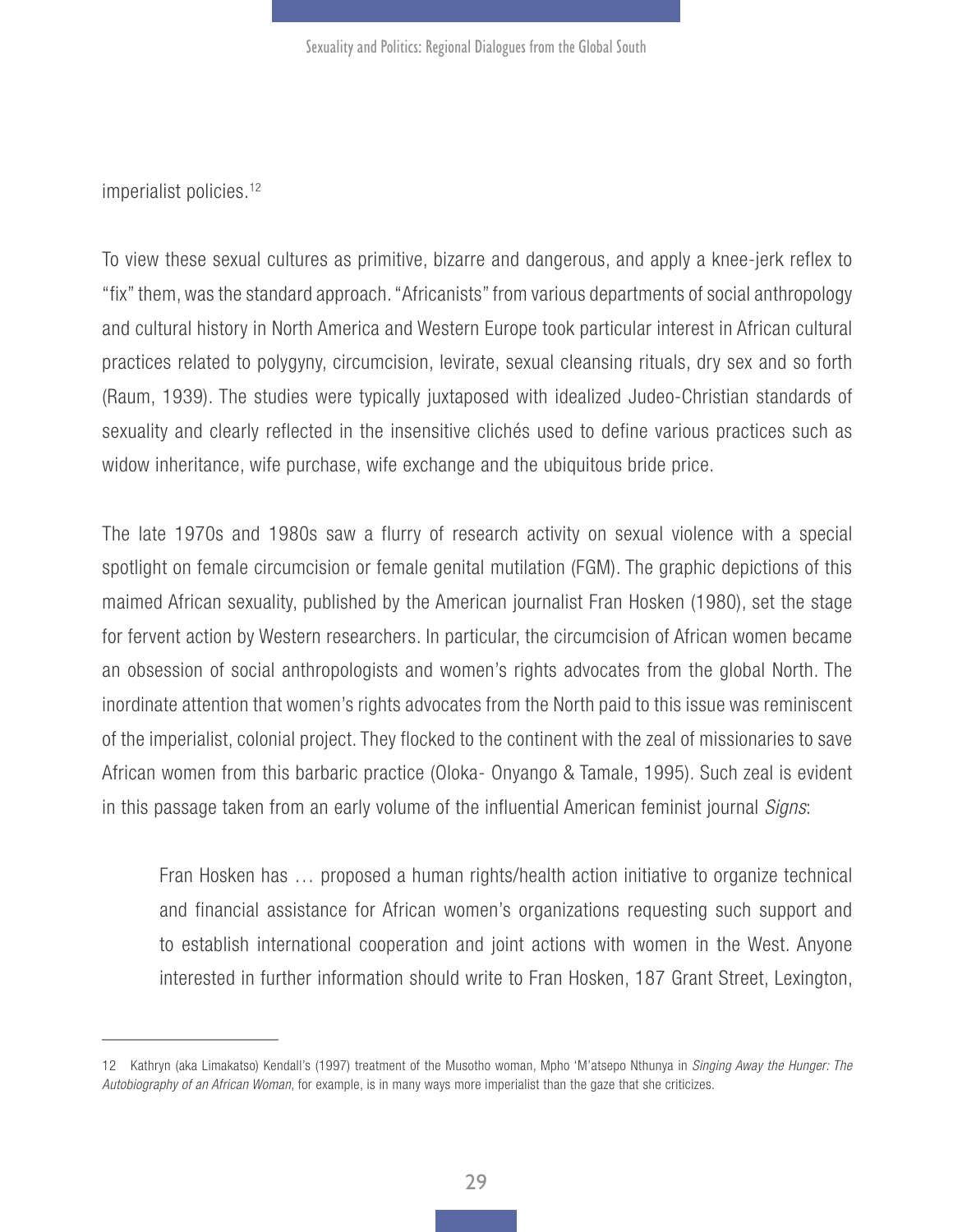Massachusetts. (Copies of The Hosken Report are available from the same address.) Fran Hosken's work is extremely important in bringing the issue of female genital mutilation to public attention. It would be useful if her book, suitably edited, could be republished by a commercial press and widely distributed. (Fee, 1980, p. 809)

The bulk of approaches to the subject matter are culturally insensitive, focus narrowly on the negative aspects of female circumcision and completely overlook the multifaceted nature of the practice and the meanings attached to the rituals associated with it (Nnaemeka, 2005). Although African feminists do not condone the negative aspects of the practice, they take strong exception to the imperialist, racist and dehumanizing infantilization of African women.

The destructive approaches to this cultural practice perpetuated "staples of the canon of racist clichés about Africa, particularly ideas about barbarity, perpetual female victimhood, and the refusal of enlightenment and modernity" (Kaler, 2009, pp. 178–9). Indeed, the latest manifestation of such approaches can be seen in the attempts (since 2006) of a US-based organization called Clitoraid to collect money, under the banner of its racist "Adopt a Clitoris" campaign and purportedly for surgically restoring the clitorises of African women who have undergone FGM.<sup>13</sup>

Same-sex relationships within African communities also attracted the attention of early anthropologists. The tendency was to apply standard Western research indicators and assumptions uncritically, which often resulted in skewed results. When anthropologist Jane Kendall (1998) arrived in Lesotho in the early 1990s searching for lesbian women, she had a rude awakening: she encountered Basotho women who engaged in erotic woman-to-woman relationships, but these were not analogous to lesbianism or homosexuality as known in North America or Western Europe.

<sup>13</sup> See www.clitoraid.com. African feminists have challenged and condemned the work of Clitoraid in an online petition at www.thepetitionsite.com/1/feministschallengingclitoraid. Retrieved July 9, 2010.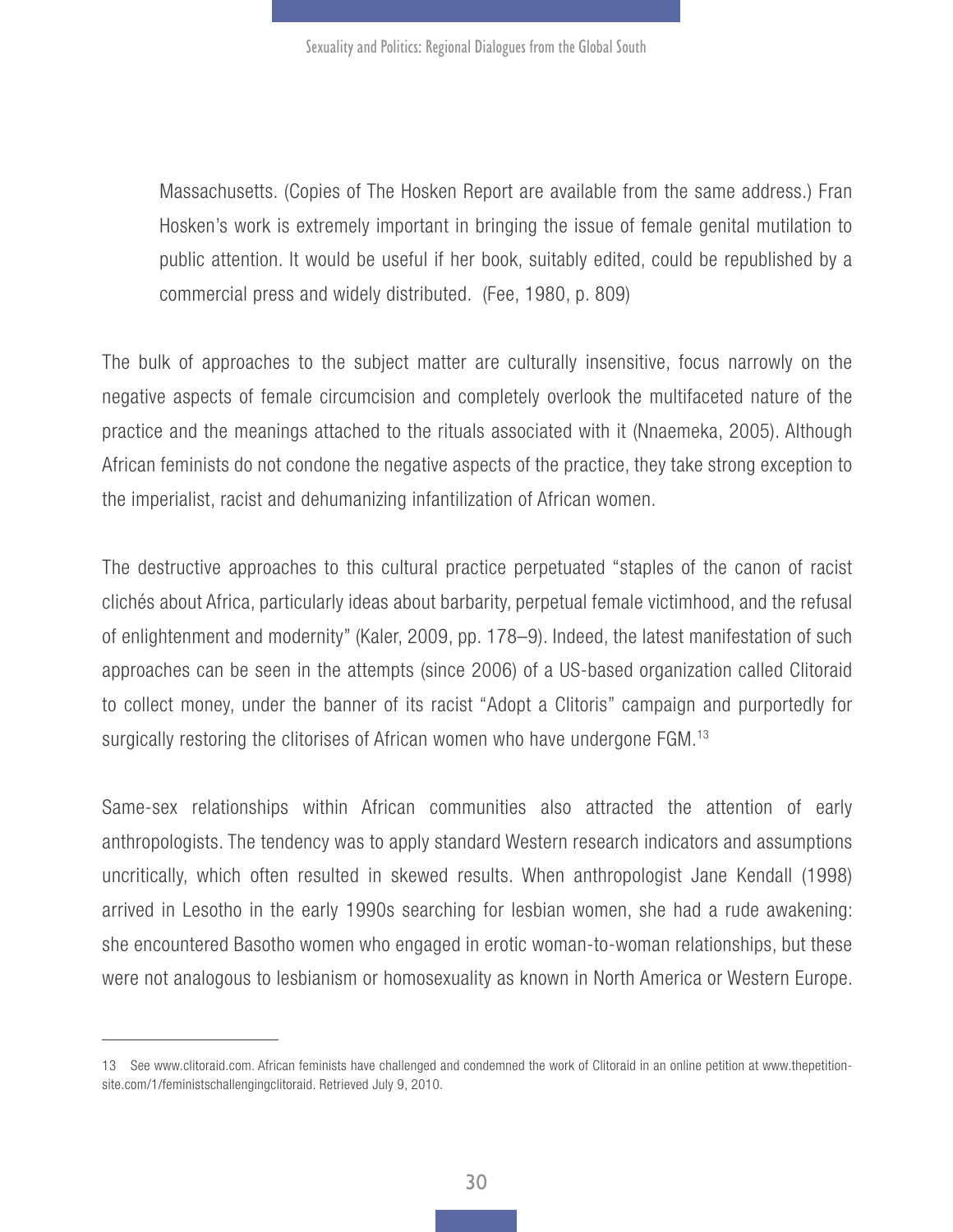Kendall had to put aside the theoretical and empirical assumptions about same-sex erotics that she had been exposed to in her native United States and be instructed in the novel concepts and meanings of the woman-to-woman (batsoalle) relationships of the Basotho (see also Gay, 1985; Herdt, 1987; Gatter, 2000; Dankwa, 2009).

A growing body of research on the continent pertains to sexual citizenship and identity politics (Morgan & Wieringa, 2005; Morgan, Marais & Wellbeloved, 2009). Today, more nuanced research on the topic of female circumcision explores the multifarious dimensions associated with the practice, including the spiritual (Dellenborg, 2004), identity politics (Dellenborg, 2004) and even desire (Diallo, 2004). There is an inevitable overlap between tradition, religion (especially Christianity and Islam) and the law in most studies of sexual cultures on the continent, most of what is understood as culture in contemporary Africa is largely a product of constructions and reinterpretations by former colonial authorities in collaboration with African male patriarchs (Women and Law in Southern Africa, 2000; Mama, 2007). The tendency is to commence from the premise that views culture as being hostile to women, an antithesis to their rights. Researchers and theorists speak of rights as if they are culture-less at best or, at worst, born of a superior culture.

Moreover, culture is interpreted narrowly and grouped with custom or tradition on the assumption that these are natural and unchangeable (Bigge & von Briesen, 2000). Mainstream feminist scholarship within and outside Africa, for example, largely tends to view culture in negative terms and to consider it an impediment to effective legal reform (McFadden, 1999; Wanyeki, 2003; Tripp, 2004). Although this indictment is not totally unfounded, such beliefs have the effect of obscuring the potential that culture may hold as a tool for emancipation (Whitehead & Tsikata, 2003; Tamale, 2008a). In fact, culture is a double-edged sword that can be wielded creatively and resourcefully to enhance women's access to sexual justice.

31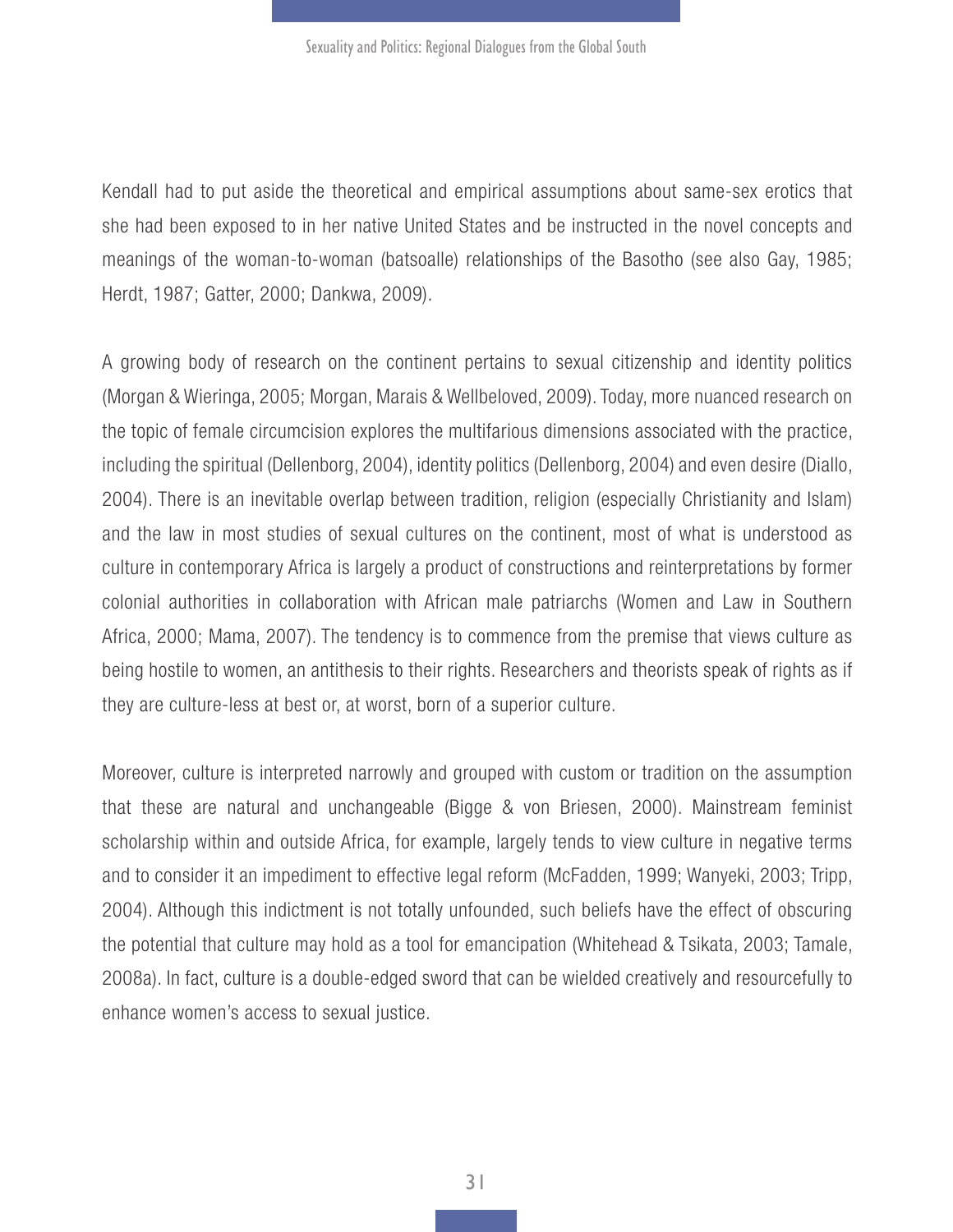## Response to HIV/AIDS in the globalized world

Panic about HIV/AIDS was sparked in the 1990s, when it became apparent that in Africa the virus was spreading with unprecedented speed and in populations other than those considered at higher risk. As earlier observed, public health professionals and medical anthropologists descended on the sub-Saharan areas of the continent, ostensibly to work at finding preventive measures, but in reality resurrecting the colonizing project through research that again focused on the sexual practices and behaviors of African men and women in the hopes that cultural and behavioral change would curb the spread of the virus.

Noting how "the AIDS-in-Africa discourse in most scholarly journals and books and in policy documents has been uncritical of its assumptions and sources", Eileen Stillwaggon (2003, pp. 809–10) laments the wasted decade of AIDS research that has failed to get to the bottom of the complexities of AIDS, especially among poor communities. Instead, HIV provided the opportunity for a resurgence of the colonial mode of studying sexuality in Africa – racist, moralistic, paternalistic and steeped in liberal thinking (see Caldwell et al., 1989; Deniaud et al., 1991; Macdonald, 1996; Gresenguet et al., 1997). In the words of Gausset, (2001):

Like the first studies of African sexuality, it was once again the "exotic, traditional irrational and immoral practices" that were the focus of the research. If the pattern of AIDS epidemics was different in Africa than in Europe, the explanation obviously had to be the difference between African and European culture and sexualities … Early researchers were looking for things to blame, and identified African cultural practices as culprits. The logical consequence of this was to fight against African cultures and sexualities. (p. 511)

The discourse of "risky cultural practices" was so intimately bound to the theories and explanations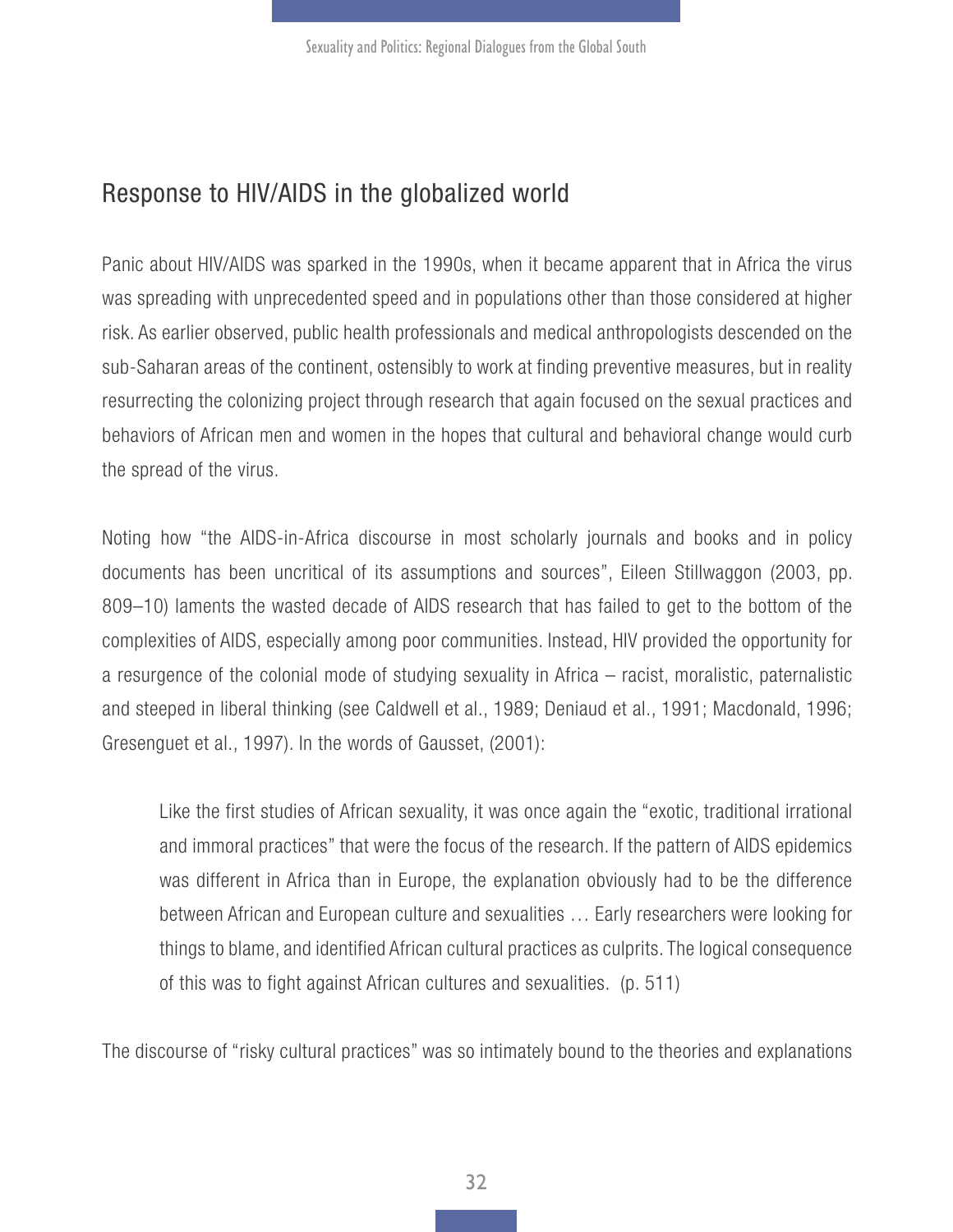that had emerged on the continent that it became a main resource for public health advocates and policy-makers. One outcome was that African governments were encouraged to integrate the pandemic into their criminal justice systems. As a result, criminal law began to be applied to cases in which a person transmitted or exposed others to HIV infection through risky practices. It was hoped that these HIV-specific laws would curb sexual immorality and reduce incidents of sexual violence against women. Model legislation, such as that developed in N'Djamena, Chad, was also enacted in Benin, Guinea, Guinea Bissau, Mali, Niger, Sierra Leone and Togo (Canadian HIV/AIDS Legal Network, 2007). Other countries, such as Lesotho, Zimbabwe, Swaziland and Uganda, have reinforced their existing sexual offenses legislation to address the problem.

But the criminal approach to the pandemic has come under heavy criticism from human rights defenders, who view it as a violation of human rights. It is further condemned for its decontextualized and ahistorical approach to African sexualities. To date, there has been no convincing evidence to show that criminal prosecution has reduced the spread of HIV in Africa. Instead, it has enhanced stigma, increased women's vulnerability to the disease and circumvented the fundamental challenges of eradicating HIV from the continent (UNAIDS, 2008). The International Planned Parenthood Federation (IPPF) is convinced that "criminal law is a blunt instrument for HIV prevention". 14 After two decades of muddled approaches to HIV prevention in Africa with minimal success, researchers are beginning to revisit their methods and theories (Epprecht, 2009; Kippax, 2010). It has become evident that the insensitive approaches that call for the elimination of cultural and sexual practices will not yield significant results.

The key is not to fight people's cultures and identities but rather to raise their awareness of practicing the safe exchange of body fluids, including blood, semen, vaginal secretions and breast

<sup>14</sup> See the IPPF news release, 'Criminalization of HIV transmission and exposure,' www.ippf.org/en/News/Press-releases/Criminalization+of+HIV+transmission+and+exposure.htm. Retrieved October 27, 2010.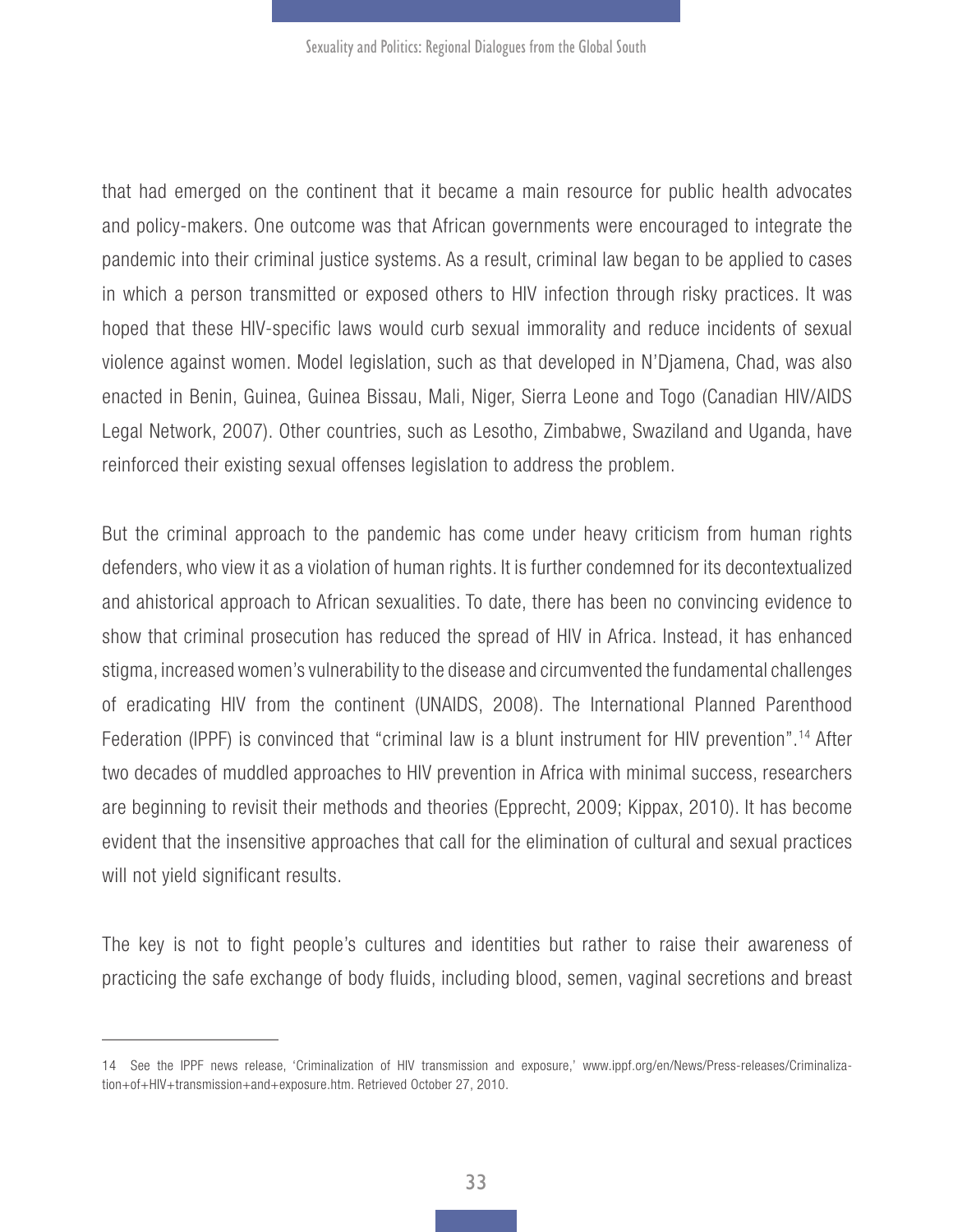milk. Studies have shown that cultures are flexible enough to adapt to new threats, such as those posed by HIV (Nyanzi et al., 2009; Gausset, 2001). Furthermore, raising public awareness about the gender and human rights aspects of sexuality and HIV/AIDS would yield better results in addressing AIDS risk than the 'social vaccine' approach that emphasizes behavioral change.<sup>15</sup>

It is important for researchers to be aware of the vulnerabilities to HIV in the context of debilitating poverty and social disenfranchisement that point to the syndemic<sup>16</sup> nature of the epidemic with significant effects on the sexualities of African communities. It means that HIV cannot be compartmentalized as a disease outside the context of sexual health and rights, gender and class. In order to honor the lives of Africans affected by HIV, scholars must adopt an integrated, comprehensive approach to researching, theorizing and combating the disease.

Another important aspect of HIV/AIDS research (and research on sexuality generally) is that it has been engulfed in the ever-growing commodification of sexual health. The insatiable drive for profits and power has penetrated the 'sexuality industry' in alarming ways. HIV/AIDS has become a multibillion-dollar money spinner for national and international bureaucrats and pharmaceutical companies. Moreover, technological advances in communication and distribution have facilitated the unprecedented spread of information, allowing the exotic and subjective interpretations of African sexualities by Western (mainly US) scholars to be taken to a whole new level.

In the process of researching material for this essay, for example, I entered the words 'black

<sup>15</sup> During the 15th International AIDS Conference held on July 11–16, 2004 in Bangkok, Ugandan President Yoweri Museveni reiterated his strong belief in the abstinence approach, arguing that without a medical vaccine in sight what his poor African country needed was the 'social vaccine' of behavioral change (Akkara, 2004).

<sup>16</sup> Anthropologist Merrill Singer coined the term 'syndemic' in the early 1990s to describe the mutually reinforcing nature of health crises with harsh and inequitable living conditions. That is, 'two or more afflictions, interacting synergistically, contributing to excess burden of disease in a population' (Milstein, 2004, p. 1). Also see www.cdc.gov/syndemics/encyclopedia.htm. Retrieved October 28, 2010.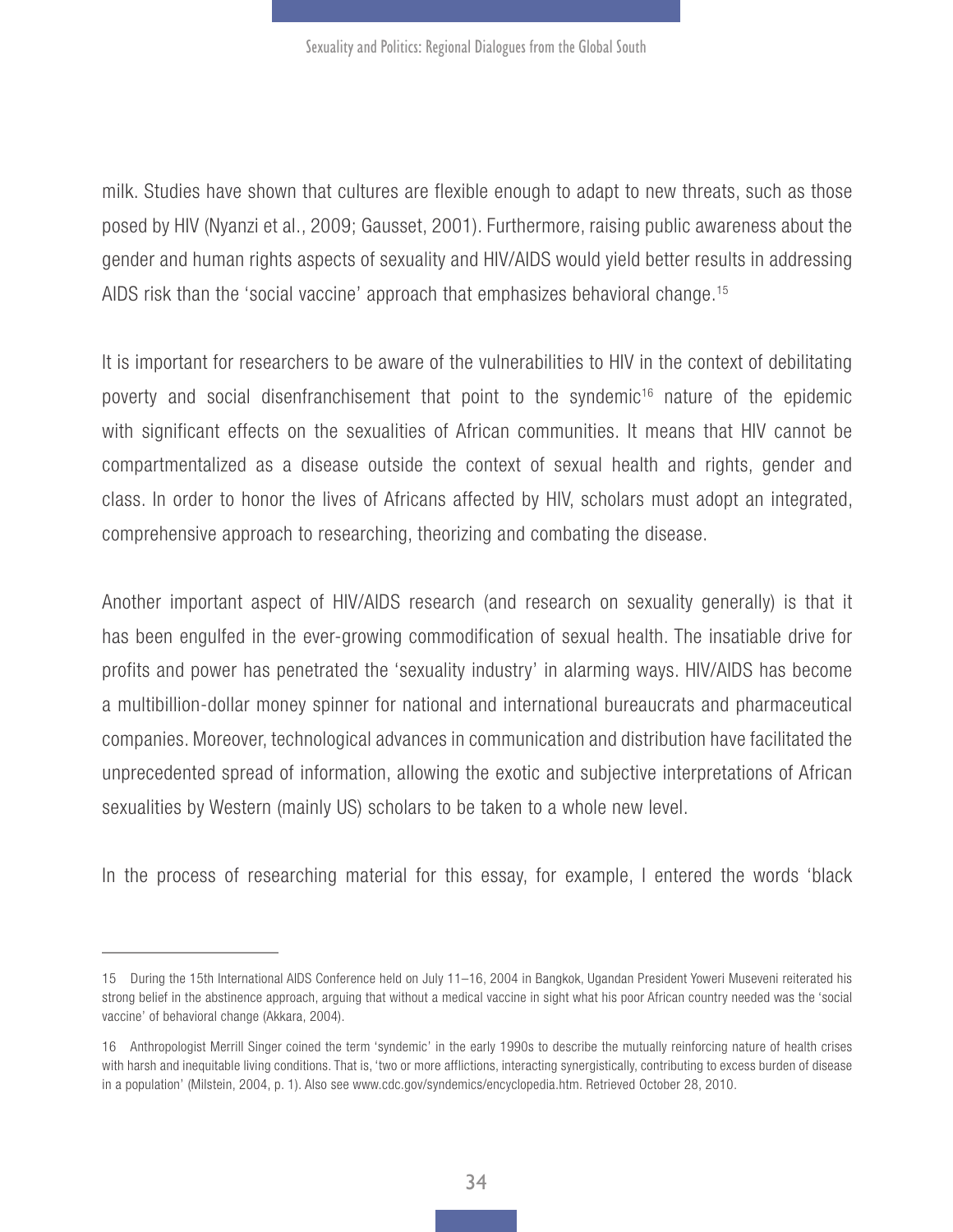lesbian rape' on the Google search engine and was shocked to find that almost 90 percent of the 473,000 results were sites advertising or otherwise promoting pornographic videos and other racist, misogynist material.<sup>17</sup> On the Google Scholar search engine, the same phrase yielded zero results. This, in my opinion, was a good indication of a dangerous trend of research on sexuality in the globalized, capitalist, patriarchal world.

## Rewriting and rerighting African sexualities

By the 1990s it had become apparent that the prevailing research agendas and methods related to sexuality in Africa – mostly drawn from biomedical science and public health policy – remained blind to its important pluralities. Very little funding was available for sexuality research in Africa, beyond the issues of disease, reproduction and violence. Non-clinical aspects of men's and women's sexualities were largely ignored by mainstream researchers, who continued to objectify Africans, and the age-old legacies of medicalized and exoticized sexuality were far from being broken (Oinas & Arnfred, 2009).

As the concept of gender was overlooked when exploring sexuality, its nuanced pluralities and meanings within different communities were missed. Moreover, most researchers and scholars shied away from this taboo area of study, focusing only on what are considered safe topics, such as reproductive health and violence. Conspicuously missing from the mainstream sexuality research repertoire prior to the 1990s were studies on positive aspects of African sexualities, such as pleasure, eroticism and desire. But after the United Nations International Conference on Population and Development held in Cairo in 1994, activists were determined to reconceptualize sexuality as a human rights issue. The language of sexual rights made its debut on the international human rights

<sup>17</sup> Google search conducted July 5, 2010.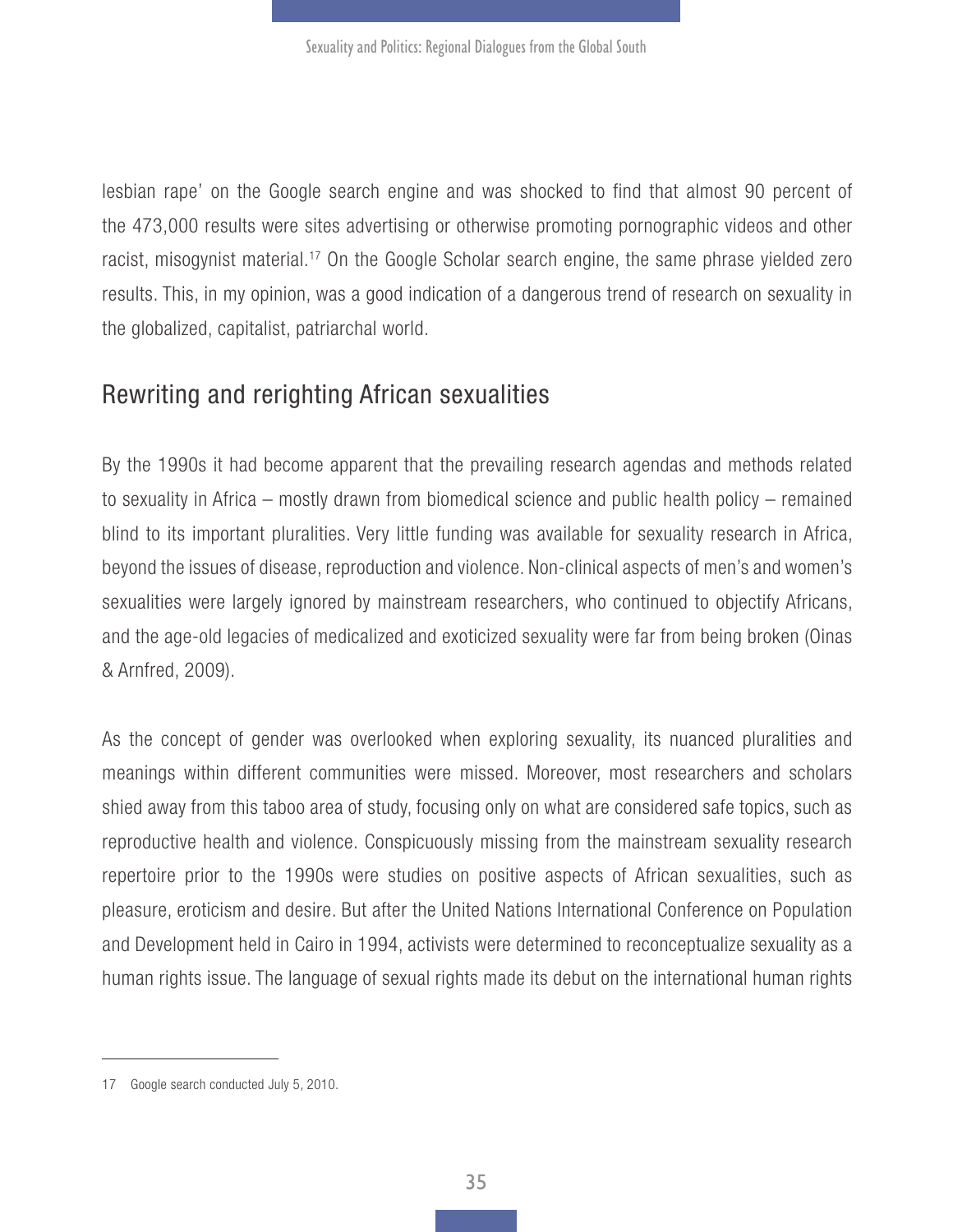stage in the Cairo meeting rooms and it has received increasing recognition ever since.

As part of the struggle for self-determination, Linda Tuhiwai Smith (1999) urged indigenous peoples who were colonized through imperialism to "rewrite" and "reright" their position in history, to "tell our own stories, write our own versions, in our own ways, for our own purposes" (p. 28). At the turn of the century African feminists heeded this call with unprecedented activism. Anxious to deepen our own understanding of the link between women's sexualities and their subordinate status in society, the African Gender Institute (AGI) at the University of Cape Town, in collaboration with the Institute of African Studies (IAS) at the University of Ghana, organized a pan-African workshop on mapping African sexualities in 2003. This initiative inspired several case studies undertaken by a network of African intellectuals that deliberately pursued anti-imperialist ethics in exploring this largely uncharted territory (Mama, 2007).<sup>18</sup> Several of these case studies were published in special issues of the journal, *Feminist Africa* (Arnfred, 2009).<sup>19</sup> Several other feminist institutions, networks and scholars on the continent embraced sexuality research in new ways. For example, the South African feminist journal, *Agenda*, which had been around for almost 20 years, began publishing themed editions relating specifically to sexuality issues.<sup>20</sup> The pan-African network, AMANITARE, which focuses on sexual and reproductive health and the rights of women, was formed in 2000 with an objective to support research and publication.<sup>21</sup> There was a deliberate move to break the traditional mould of analyzing sexuality through biomedical and public health frameworks. Not only

<sup>18</sup> Another offshoot of this initiative was the establishment in 2006 of the Law, Gender and Sexuality Research Project at Uganda's Makerere University Faculty of Law.

<sup>19</sup> See *Feminist Africa* 5 (2006), 6 (2006) and 11 (2008). The journal is available online at www.feministafrica.org.

<sup>20</sup> For instance, see 'African feminisms: sexuality in Africa,' *Agenda* 62 (2004); 'African feminisms: body image,' *Agenda* 63 (2005); 'Homosexuality,' *Agenda* 67 (2006); 'Rape,' *Agenda* 74 (2007). Also see Volume 15(1) (2009) of the *East African Journal of Peace and Human Rights*, which is a special issue on gender, law and sexuality.

<sup>21</sup> Named after the ancient Nubian Queen Amanitare, the AMANITARE partnership invokes a legacy of African women's leadership and agency (Horn, 2003).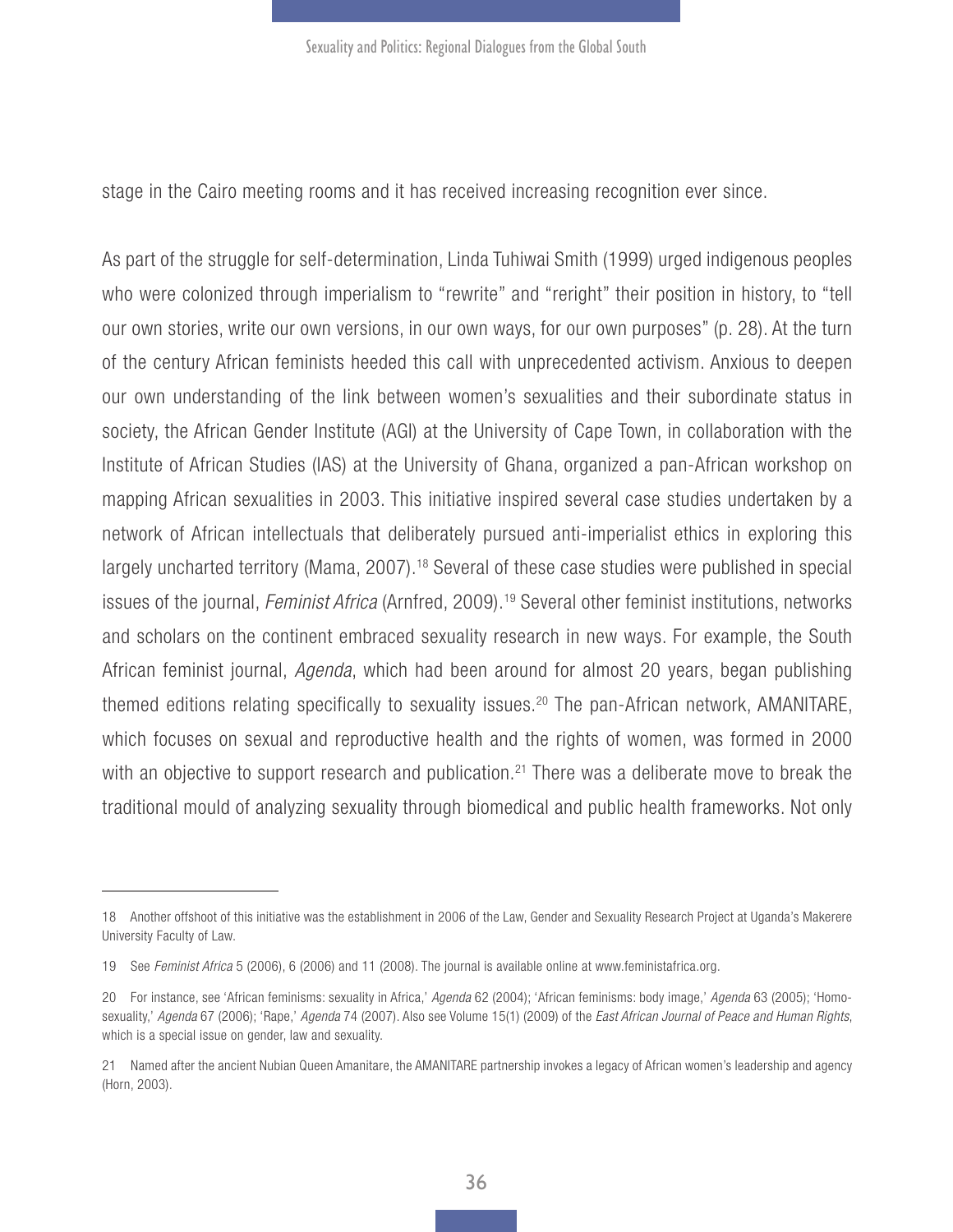did these studies and publications emanate from social science and the humanities, but they also analyzed human sexualities in a holistic fashion, including its pleasurable and empowering aspects (see Baylies & Bujra, 2000; McFadden, 2003; Arnfred, 2004; Khamasi & Maina-Chinkuyu, 2005; Bennett, 2005; Morgan & Wieringa, 2005; Amadiume, 2006; Maticka-Tyndale et al., 2007; Tamale, 2007; Gould & Fick, 2008).

One of the first publications to mount a serious challenge Eurocentric approaches to African sexualities was *Rethinking Sexualities in Africa*, an anthology edited by Signe Arnfred (2004). The essays in that book reflected upon and synthesized African sexualities in ways that scholarship in this field had never done before. Most of the material was concerned with feminist research methods and analyses, foregrounding women's agency and pleasure.

Another important network involved in researching, theorizing and publishing on the subject of African sexualities is Women Living Under Muslim Laws (WLUML). This this solidarity network embraces all "women whose lives are shaped, conditioned or governed by laws and customs said to derive from Islam",<sup>22</sup> and African feminists have been actively involved in its work. For example, the Nigerian women's rights organization, BAOBAB, has received international recognition for its work in promoting women's rights through research, reinterpretation and theorizing Muslim jurisprudence, criticizing negative constructions and practices (done under the name of Islam) and discriminatory sharia criminal law, such as zina (extramarital sex) (Imam, 2000; BAOBAB, 2003).

Such blossoming scholarship has very clearly sought to embed an African sociocultural and political imprint (in all its diversity) on the discourses about human sexuality, hitherto dominated by perspectives from the global North. The aim has been to create knowledge that would facilitate

<sup>22</sup> The current coordinator of this international network is a Senegalese feminist, Fatou Sow.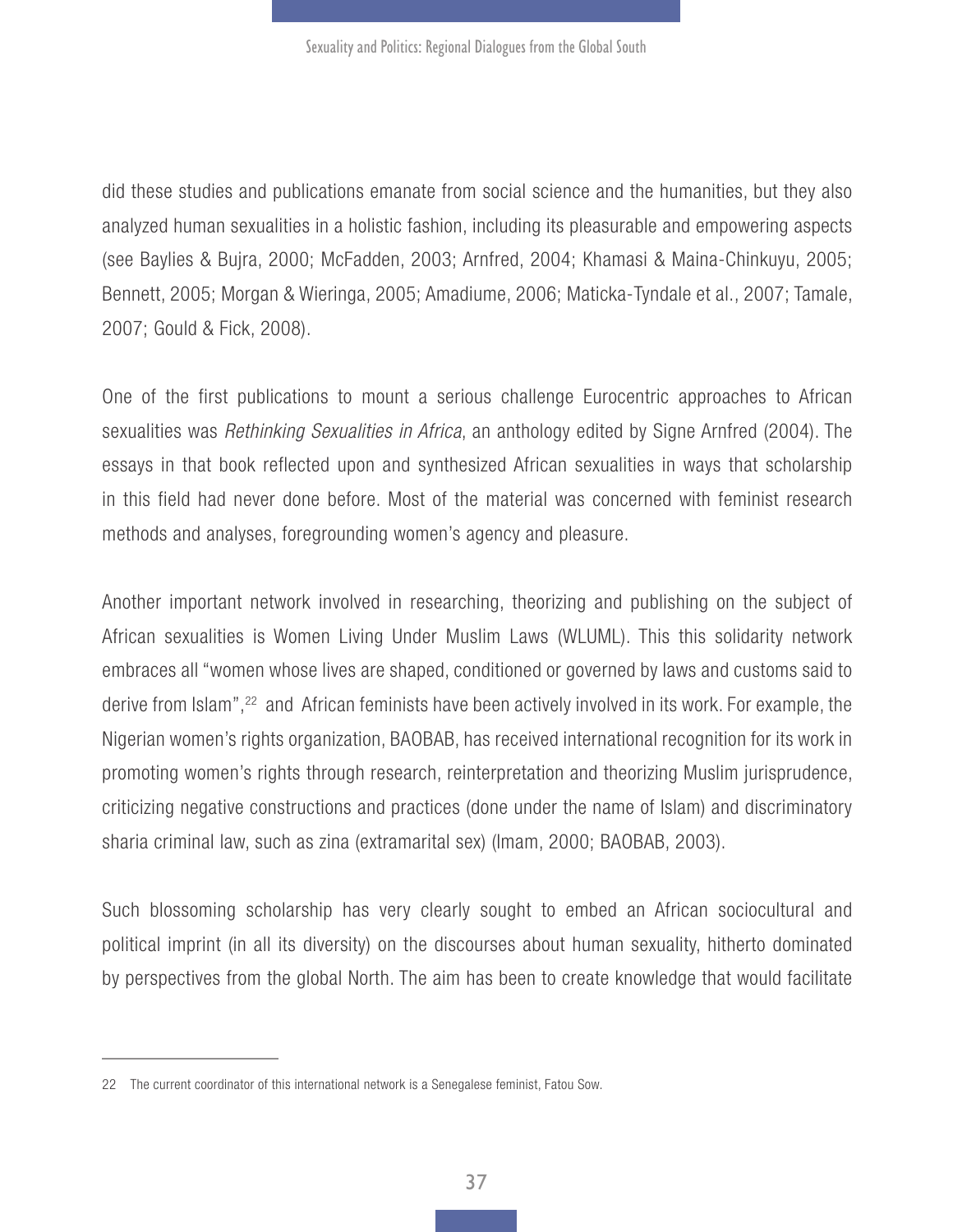innovative and transformative social change. Concepts of sexual pleasure, the erotic and desire have begun to be unveiled in sophisticated studies, such as those exploring the ingenious, subtle messages embedded in local kanga cloth that Tanzanian women wrap loosely around their waists (Moyer & Mbelwa, 2003); or the celebration of the power of the vagina among the Nigerian Igbo (Nzegwu, 2006); or the indigenous sexual initiation institution of Ssenga among the Baganda of Uganda (Tamale, 2005). $23$ 

Despite sex and sexuality having been at the core of most historical disputes within the Christian church – with one faction seeking sexual liberties against the wishes of a more conservative faction – the conceptualization of sexuality within the framework of human rights has dogged Eurocentric scholars and researchers for a very long time. For example, one of the reasons the Protestant Church broke off from the Roman Catholic Church was because the latter was too rigid in its policy on issues such as clerical celibacy and allowing the clergy to marry and there have long been divergent views on divorce, abortion and homosexuality.

But the close link between what is termed a universal human rights corpus and Western liberal democracy has diminished voices other than those of the West, and differing concepts of sexualities have remained largely buried in the cultural practices of various non-Western communities. The concept of sexual rights, for instance, is not alien to many African and Islamic communities. Take the example of a wife in many pre-colonial African cultures who was (and still is) guaranteed the right to sexual pleasure; or the fact that sexual violence within marriage was frowned upon; or that denial of such formal rights constituted a clear ground for divorce in these traditions (Awusabo-Asare et al., 1993; Pereira, 2003; Tamale, 2008a). Perhaps had historians and sociology researchers not shied away from studying African sexualities in more open ways, they would have discovered that

<sup>23</sup> These were welcome additions to the few indigenous publications by scholars such as Patricia McFadden (1992).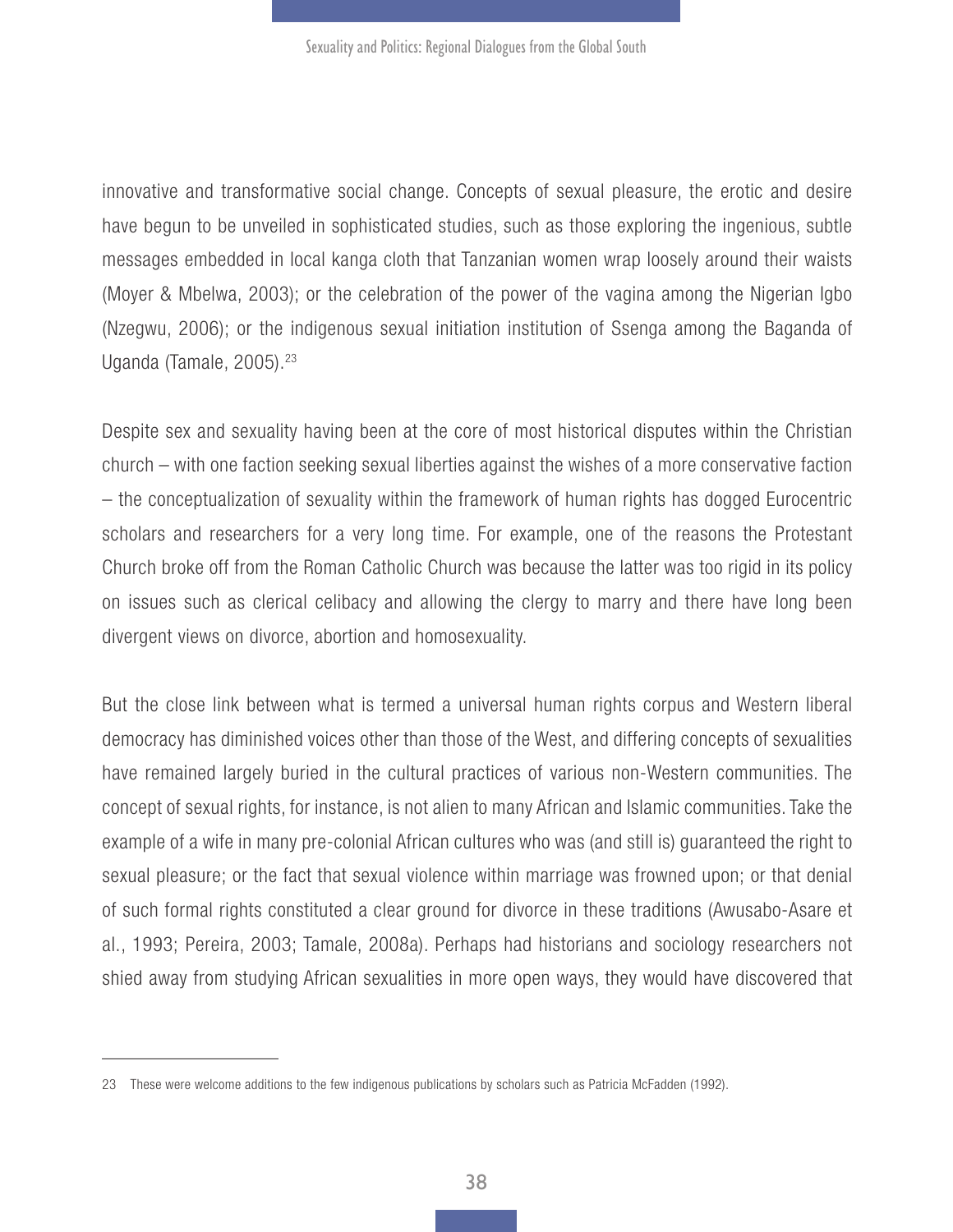the controversial foundations of sexual rights have their roots in African traditional values.

Indeed, the conceptualization of sexual rights within a liberal democratic framework is fraught with tensions and contradictions. Alice Miller and others have articulated the paradoxes that burden the context of rights when it comes to sexuality (Miller &Vance, 2004). The practical application of the concept of sexual rights is not exempt from such paradoxes, since one can simultaneously use the language to claim protection against harm, such as rape or homophobia, and to demand privacy in the defense of the sexual pleasure of consenting adults. The contradictions can be seen further in the awkwardness of claiming the rights of people to sell/make images of sexual activity and simultaneously claim that people should be protected from sexual objectification.

## Conducting ethical, sensitive research on African sexualities

I have noted that there have been a number of studies conducted on African sexualities that are sensitive to the complexities of the subject matter. In this section I delve into more detail of what it takes to conduct an ethical and sensitive study in the field of sexuality, providing as many examples as I can from existing studies that have been conducted in Africa.

As stated earlier, the primary purposes of conducting research are to create knowledge and to explain physical and social phenomena, and the bulk of the body of knowledge and published scholarship in the field of sexuality emanates from the global North. What does this portend for researchers of African sexualities? Does it mean that we reject in toto the validity of foreign-grown theories of sexuality as being inappropriate and irrelevant to our contexts? I think not.

Though it is extremely important to develop home-grown theories of African sexualities and to be keenly aware always of the dangers of uncritically using theories that are constructed from the global North to explain African societies, Western views on sexuality cannot be completely ignored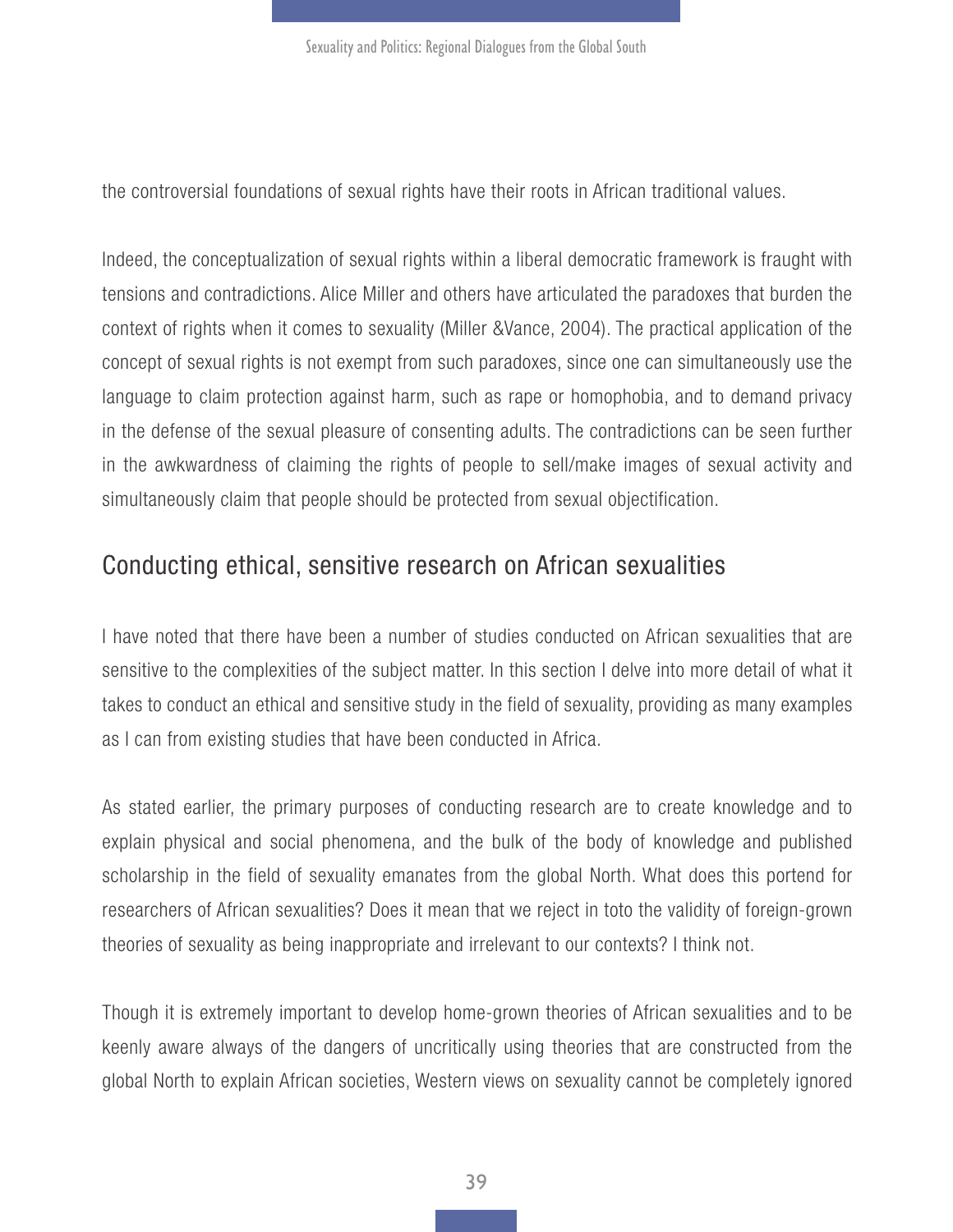for three reasons. First, many of the contemporary codes of sexual morality and most of the laws pertaining to sex contained in the statute books of post-colonial countries are rooted in the history and tradition of the former colonizing European nations. To a certain extent this means that Western theoretical perspectives define the underlying rationale and practice of the legal regime governing sexualities in Africa. Moreover, as Bibi Bakare-Yusuf (2003) usefully reminds us:

For millennia, Africa has been part of Europe, as Europe has been part of Africa, and out of this relation, a whole series of borrowed traditions from both sides has been and continues to be brewed and fermented. To deny this intercultural exchange and reject all theoretical imports from Europe is to violate the order of knowledge and simultaneously disregard the (continued) contribution of various Africans to European cultural and intellectual history, and vice-versa. (p. 140)

Second, if we were to jettison Western concepts and theoretical frameworks totally, we would spend considerable resources reinventing the wheel – an unnecessary enterprise. There is a lot of sense in using existing theoretical bases as starting points and then correcting/revising them in light of the contextual evidence collected in current studies.<sup>24</sup> Existing theoretical frameworks, such as Foucault's conceptualization of sexuality in terms of power relations (Foucault, 1976) or Judith Butler's implicit theory of heteronormativity and her views on the subversive potential in gender performativity (Butler, 1990) or Gayle Rubin's concept of sexual hierarchy (Rubin, 1984), can be extremely useful in analyzing sexualities in Africa, as long as this is done with the continental specificities in mind and a view to improve upon them.

A simple illustration of the point can be made using Rubin's (1984) model of sexual hierarchy.

<sup>24</sup> The exception would be studies that adopt the grounded theory methodology.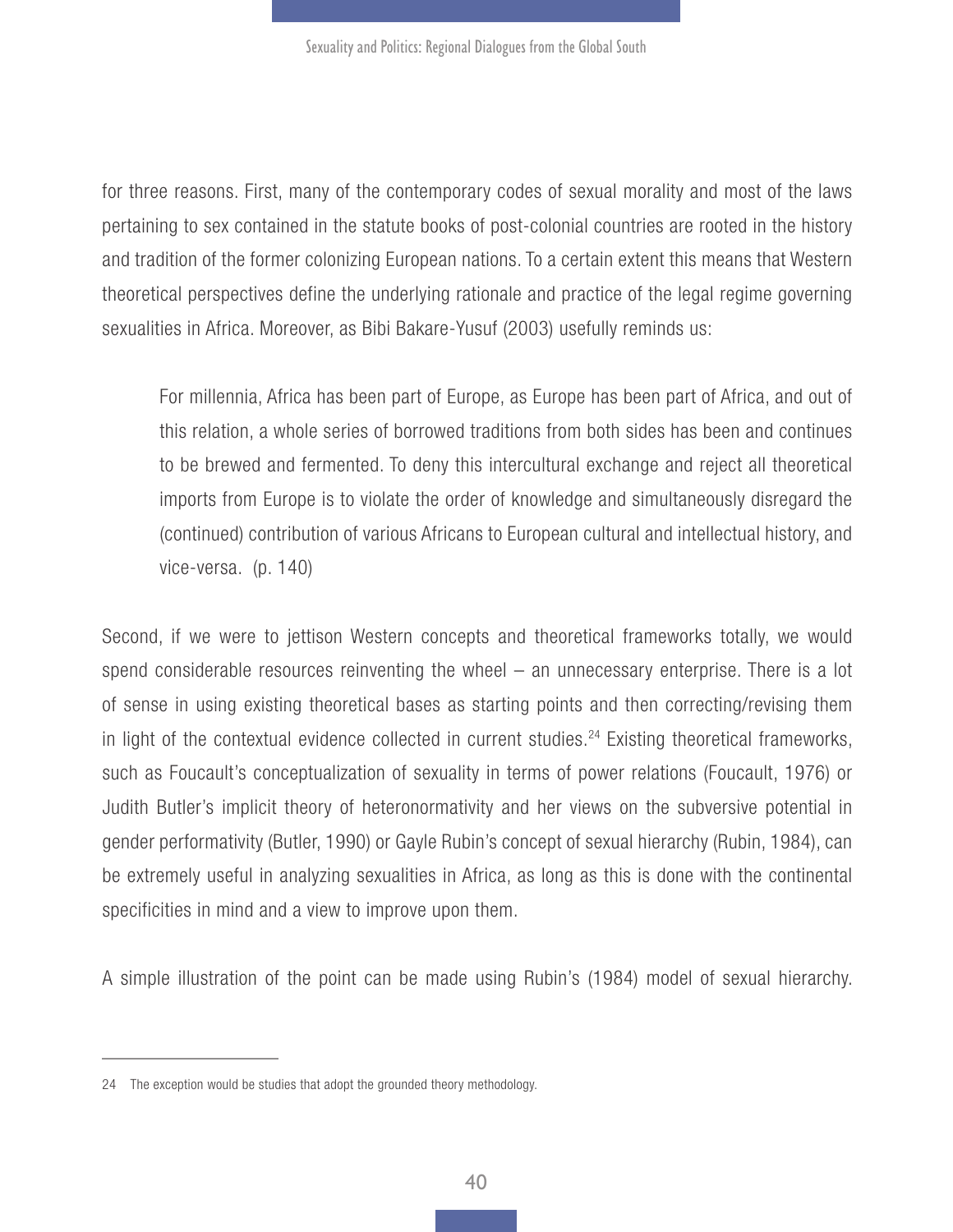Rubin shows how American society classifies sexual behavior into a sexual value system in which good, normal, natural and privileged sexuality (located in what she refers to as the "charmed circle" of sex) must be "heterosexual, married, monogamous, procreative, non-commercial, in pairs, in a relationship, same generation, in private, bodies only and vanilla". Those that conform to this ideology enjoy privileges and concrete material benefits from society. Outside the "charmed circle" and on the "outer limits" is "bad, abnormal, unnatural and damned sexuality". Characteristics of the latter include "homosexual, unmarried, promiscuous, non-procreative, commercial, alone or in groups, casual, cross-generational, in public, pornography, with manufactured objects and sadomachistic". Those who engage in sexual relations outside the charmed circle face legal and social sanctions as well as maltreatment (p. 281).

Most of the elements in Rubin's hierarchical model resonate with the experiences in many African societies. However, there are certain elements that clearly differ. For instance, polygyny would replace monogamy in the charmed circle of most African societies. In the same vein, cross-generational sex in the sex value systems of many African societies would move from the outer limits to the inner circle as this is relatively acceptable (albeit privileging sexual relations between older men and young women and not vice versa). Rubin's stratification could further be criticized for its failure to show how some individuals who seem to fit into the ideology of the "charmed circle" might simultaneously suffer discrimination through, for example, exempting marital rape from criminal sanction.

The third reason for the relevance and usefulness of Western theories to African contexts is that gendered sexualities, whether in the West or in Africa, are primarily based on similar predictions, namely labor, authority and performance (Bennett, 2000). In other words, the hierarchical constructions of sexuality in either context are linked by the force of gender to labor, authority and performance against the backdrop of capitalism and patriarchy (in their multiple variants). Hence there is an underlying resonance between the respective structures of Western and African

41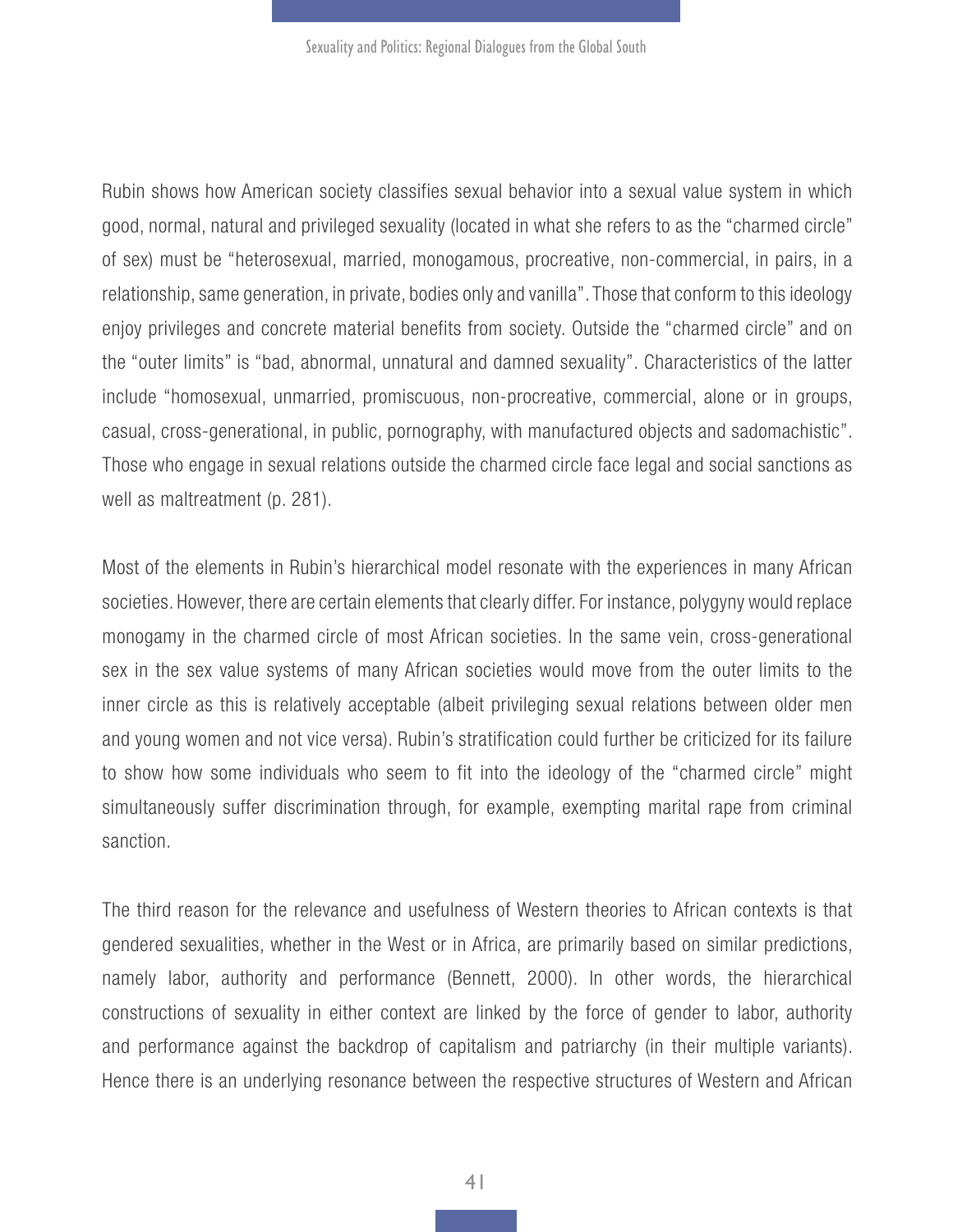societies that compels us not to reject or dismantle Western theoretical scaffoldings completely because they provide some useful tools for researchers to reflect upon and use to develop insights concerning African sexualities. Having said that, because of certain ideologies and practices unique to the continent, theorizing African sexualities would differ from Western sexualities in nuanced specificities (Helle-Valle, 2004). For example, one cannot ignore those aspects of cultural ideology that are widely shared among Africans, such as community, solidarity and the ethos of ubuntu (humaneness), $25$  just as one must pay attention to the common historical legacies inscribed in cultures within Africa by forces such as colonialism, capitalism, imperialism and globalization. Take the self-identifying terms gay, lesbian and transgendered that have emerged from Western societies. These differ quite markedly from the descriptors for some same-sex relations found on the continent (e.g. batsoalle woman-to-woman relationships in Lesotho – see Kendall, 1998). The identity politics that underpin these Western notions do not necessarily apply in African contexts (Amadiume, 1987; Kendall, 1998; Tamale, 2003; Oyewumi, 2005).

In the same vein, it would be foolhardy for anyone theorizing women's sexualities to ignore the machinations of Africa's "structurally adjusted" economies and the attendant "feminization of poverty" when analyzing women's involvement in commercial sex work and the heightened prevalence of HIV/ AIDS. It is also necessary to make the philosophical link between institutionalized and state-inspired homophobia and Africa's autocratic and dictatorial regimes.<sup>26</sup> By constantly attacking homosexuals, attention is conveniently diverted from the pressing issues, ensuring the continued suffering of the population.

<sup>25</sup> The African philosophy of Ubuntu (humaneness) refers to understanding diversity and the belief in a universal bond and sharing (Ramose, 1999). Justice Yvonne Mokgoro of the South African Constitutional Court elaborated this difficult-to-translate concept: "In its most fundamental sense it translates as personhood and 'morality.' Metaphorically... [it describes] the significance of group solidarity on survival issues so central to the survival of communities. While it envelops the key values of group solidarity, compassion, respect, human dignity, conformity to basic norms and collective unity, in its fundamental sense it denotes humanity and morality. Its spirit emphasizes a respect for human dignity, marking a shift from confrontation to conciliation (quoted in Sachs, 2009, pp. 106–107)".

<sup>26</sup> Being aware that legalized homophobia in Africa was a direct import by colonial powers.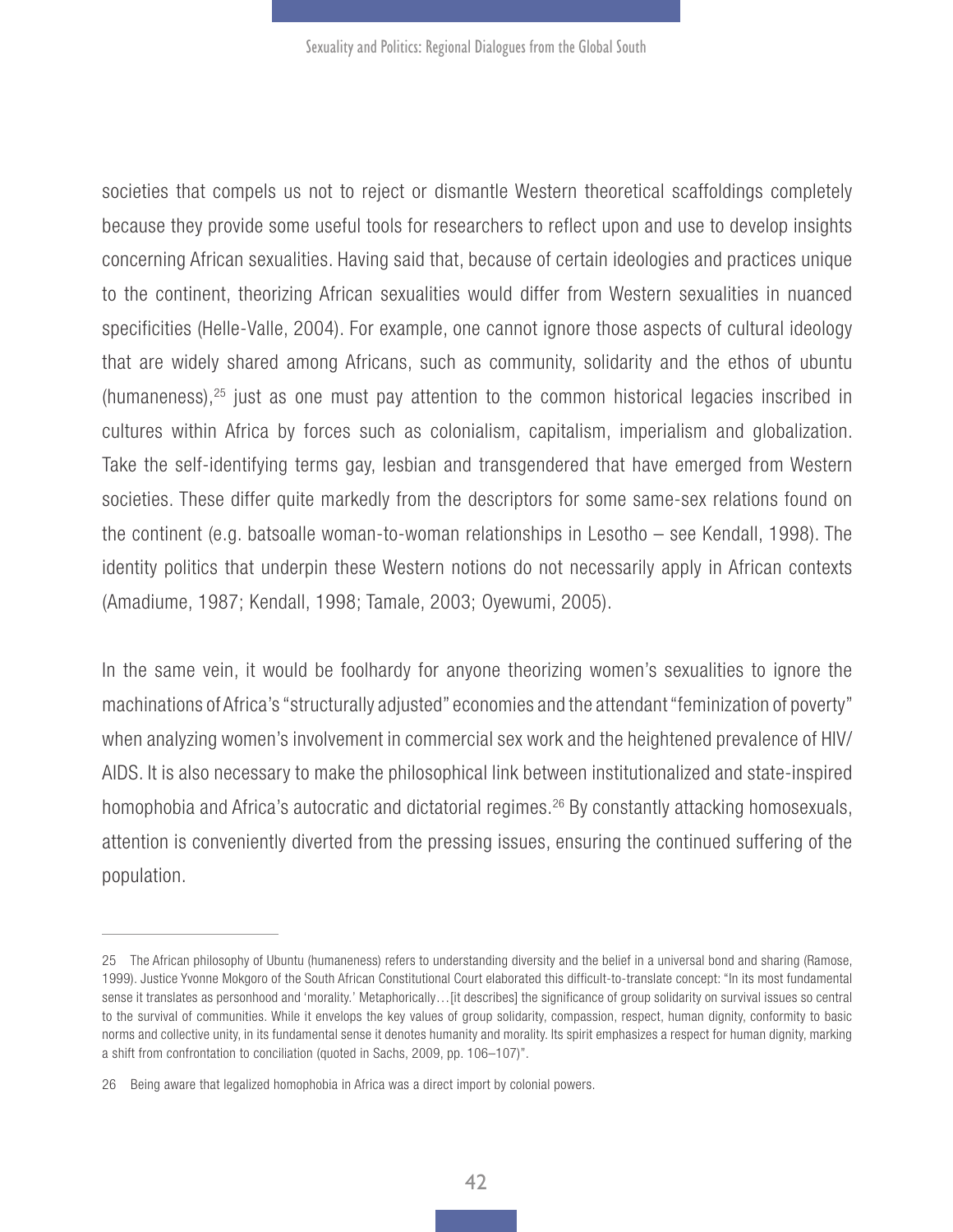An increasing trend in the area of research generally involves the strings that come tied to huge research funds offered by various donors and/or development partners. For example, many research funding applications will be approved and disbursed only to projects that promote North–South collaboration.27 Therefore a research institution in the global North must partner with one located in the global South, supposedly to facilitate the cross-pollination of ideas and enhance the project's knowledge base. Inevitably, such forced collaborations are imbued with historical legacies of inequality and prejudice. The tendency is for the Northern partner to dominate, control and exploit the Southern counterparts. Notably, the bulk of such studies are focused on the south, with few cases of African researchers heading north to investigate European and North American sexualities.

When conducting collaborative research projects, therefore, it is extremely important to be reflexive and sensitive to any possible inequalities (Tamale, 2008b). This by no means suggests that researchers from the global North studying African sexualities should constantly walk on egg shells with imagined sensitivities or that they should wallow in feelings of guilt and contrition. Rather, researchers should develop a keen awareness of all the historical objectifications and derogations in research experiences on the continent. Elina Oinas and Signe Arnfred (2009), for instance, recommend that Nordic researchers view the process as 'a breaking of silences and hesitance and the application of a reflective approach when studying sexualities in Africa, in addition to a call for scrutiny of actual practices and politics, including the politics of research and writing' (p. 150).

The researcher obviously has a lot of power in that she or he represents and creates knowledge

<sup>27</sup> Another example of conditions that are increasingly being tied to research funding is the requirement for a gendered analysis of the research problem. Although this condition might seem laudable at face value, in fact many times it translates into a pro forma and abusive application of the gender concept, doing more harm than good to knowledge production. For instance, by essentializing the term gender and/ or using it in a descriptive fashion or as shorthand for "women and men", its analytical and conceptual value is watered down; it becomes depoliticized and ahistorical.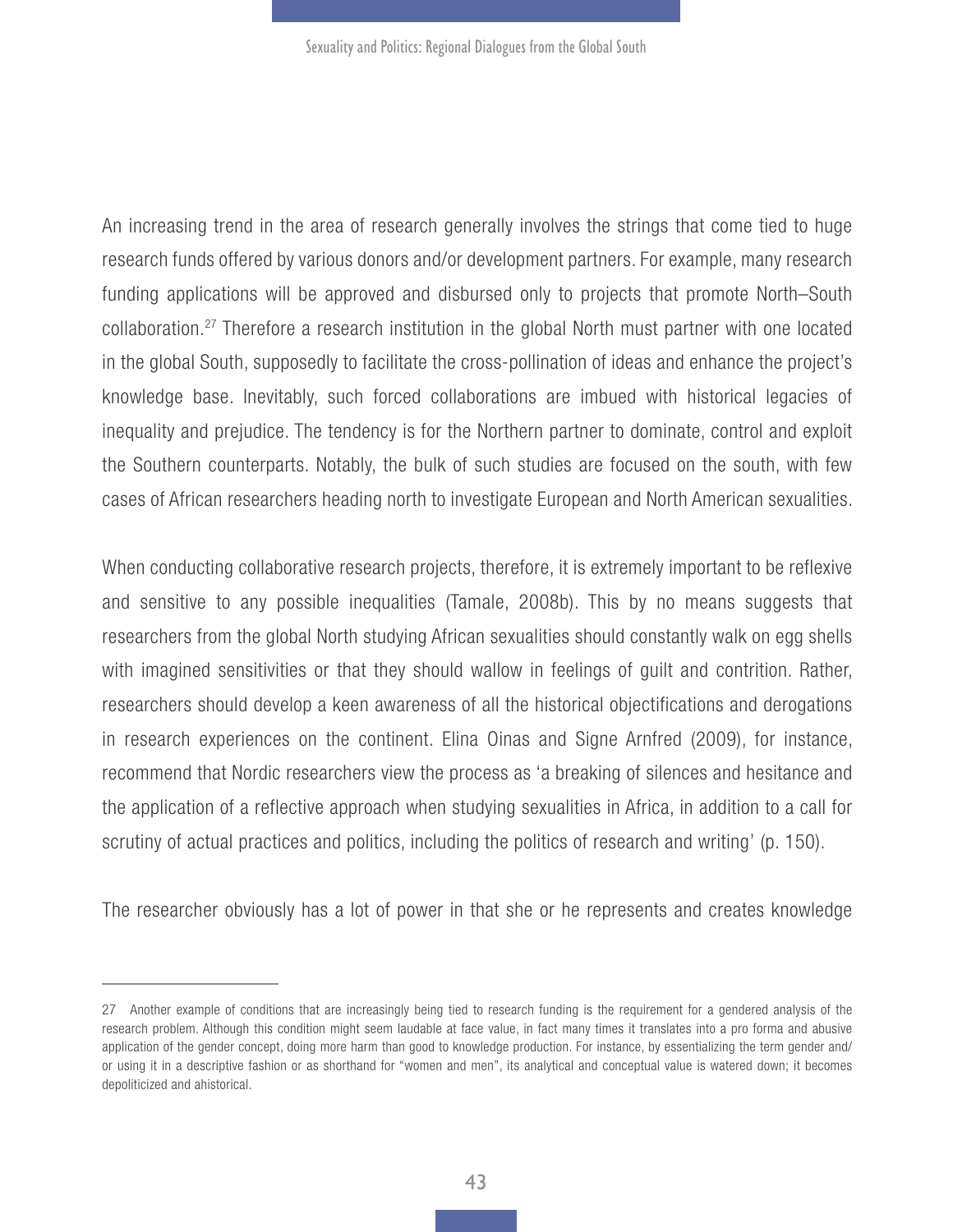and understanding about the researched subject matter. The process of acquiring information is crucial because it determines the depth and quality of knowledge. When it comes to sexuality, the level of knowledge received during research might be influenced by a number of challenges and sensitivities that relate to issues of process, presentation and politics. Table 1 elaborates some of the interrelated ways that these issues might affect data collected in sexuality research.

Sexuality researchers must take seriously such methodological and epistemological issues. There are several publications that speak to these issues with useful tips on how to handle tricky situations (see, for example, Adomako Ampofo & Arnfred, 2010).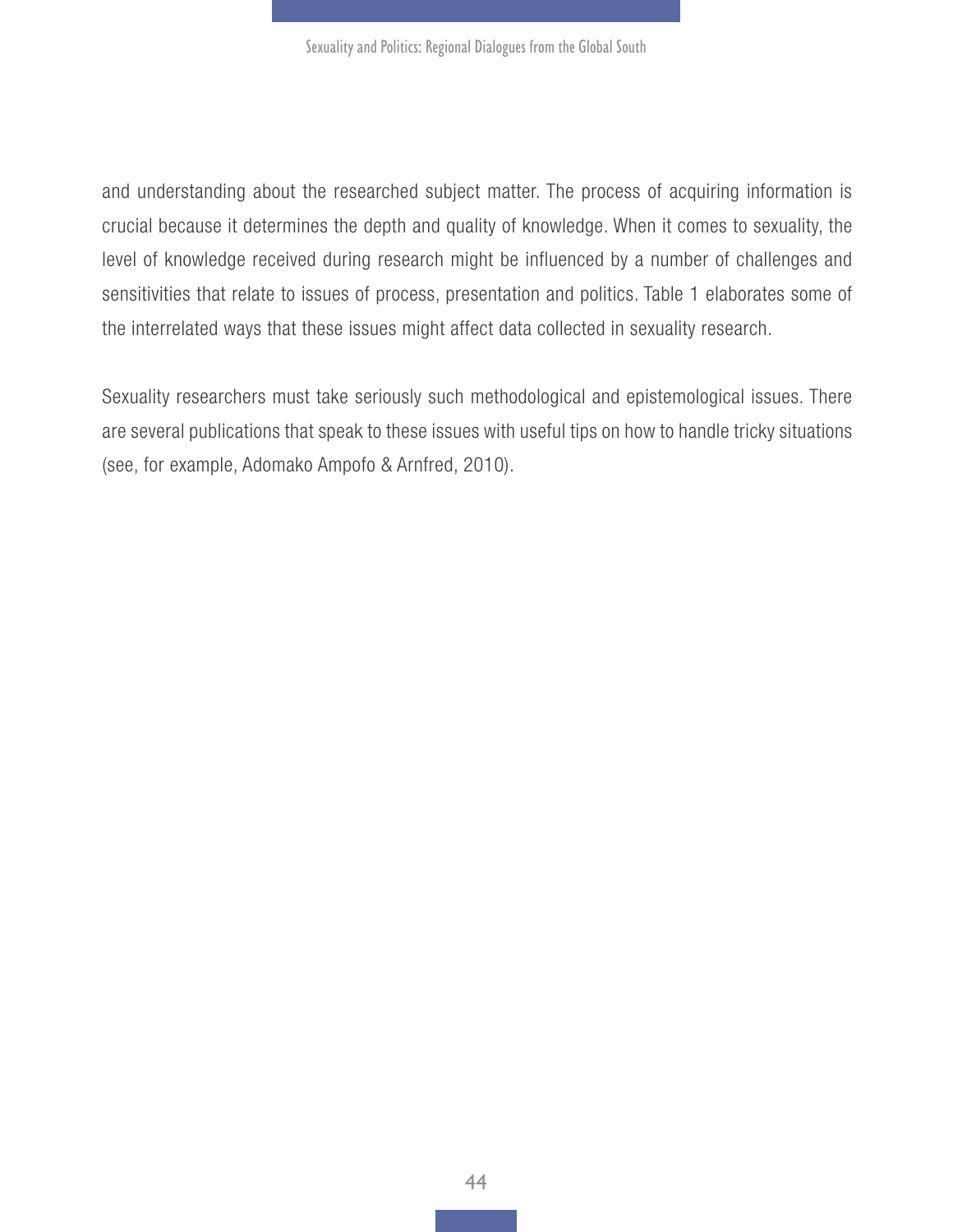### Table 1: METHODOLOGICAL ISSUES TO CONSIDER IN SEXUALITY RESEARCH

| <b>Process</b>                                                                                                                                                                                                                                                                                                                                                                                                                                                                                                                                                                                                                                                                                                                                                                                                                                                                                                                                                                                 | Presentation                                                                                                                                                                                                                                                                                                                                                                                                                                                                                                                                                                                                                                                                                           | <b>Politics</b>                                                                                                                                                                                                                                                                                                                                                                                                                                                                                                                                                                                                                             |
|------------------------------------------------------------------------------------------------------------------------------------------------------------------------------------------------------------------------------------------------------------------------------------------------------------------------------------------------------------------------------------------------------------------------------------------------------------------------------------------------------------------------------------------------------------------------------------------------------------------------------------------------------------------------------------------------------------------------------------------------------------------------------------------------------------------------------------------------------------------------------------------------------------------------------------------------------------------------------------------------|--------------------------------------------------------------------------------------------------------------------------------------------------------------------------------------------------------------------------------------------------------------------------------------------------------------------------------------------------------------------------------------------------------------------------------------------------------------------------------------------------------------------------------------------------------------------------------------------------------------------------------------------------------------------------------------------------------|---------------------------------------------------------------------------------------------------------------------------------------------------------------------------------------------------------------------------------------------------------------------------------------------------------------------------------------------------------------------------------------------------------------------------------------------------------------------------------------------------------------------------------------------------------------------------------------------------------------------------------------------|
| • Sex is a taboo subject, therefore it<br>is difficult to get people to talk and<br>engage due to coyness, discomfort,<br>stigma, etc.<br>• Developing rapport with research<br>participants: participants may feel<br>threatened to relate or put down<br>something so private/personal. What<br>if they are exposed and it hurts<br>them?<br>· Personal beliefs, values, prejudic-<br>es of researcher and researched.<br>• The study may force participants<br>to remember things they wish to<br>forget, which makes the research<br>process traumatic and deeply hurtful<br>for them.<br>• The experience may be too deep<br>and embarrassing for the participant<br>to relate. It may invoke shame, deni-<br>al, intimidation, tension or anger.<br>• Participants may hesitate to<br>divulge information because they<br>are loath to be pitied or for fear of<br>damaging their bodily integrity.<br>• The research is likely to engage<br>you in difficult and unpredictable<br>ways. | • The way participants relate to<br>a researcher's age, sex, gender,<br>sexuality, status, self-presentation,<br>religion, etc.<br>• Language: it may be impossible to<br>translate words or nuanced mean-<br>ings that may be non-existent in the<br>research language.<br>• Veracity: how does the researcher<br>know that the participant is being<br>honest and not embellishing their<br>story or experience? Or how can<br>they test for accuracy of memory?<br>• The topic may be too complex.<br>Participants may genuinely ask<br>themselves, 'Where do I start? There<br>is no narrative, no language to con-<br>vey the experience. No linear way to<br>tell the story. It is too layered.' | • Unequal relationship between<br>researcher and researched.<br>• How does the researcher facilitate<br>the voices of the participants and<br>make the research relevant to them?<br>· Issues of confidentiality.<br>• Private issues moving into the<br>public realm.<br>• The sensitivity of the topic may<br>make it difficult to get people to par-<br>ticipate because of internal sensi-<br>bilities such as people's spirituality<br>and external sensibilities such as<br>breaking the law.<br>• Hopelessness of the situation<br>whereby the researcher is not in<br>a position to do anything to help a<br>desperate participant. |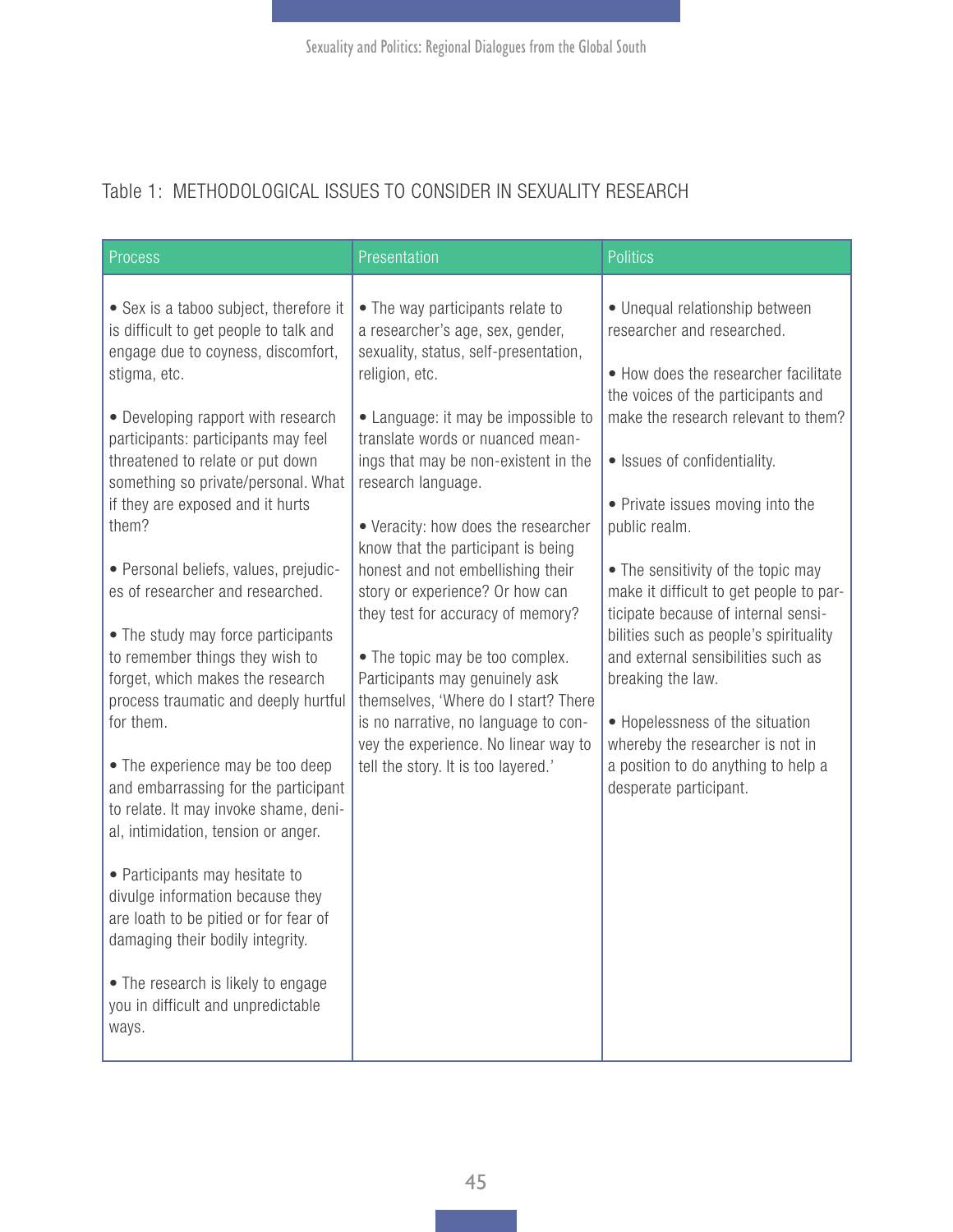The complexity of the subject matter means that the process of designing a research project on sexuality is by no means a linear exercise. Rather it is a circuitous, undulating process. This means that there is nothing straightforward about the research; there are no holy cows, and the twists and turns are numerous. As the researcher plans, implements and reflects upon the study, each decision might produce implications that require revisiting earlier decisions. This calls for maximum flexibility and minimum bias on the part of the researcher.

A good sexuality research project does not view methodology as a mere appendage of issues of epistemology or "a way of carrying out an enquiry". Rather, methodology itself is conceptualized as a political process, a 'space' in which complex issues of context, voice, ethics and ideological depth are played out (Bennett, 2008, p. 1). It is part and parcel of theory-building and transformative change. I have a firm conviction that feminist methods of research are best suited for research on sexuality (see also Reinharz, 1992; Nagar & Geiger, 2007; Adomako Ampofo & Arnfred 2010). This is because they consciously attempt to:

• foreground the experiences of participants, as well as the meanings and interpretations that they attach to these experiences. This is important to allow for linkages between real life experiences and the phenomena under study. The researcher gets to appreciate the research issues within the framework of their lived experiences and life situations

• excavate complex and abstract qualitative phenomena that are unquantifiable, such as emotions, feelings and other sensitive issues critical in sexuality research

• refrain from objectifying participants and avoid hierarchical representations of knowledge about their lived experiences. This allows considerable space for the actual voices of participants to be part of the knowledge creation process in the final report or publication

• work within a human rights framework, providing contexts that begin with a consideration of the constitutional and legal context in which sexuality issues are played.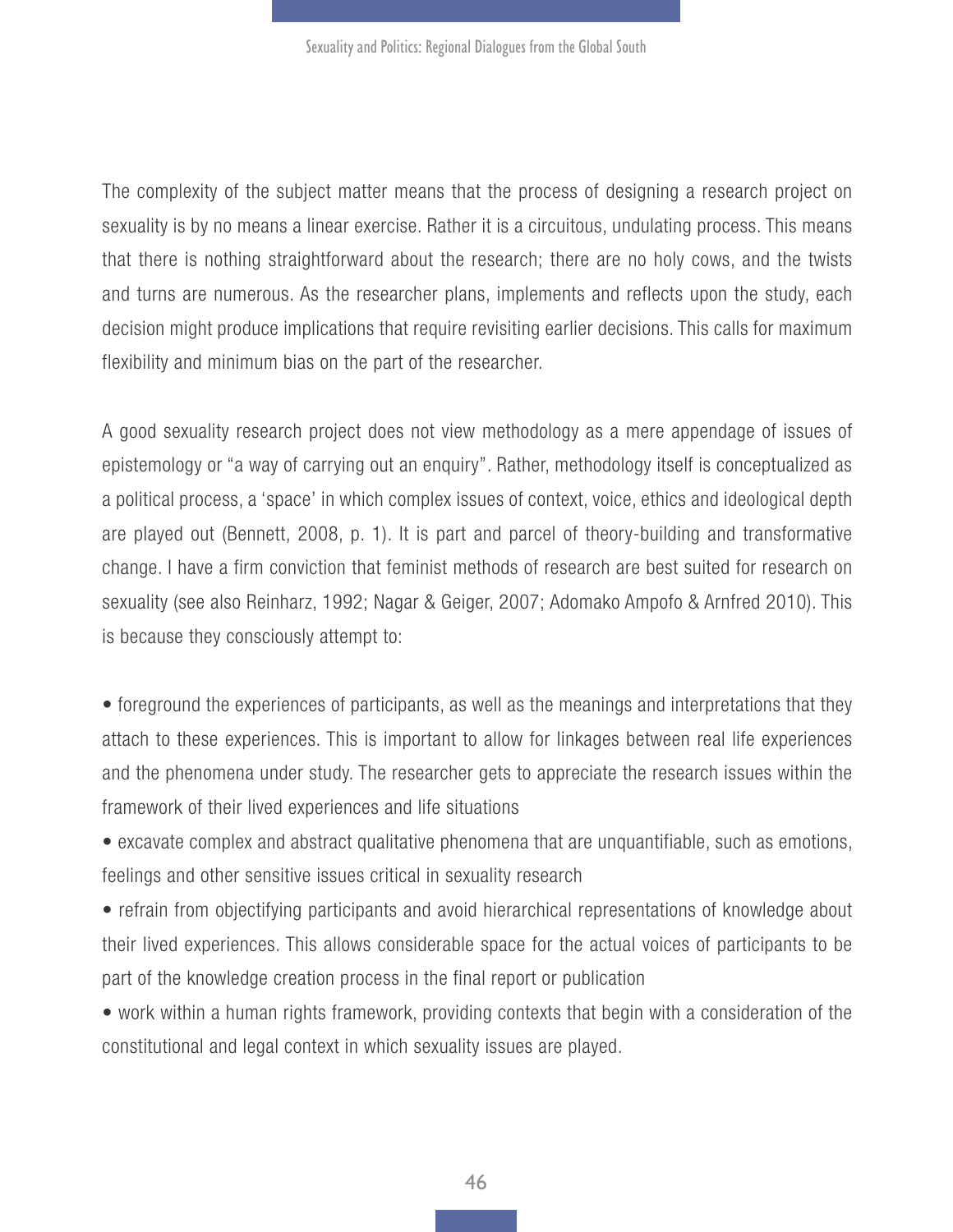It would be foolhardy to study HIV/AIDS, for example, without paying attention to gender and the political economy within which sexualities in Africa operate (Mbilinyi, 2010). *Politics of the Womb*, the work of Lynn Thomas (2003), which analyzes the linkage between women's reproductive capacities and patriarchal state interests in Kenya, is an example of an excellent multidisciplinary and sensitive case study of African sexualities. Her careful attention to gender, class, generation and race using ethnographic, oral, legal and archival sources forcefully exposes the complex ways that colonial and post-colonial powers controlled female sexual initiation (excision), abortion, childbirth and premarital pregnancies. Thomas's research clearly shows how women's bodies constitute an important site of political struggle in Africa and their connections to the political economies of the state.

## Conclusion and future prospects

Researchers in the field of sexuality must remember that the concepts of sexuality and gender, as normatively used, denote both power and dominance. It is therefore useful to speak of gendered sexualities and/or sexualized genders. Such an approach allows for in-depth analyses of the intersections of the ideological and historical systems that underpin each concept, an important factor in knowledge production.

The historical trajectory of research on African sexualities began from a place where colonial and imperial interests, biases and agendas defined their parameters in damaging ways. Conceptualized within a tripartite framework of morals, reproduction and dysfunction, the sexualities of Africans were largely constructed as immoral, lascivious and primitive. Although that legacy has endured over generations, it has been subjected to serious challenge in recent years. The biomedical and Western researcher is gradually being replaced with the multidisciplinary, home-based researcher who embraces holistic and grounded approaches.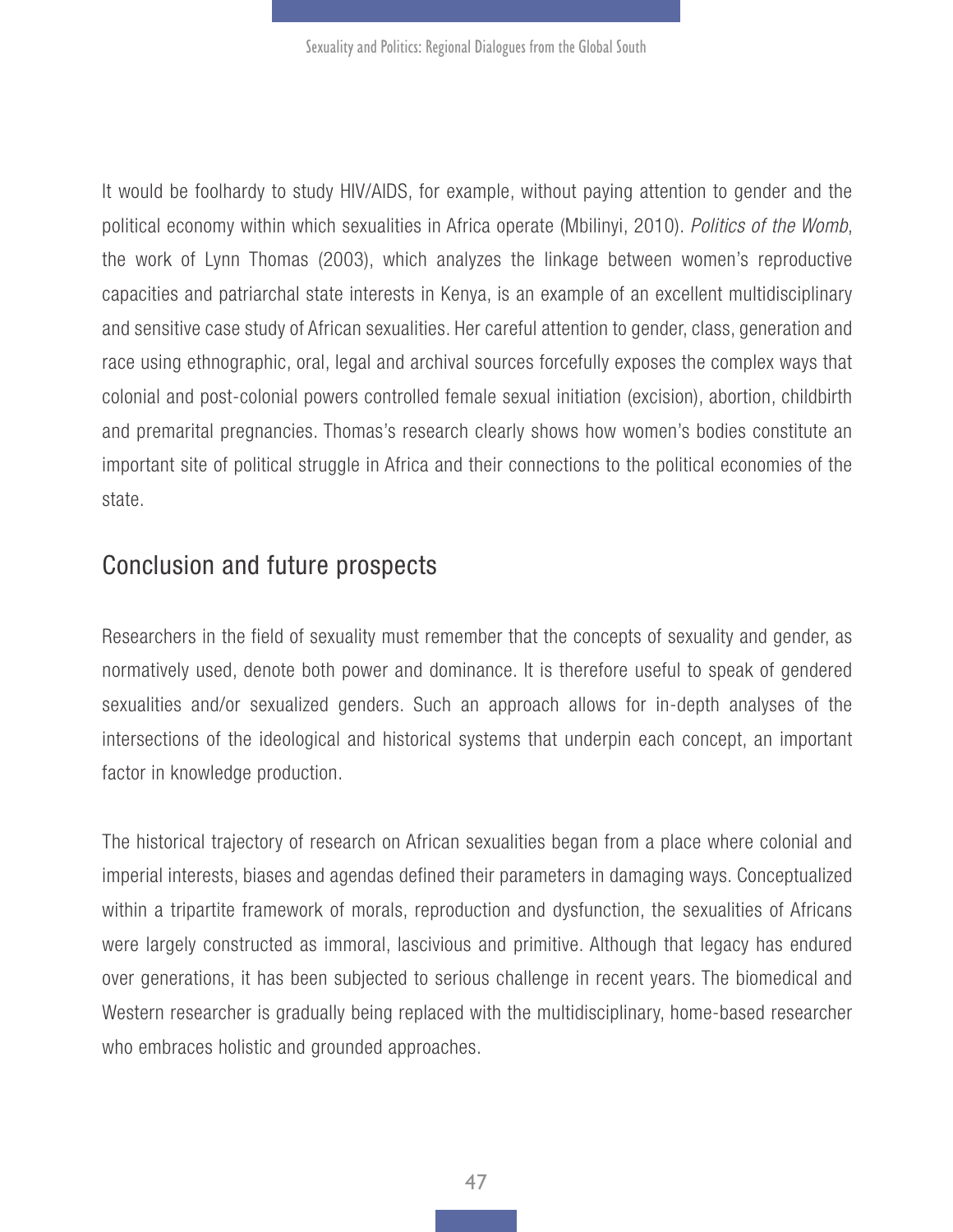As it has emerged that sexuality examined exclusively through the lens of natural science leads to problematic theoretical and methodological concerns, scholarship has turned an important conceptual corner. Today, a comprehensive understanding of African sexualities means that the researcher must observe through several lenses that take in history, politics, economics, art, law, philosophy, literature and sociology. The study of sexualities cannot be abstracted from power and particular interests. It is a dialectical, circuitous process that allows for back-and-forth movement and empathetic understanding, and recognizes the fusion between sexualities and various structures of power.

Though researchers will find that African sexualities differ in many ways from those outside the continent, a fresh and open approach might reveal that there are more intra-continental differences in practices and norms of sexualities than there are variations across continents. After all, we cannot underestimate the global effects of neocolonialism, organized religion and globalization on contemporary sexualities around the world. Not only do othering systems lead to oversimplified theories, but also they lead to discrimination and xenophobic attitudes.

There is considerable virgin ground for researching and theorizing African sexualities and still a great deal that scholarship has to address. The prospects and possibilities for researching sexualities on the continent have greatly expanded thanks to the internet. One of the biggest challenges for African researchers is how to apply and draw from theories that emerged from studies conducted elsewhere in a way that simultaneously gives serious consideration to the specificities of African contexts within which various sexualities operate.

In other words, theoretical globetrotting for the African researcher must inevitably be enriched and rejuvenated by the historical and cultural realities of the studied communities. Researching and theorizing sexualities beyond the tired polemics of violence, disease and reproduction and exploring their layered complexities beyond heterosexual normativity and moral boundaries will lead to fresh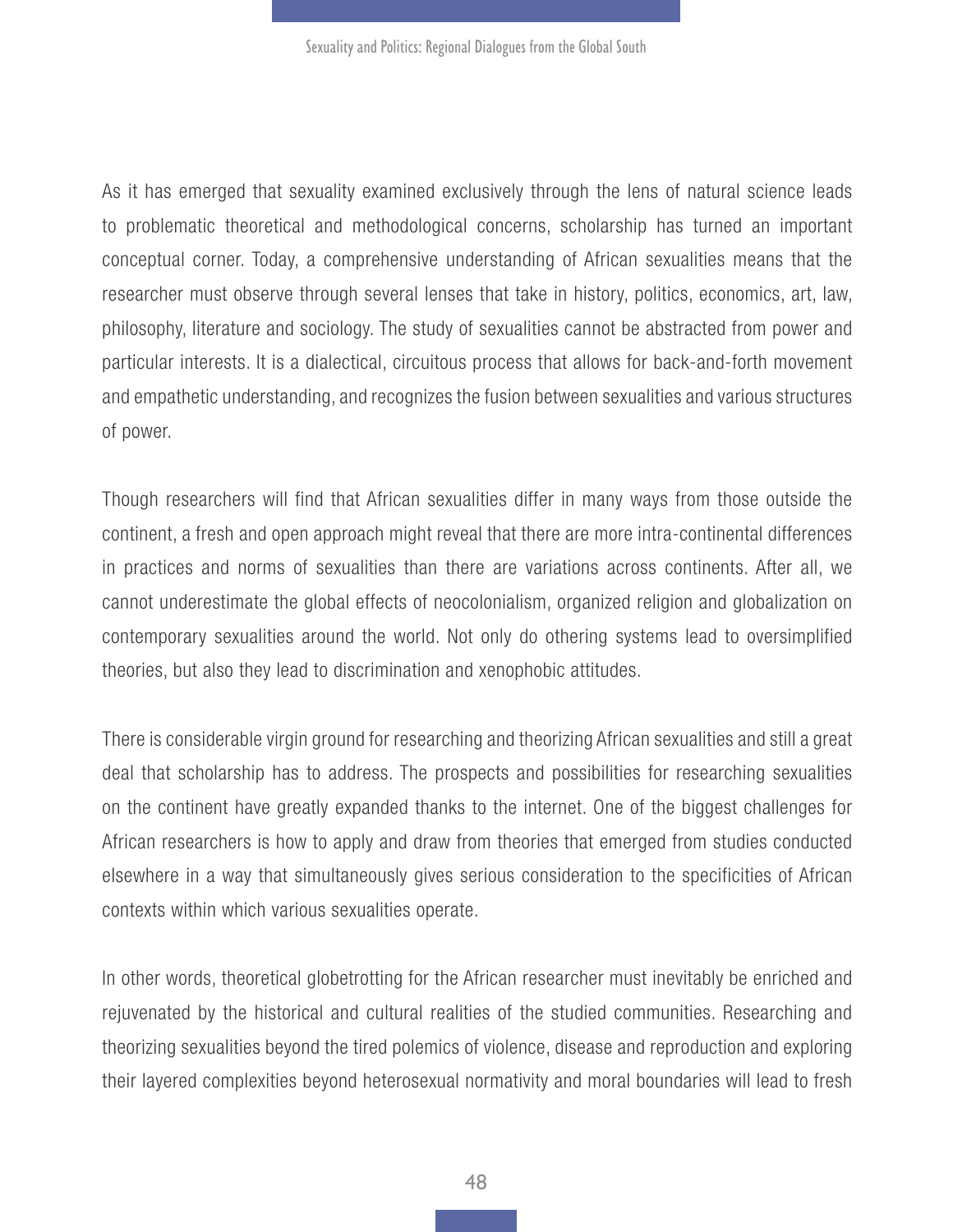conceptual insights and paradigm shifts. It will illuminate the limitless and diffuse capacities that the human body, as well as the mind, heart and soul, have for eroticism and pleasure.

Furthermore, repositioning both the geographical and conceptual locations of what is African will avoid the slippery terrain of the essence of who and what is African. Collecting further quantitative and rich textual ethnographic empirical data that is not only interdisciplinary but also transdisciplinary is a must. This is the way to embark on a more complex theoretical journey through the constructs and issues that deepen our understanding of African sexualities.

### References

Adomako Ampofo, A. & Arnfred, S. (Eds.). (2010). *African feminist politics of knowledge: Tensions, challenges, possibilities*. Uppsala: The Nordic Africa Institute.

Ahlberg, B.M. (1994). Is there a distinct African sexuality? A critical response to Caldwell. *Africa*, 64(2), 220–240.

Ahlberg, B.M. & Kulane,A. (2011). Sexual and reproductive health and rights. In S. Tamale (Ed.), *African sexualities: A reader* (pp.313–339). Oxford: Pambazuka Press.

Akkara, A. (2004). The 'social vaccine.' Catholic Education Research Centre (CERC). Retrieved April 20, 2010, from http://www.catholiceducation.org/articles/sexuality/se0104.html.

Amadiume, I. (1987). *Male daughters, female husbands: Gender and sex in an African society.*  London: Zed Books.

Amadiume, I. (2006). Sexuality, African religio-cultural traditions and modernity: expanding the lens.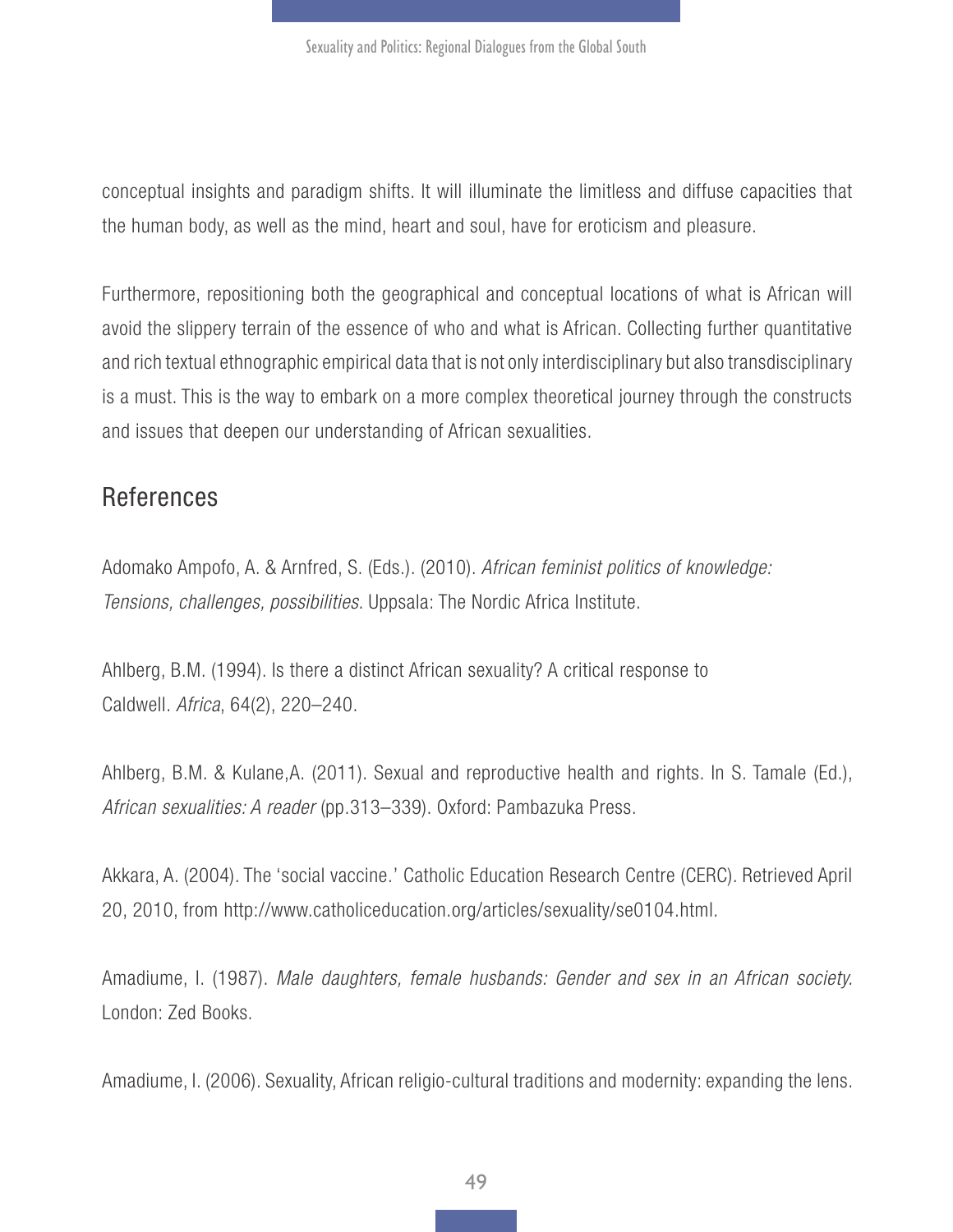*CODESRIA Bulletin*, 1&2, 26–28.

An-Na'im, Adbdullahi. (1990). Problems of universal cultural legitimacy for human rights. In A. Adbullahi & F. Deng (Eds.), *Human rights in Africa: Cross-cultural perspectives* (pp. 331–367). Washington DC: Brookings Institution Press.

Arnfred, S. (Ed.). (2004). *Rethinking Sexualities in Africa.* Uppsala: The Nordic Africa Institute.

Arnfred, S. (2009). African feminists on sexualities. *Canadian Journal of African Studies*, 43(1), 151–159.

Awusabo-Asare, K., Anarfi, J. & Agyeman, D. (1993). Women's control over their sexuality and the spread of STDs and HIV/AIDS in *Ghana. Health Transition Review*, 3, 69–83. (supplementary issue).

Bakare-Yusuf, B. (2003). Yorubas don't do gender: a critical review of Oyeronke Oyewumi's 'The invention of women: making an African sense of western gender discourses.' *African Identities*, 1(1), 121–142.

BAOBAB. (2003). BAOBAB for women's human rights and sharia implementation in Nigeria: The journey so far. Lagos: BAOBAB for Women's Human Rights.

Baylies, C. & Bujra, J. (Eds.). (2000). *AIDS, sexuality and gender in Africa: Collective strategies and struggles in Tanzania and Zambia.* New York: Routledge.

Bennett, J. (2000). Thinking sexualities. Cape Town: African Gender Institute Newsletter.

Bennett, J. (Ed.). (2005). *Killing the virus with stones? Research on the implementation of policies*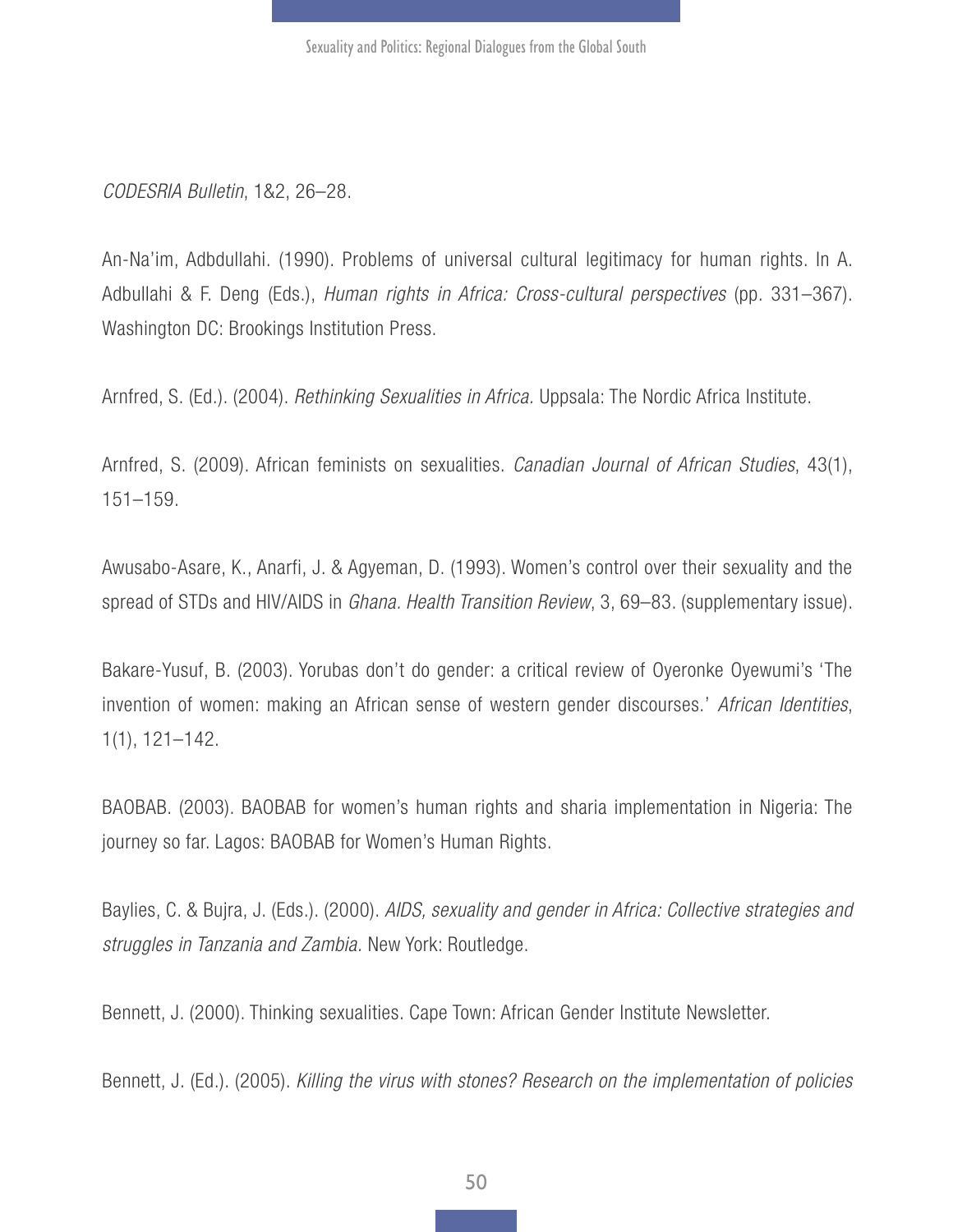*against sexual harassment in southern African higher education*. Cape Town: African Gender Institute.

Bennett, J. (2008). Editorial: Researching for life: paradigms and power. *Feminist Africa*, 11, 1–12. Retrieved June 25, 2010, from http://www.feministafrica.org/uploads/File/Issue%2011/11\_3\_ Editorial.pdf.

Bigge, D.M. & von Briesen, A. (2000). Conflict in the Zimbabwean courts: Women's rights and indigenous self-determination in Magaya v. Magaya. *Harvard Human Rights Journal*, 13, 289–313.

Blair, C. (2010). *I've got to make my livin': Black women's sex work in turn-of-the-century* Chicago. Chicago: University of Chicago Press.

Butler, J. (1990). *Gender trouble: Feminism and the subversion of identity*. London: Routledge.

Caldwell, J., Caldwell, P. & Quiggin, P. (1989). The social context of AIDS in sub-Saharan Africa. *Population and Development Review*, 15 (2), 185–234.

Canadian HIV/AIDS Legal Network. (2007). A human rights analysis of the N'Djamena model legislation on AIDS and HIV-specific legislation in Benin, Guinea, Guinea-Bissau, Mali, Niger, Sierra Leone and Togo. Retrieved June 25, 2010, from http://www.aidslaw.ca/publications/publicationsdocEN. php?ref=967.

Commons, L. (1993–94). Savage sexuality: Images of the African woman in Victorian literature. *Latitudes*, 3. Retrieved May 10, 2010, from http://ssmu.mcgill.ca/journals/latitudes/3vsex.htm.

Curtin, P. (1964). *The image of Africa: British ideas and action 1780–1850*. Madison: University of Wisconsin Press.

51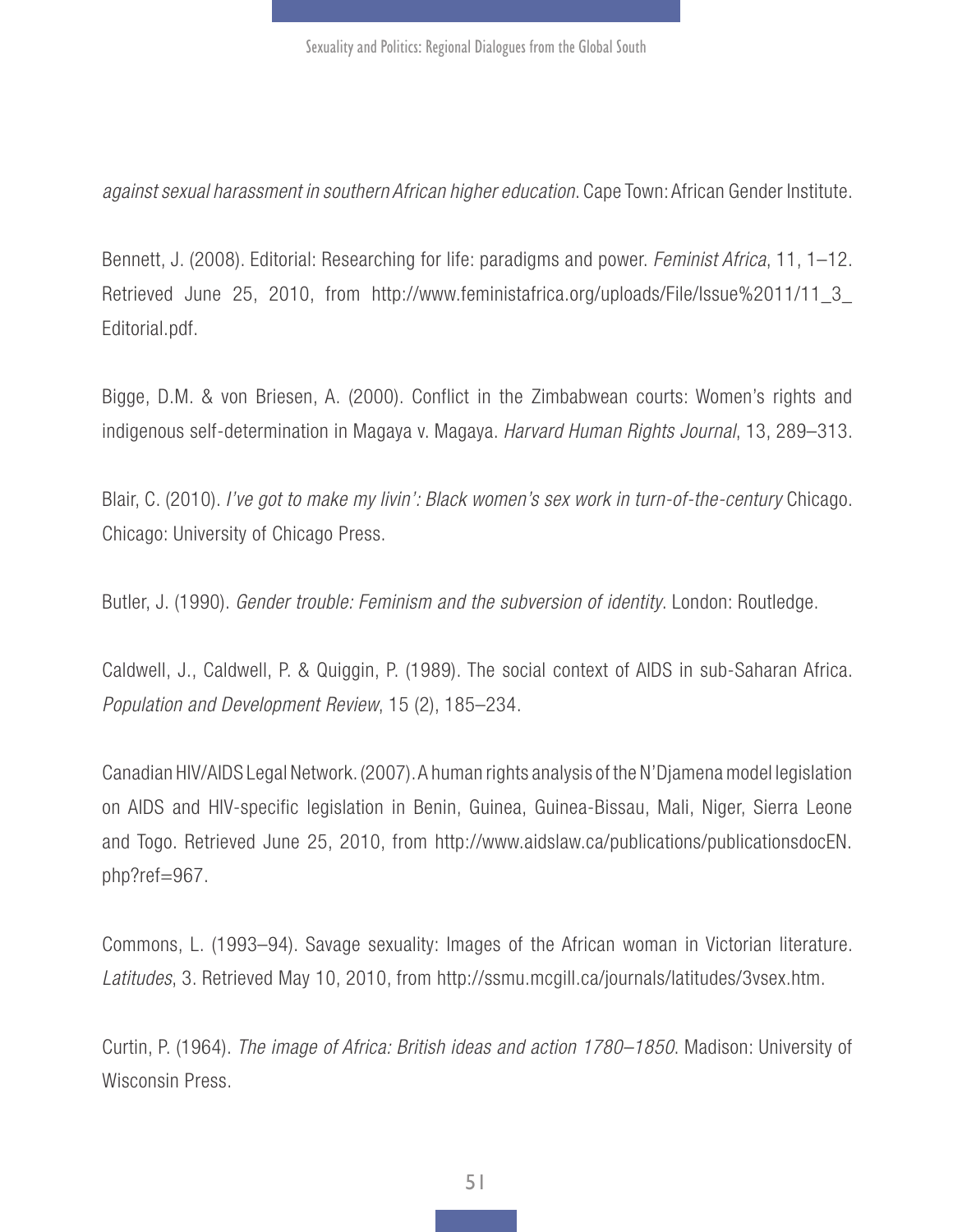Dankwa, S. (2009). 'It's a silent trade': Female same-sex intimacies in post-colonial Ghana. *Nordic Journal of Feminist and Gender Research*, 17(3), 192–205.

Dellenborg, L. (2004). A reflection on the cultural meanings of female circumcision: Experiences from fieldwork in Asamance, southern Senegal. In S. Arnfred (Ed.), *Rethinking Sexualities in Africa*  (pp. 79–96). Uppsala: The Nordic Africa Institute.

Deniaud, F., Livrozet, J.M. & Rey, J.L. (1991). Point de vue sur les liens unissant VIH et pratiques rituelles en Afrique tropicale. *Cahiers Santé*, 1, 327–333.

Diallo, A. (2004). Paradoxes of female sexuality in Mali: on the practices of Magnonmaka and Bolokoli-kela. In S. Arnfred (Ed.), *Rethinking Sexualities in Africa* (pp. 173–194). Uppsala: The Nordic Africa Institute.

Dilger, H. (2008). African sexualities revisited: Gender, social relations and culture in the context of globalization and AIDS in Tanzania. In C. Pope, R.T. White, & R. Malow (Eds.), *HIV/AIDS: Global frontiers in prevention/intervention* (pp.124–136). New York: Routledge.

Epprecht, M. (2006). 'Bisexuality' and the politics of normal in African ethnography. *Anthropologica*, 48, 187–201.

Epprecht, M. (2009). New perspectives on sexualities in Africa: introduction. *Canadian Journal of African Studies*, 43(1), 1–7.

Epprecht, M. (2010). The making of 'African sexuality': Early sources, current debates. *History Compass*, 8(8), 768–779.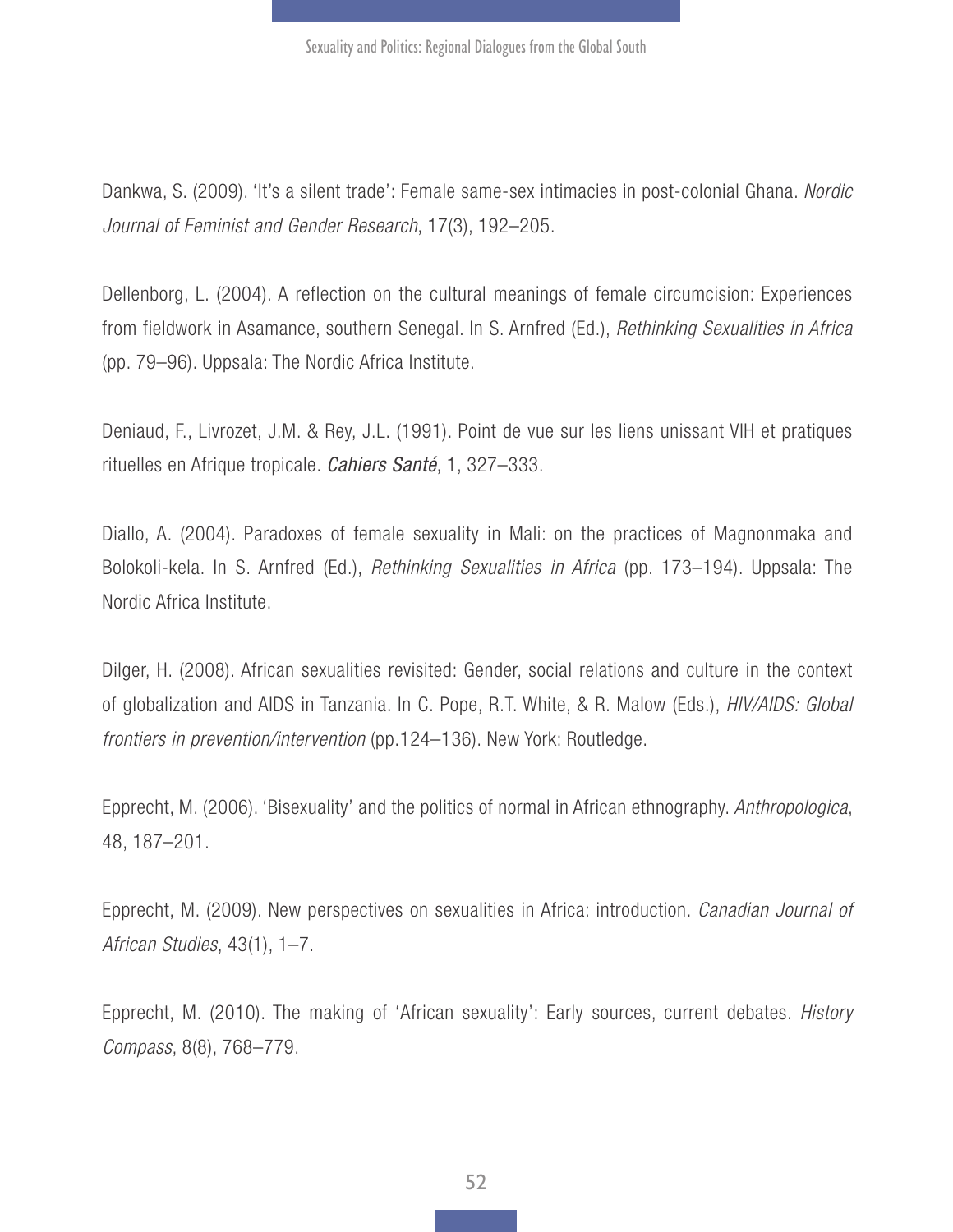Ehrlich, P. (1968). *The Population Bomb*. New York: Ballantine.

Fee, E. (1980). Review of 'The Hosken Report: Genital and sexual mutilation of females,' by Fran P. Hosken. *Signs: Journal of Women in Culture and Society*, 5(4), 807–809.

Foucault, M. (1976 [1998]). *The history of sexuality, volume 1: The will to knowledge*. London: Penguin.

Gatter, P. (2000). Global theories and sexuality. Paper presented at the IDS Queering Development Research Seminar Series, University of Sussex. Retrieved from http://www.ids.ac.uk/go/.../ queering-development-seminar-series-2000–2001.

Gausset, Q. (2001). AIDS and cultural practices in Africa: The case of the Tonga (Zambia). *Social Science and Medicine,* 52, 509–518.

Gay, J. (1985). Mummies and babies and friends and lovers in Lesotho. *Journal of Homosexuality,*  2(3 & 4), 97–116.

Geshekter, C. (1995). Outbreak? AIDS, Africa and the medicalisation of poverty. *Transitions*, 5(3),  $4 - 14$ .

Gilman, S. (1985). Black bodies, white bodies: Toward an iconography of female sexuality in late nineteenth century art, medicine and literature. In H.L. Gates (Ed.), *Race, writing and difference* (pp. 223–261) Chicago: University of Chicago Press.

Goodson, A. (1991). *Therapy, nudity and joy*. Los Angeles: Elysium Growth Press.

Gould, C. & Fick, N. (2008). *Selling sex in Cape Town: Sex work and human trafficking in a South*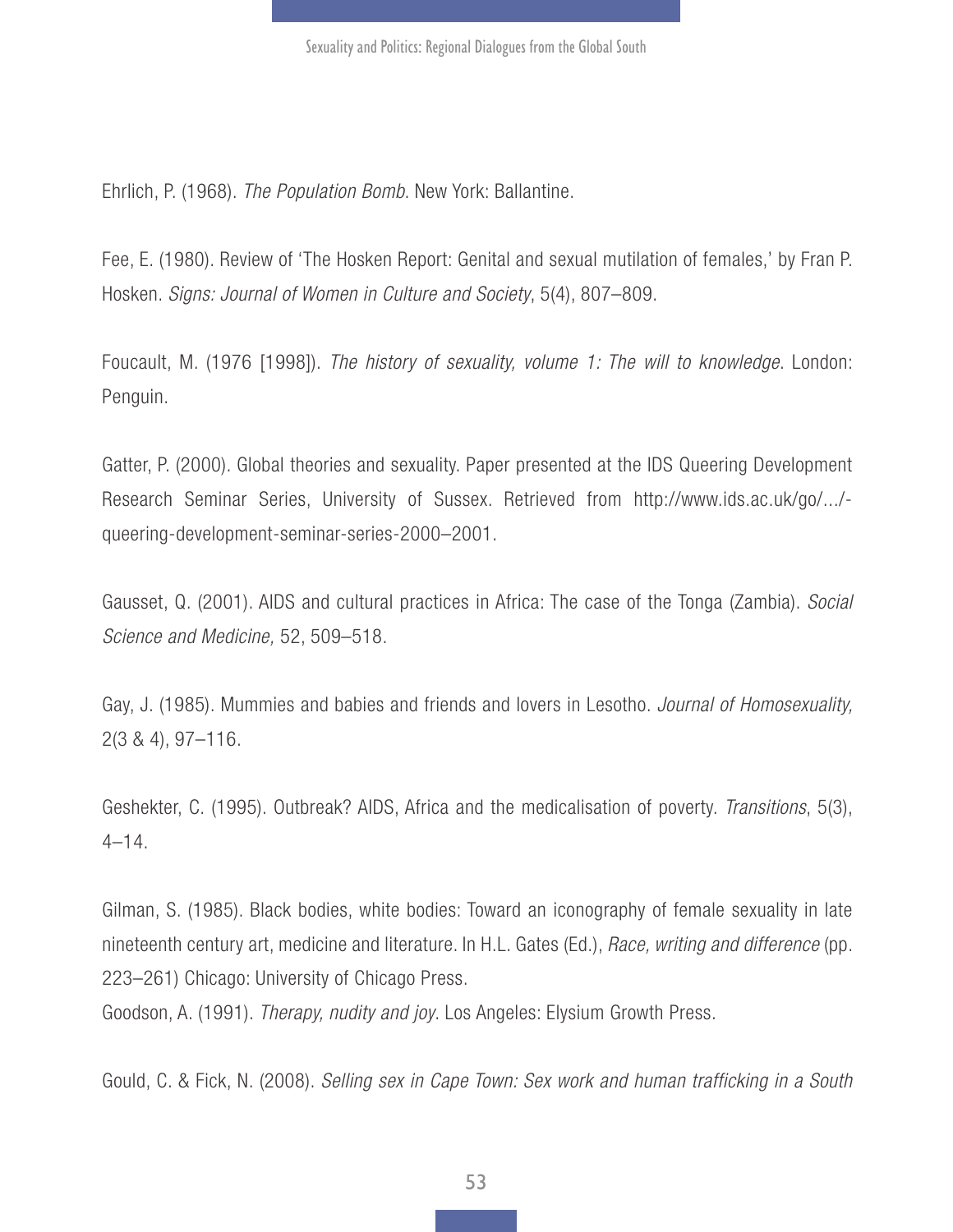*African city*. Pretoria: Institute for Security Studies.

Gresenguet, G., Kreiss J.K., Chapko M.K. & Weiss N.S. (1997). HIV infection and vaginal douching in Central Africa. AIDS, 11, 101–106.

Gune, E. & Manuel, S. (2007). Doing research on sexuality in Africa: Ethical dilemmas and the positioning of the researcher. *OSSREA Bulletin*. Retrieved March 10, 2010, from http://www.ossrea. net/publications/newsletter/jun07/article8.htm.

Hardin, G. (1968). The tragedy of the commons. *Science*, 162, 1243–48.

Heald, S. (1999). The power of sex: Reflections on the Caldwells' 'African Sexuality' thesis. In S. Heald (Ed.), *Manhood and morality: Sex, violence and ritual in Gisu society* (pp. 128–145). New York: Routledge.

Helle-Valle, J. (2004). Understanding sexuality in Africa: Diversity and contextualized dividuality. In S. Arnfred (Ed.), *Rethinking Sexualities in Africa* (pp. 195–207). Uppsala: The Nordic Africa Institute.

Herdt, G. (1987), *The Sambia: Ritual and gender in New Guinea*. New York: Holt, Rinehart &Winston.

Horn, J. (2003). AMANITARE and African women's sexual and reproductive health and rights. *Feminist Africa*, 2, 73–79.

Hosken, F. (1980). *The Hosken Report: Genital and sexual mutilation of females*. Lexington, MA: Women's International Network News.

Imam, A. (2000). The Muslim religious right ('fundamentalists') and sexuality. In P. Ilkkaracan (Ed.),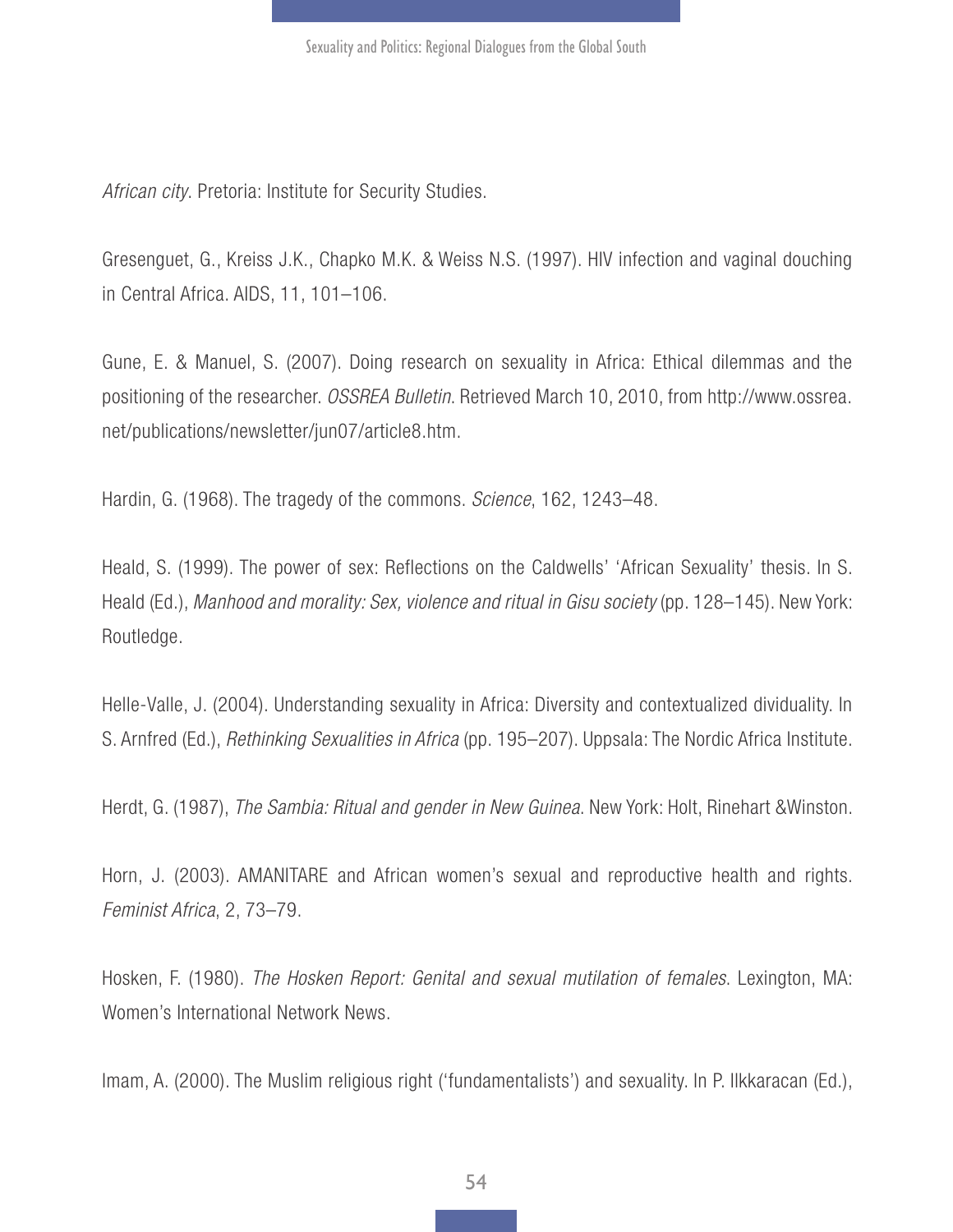*Women and sexuality in Muslim societies* (pp.121–139). Istanbul: Women for Women's Human Rights (WWHR) and Kadmin Insan Haklari Projesi (KIHP).

Kaler, A. (2009). African perspectives on female circumcision. *Canadian Journal of African Studies*, 43(1), 178–183.

Kendall, K. (aka Limakatso) (Ed.). (1997). *Singing away the hunger: The autobiography of an African woman*. Bloomington: Indiana University Press.

Kendall, K. (aka Limakatso). (1998). When a woman loves a woman in Lesotho. In S.

Murray & W. Roscoe (Eds.), *Boy-wives and female husbands: Studies in African homosexualities*  (pp.223–241). New York, Palgrave.

Khamasi, J. & Maina-Chinkuyu, S. (Eds.). (2005). *Sexuality: An African perspective, the politics of self and cultural beliefs*. Nairobi: Moi University Press.

Kibirige, J. (1997). Population growth, poverty and growth. *Social Science & Medicine*, 45(2), 247– 259.

Kippax, S. (2010). It's not as simple as ABC. In P. Aggleton & R. Parker (Eds.), *Routledge Handbook of Sexuality, Health and Rights* (pp. 184–192). London, Routledge.

Kuhn, T. (1962). *The Structure of Scientific Revolutions*. Chicago: University of Chicago Press. Le Blanc, M., Meintel, D. & Piché, V. (1991). The African sexual system: Comment on Caldwell et al. *Population and Development Review*, 17(3), 497–505.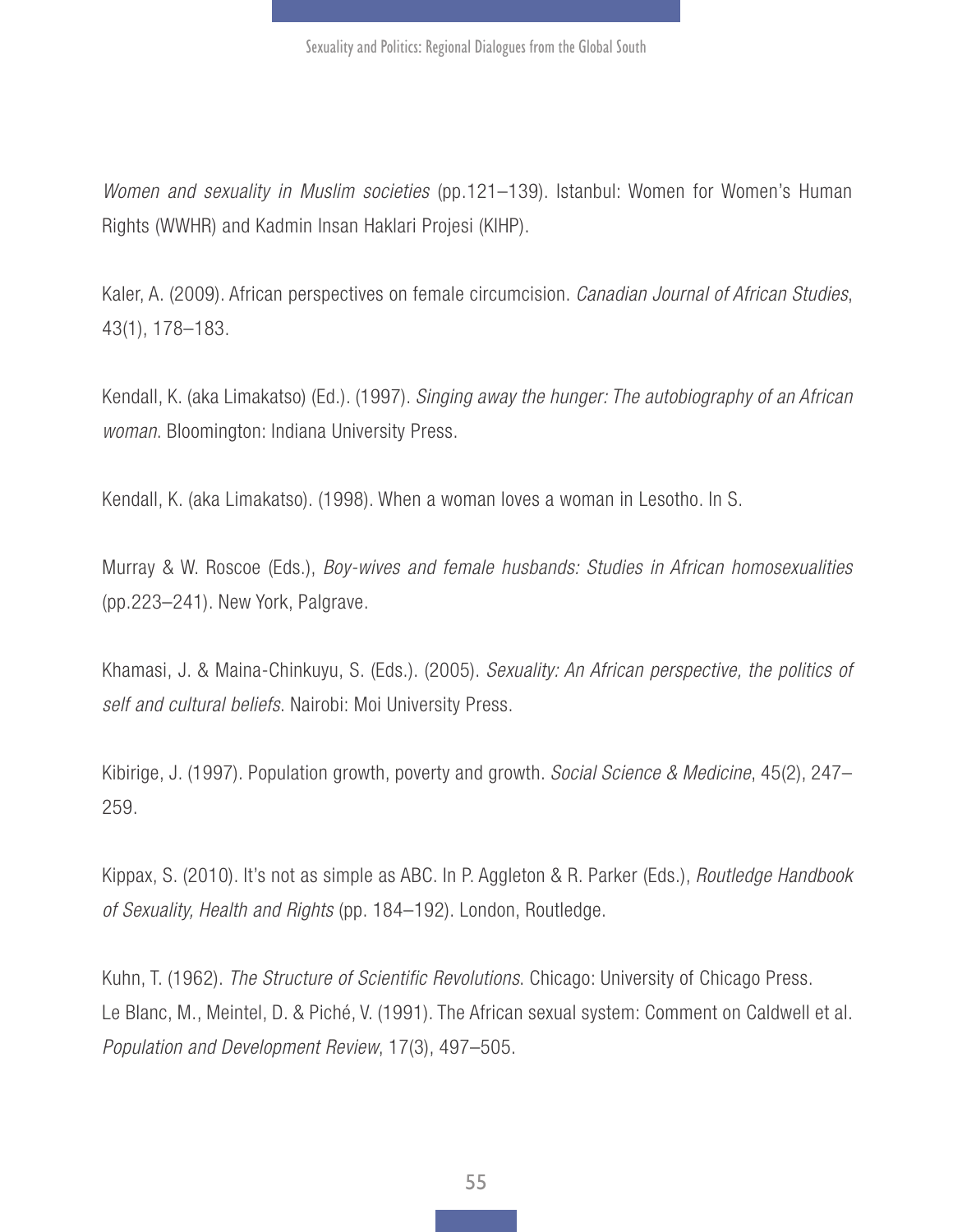Lyons, A. & Lyons, H. (2004). *Irregular connections: A history of anthropology and sexuality. Lincoln & London*: University of Nebraska Press.

Macdonald, D. (1996). Notes on the socio-economic and cultural factors influencing the transmission of HIV in Botswana. *Social Science and Medicine*, 42(9), 1325–1333.

Magubane, Z. (2001). Which bodies matter? Feminism, postructuralism, race, and the curious theoretical odyssey of the 'Hottentot Venus.' *Gender & Society*, 15(6), 816–834.

Mama, A. (1996). Women's studies and studies of women in Africa during the 1990s. *CODESRIA Working Paper Series* 5/96.

Mama, A. (2007). Is it ethical to study Africa? Preliminary thoughts on scholarship and freedom. *African Studies Review*, 50(1), 1–26.

Mamdani, M. (1972). *The myth of population control: Family, caste and class in an Indian village.*  New York: Monthly Review Press.

Maticka-Tyndale, E., Tiemoko, R. & Makinwa-Adebusoye, P. (Eds.). (2007). *Human sexuality in Africa: Beyond reproduction*. Johannesburg: Fanele.

Mbilinyi, M. (2010). The linkages between resources, policy, gender and HIV/AIDS: a conceptual note. In D. Kitunga & M. Mbilinyi (Eds.), *A transformative feminist analysis of HIV and AIDS*. Dar es Salaam: Tanzania Gender Networking Programme (TGNP).

McClintock, A. (1995). *Imperial leather: Race, gender and sexuality in the colonial conquest*. New York & London: Routledge.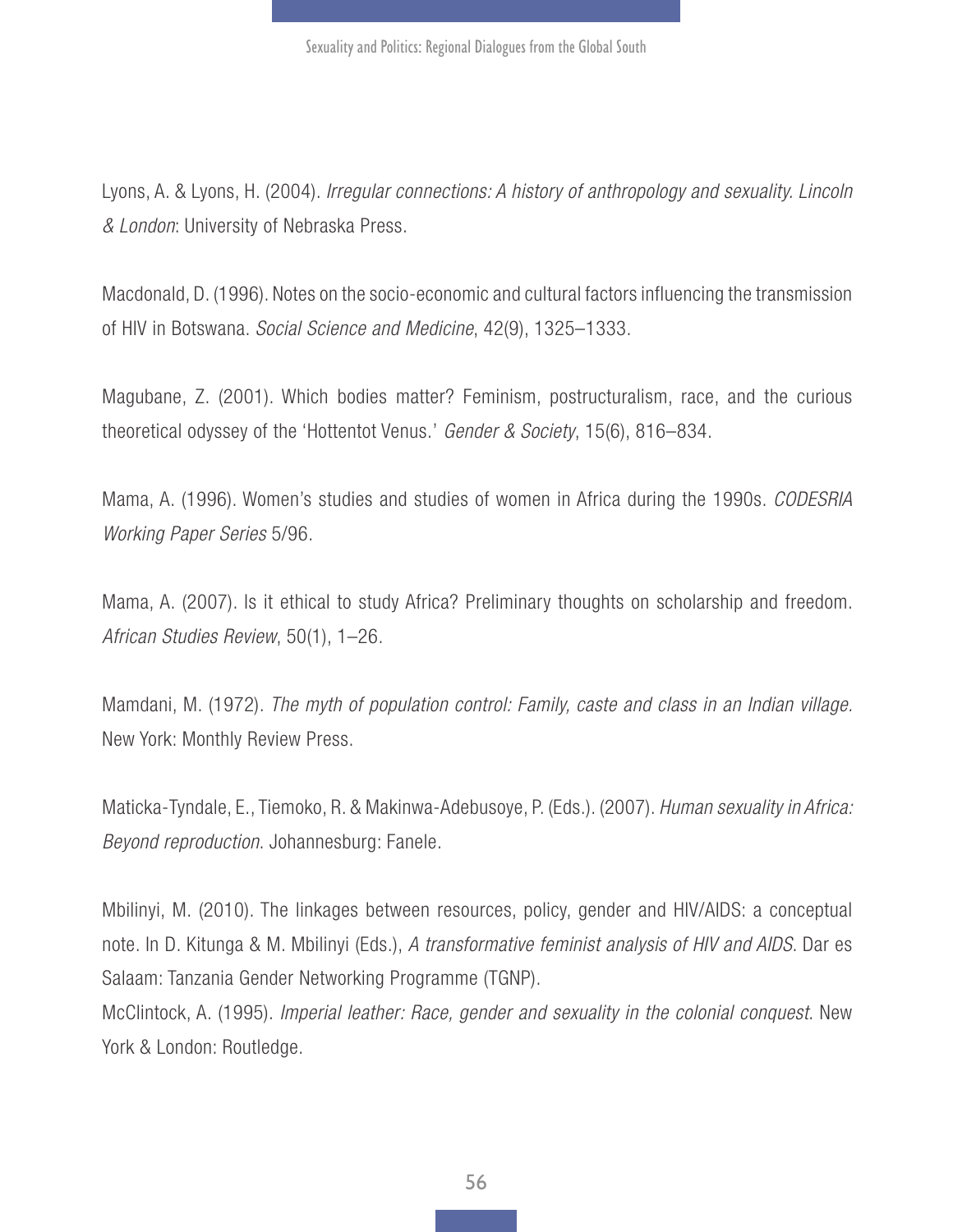McFadden, P. (1992). Sex, sexuality and the problems of AIDS in Africa. In R. Meena (Ed.), *Gender in southern Africa: Conceptual and theoretical issues* (pp. 157–195). Harare: Sapes Books.

McFadden, P. (Ed.). (1999). *Reflections on gender issues in Africa*. Harare: Sapes Books.

McFadden, P. (2003). Sexual pleasure as feminist choice. Feminist Africa, 2, 50–60.

Miller, A. & Vance, C. (2004). Sexuality, human rights and health. *Health and Human Rights*, 7(2), 5–15.

Milstein, B. (2004). Syndemic. In S. Mathison (Ed.), *Encyclopedia of evaluation* (pp. 404–405) Thousand Oaks, CA: Sage Publications.

Morgan, R., Marais, C. & Wellbeloved, J. (Eds.). (2009). *Trans: Transgender life stories from South Africa*. Johannesburg: Jacana.

Morgan, R. & Wieringa, S. (2005). *Tommy boys, lesbian men and ancestral wives: Female same-sex practices in Africa*. Johannesburg: Jacana.

Moyer, E. & Mbelwa, D. (2003). Secret pleasures: Imagining sexuality on the Swahili coast. Paper presented at the 4th Conference of the International Association for the Study of Sexuality, Culture and Society (IASSCS), Johannesburg.

Muller, J.C. (1972). Ritual marriage, symbolic fatherhood and initiation among the Rukuba, Plateau-Benue State, Nigeria. *Man*, 7(2), 283–295.

Musisi, N. (2002). The politics of perception or perception as politics? Colonial and missionary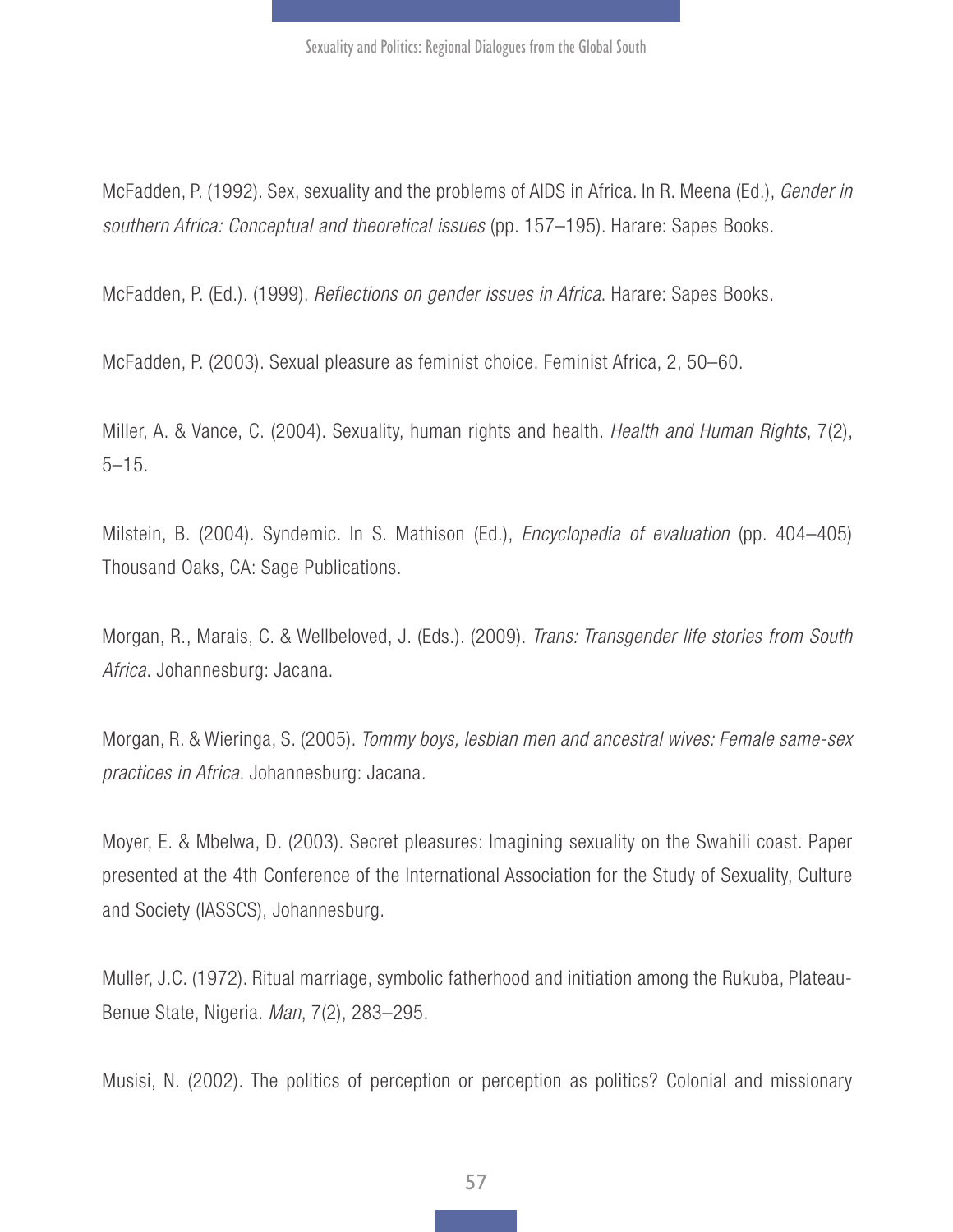representations of Baganda women, 1900–1945. In J. Allman, S. Geiger & N.

Musisi (Eds.), *Women in African colonial histories*, (pp.95–111). Bloomington: Indiana University Press.

Mutua, M. (2002). *Human rights: A political and cultural critique*. Philadelphia: University of Pennsylvania Press.

Nagar, R. & Geiger, S. (2007). Reflexivity and positionality in feminist fieldwork revisited. In A. Tickell, E. Sheppard, J. Peck & T. Barnes (Eds.), *Politics and practice in economic geography.*  London: Sage. Retrieved July 10, 2010, from http://www.tc.umn.edu/~nagar/documents/ NagarandGeigerfinaldraftReflexivityandPositionalityinFeministFieldworkjan07.pdf.

Nnaemeka, O. (Ed.). (2005). *Female circumcision and the politics of knowledge: African women in imperialist discourses*. Westport, CT: Praeger Publishers.

Nyanzi, S., Emodu-Walakira, M. & Sewaniko, W. (2009). The widow, the will and widow-inheritance in Kampala: revisiting victimisation arguments. *Canadian Journal of African Studies*, 43(1), 12–33.

Nzegwu, N. (2006). African sexuality. In A. Soble (Ed.), *Sex from Plato to Paglia: A philosophical encyclopedia*, (vol. 1, pp. 38–45). Westport, CT: Greenwood Press.

Oinas, E. & Arnfred, S. (2009). Introduction: Sex and politics – case Africa. *Nordic Journal of Feminist and Gender Research*, 17(3), 149–157.

Oloka-Onyango, J. & Tamale, S. (1995). 'The personal is political' or why women's rights are indeed human rights: An African perspective on international feminism. *Human Rights Quarterly*, 17(4), 691–731.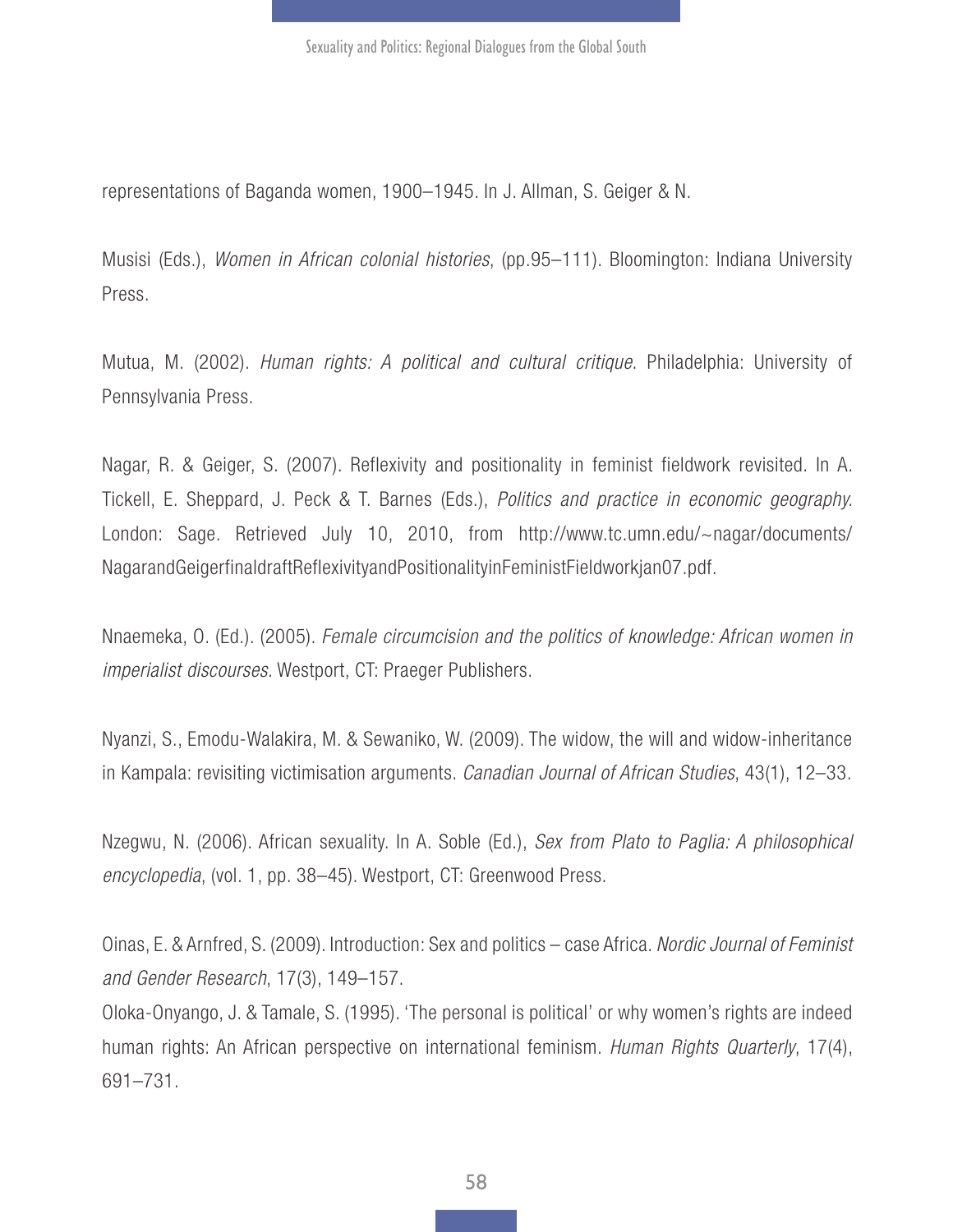Osha, S. (2004). A postcolonial scene: On girls' sexuality. Paper presented at the 2nd Understanding Human Sexuality Seminar Series, Africa Sexuality Resource Centre, Lagos.

Owusu, M. (1978). Ethnography of Africa: The usefulness of the useless. *American Anthropologist,*  80(2), 310–334.

Oyewumi, O. (2005). Visualizing the body: Western theories and African subjects. In O. Oyeronke (Ed.), *African gender studies*: A reader (pp. 3–32). New York, Palgrave Macmillan.

Pereira, C. (2003). Where angels fear to tread? Some thoughts on Patricia McFadden's 'Sexual pleasure as feminist choice.' *Feminist Africa*, 2, 61–65.

Raum, O. (1939). Female initiation among the Chaga. *American Anthropologist*, 41(4), 554–565.

Ramose, M. (1999). *African philosophy through ubuntu*. Harare: Mond Books.

Rees, B. (1977). *The Victorian Lady*. London: Gordon and Cremonesi.

Reinharz, S. (1992). *Feminist methods in social research*. New York: Oxford University Press. Rubin, G. (1984). Thinking sex: notes for a radical theory on the politics of sexuality. In

C. Vance (Ed.), *Pleasure and danger: Exploring female sexuality* (pp. 267–319). London: Routledge and Kegan Paul. Sachs, Albie. (2009). *The strange alchemy of life and law*. London: Oxford University Press.

Savage, O. & Tchombe, T. (1994). Anthropological perspectives on sexual behaviour in Africa. *Annual Review of Sex Research,* 5, 50–72.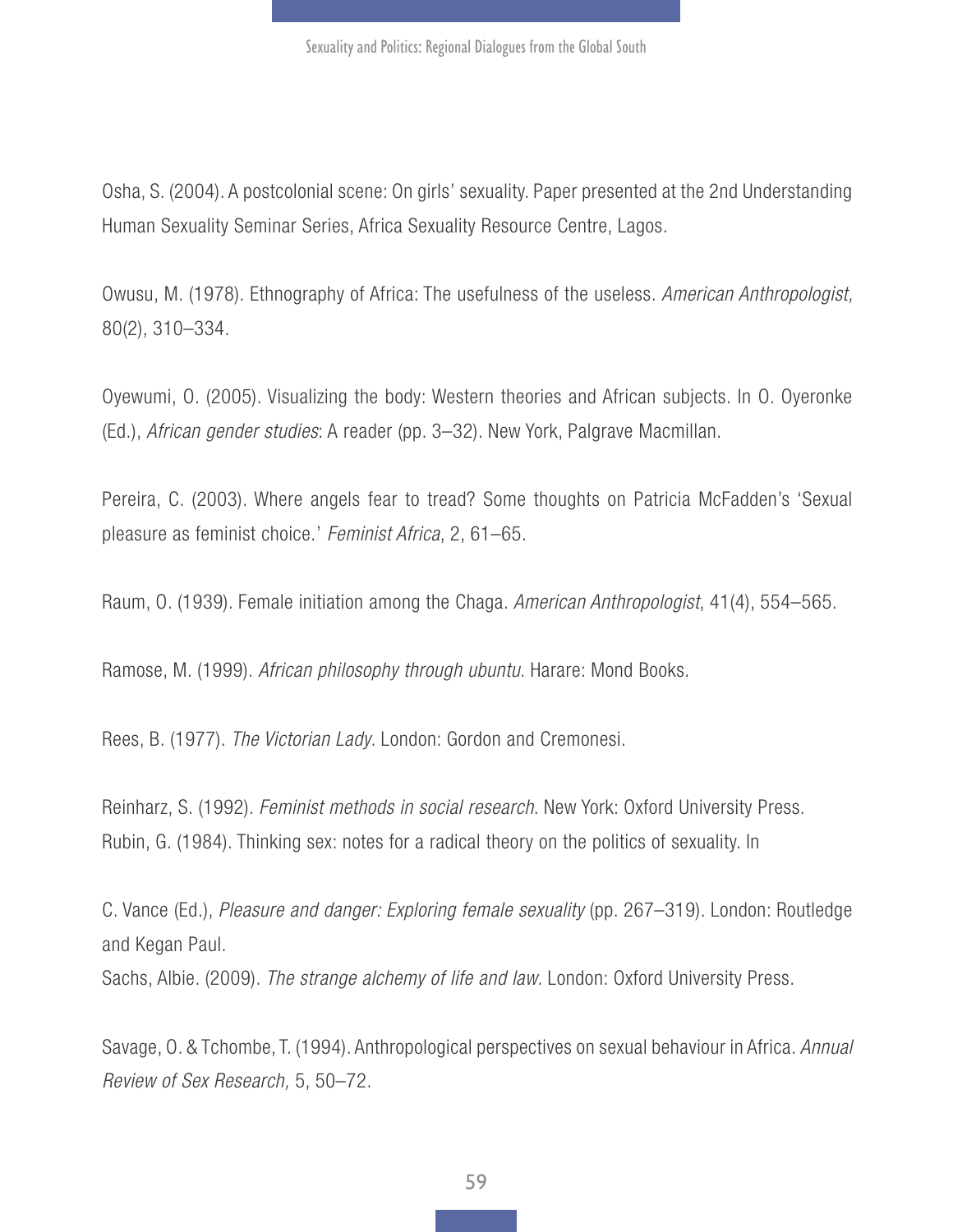Smith, T.L. (1999). *Decolonising methodologies: Research and indigenous peoples*. London: Zed Books.

Stillwaggon, E. (2003). Racial metaphors: Interpreting sex and AIDS in Africa. *Development & Change*, 34(5), 809–832.

Tamale, S. (2005). Eroticism, sensuality and 'women's secrets' among the Baganda: A critical analysis. *Feminist Africa*, 5, 9–36. Retrieved June 21, 2010, from http://www.feministafrica.org/ uploads/File/Issue%205/FA5\_feature\_article\_1.pdf.

Tamale, S. (Ed.). (2007). *Homosexuality: Perspectives from Uganda*. Kampala: Sexual Minorities Uganda (SMUG).

Tamale, S. (2008a). The right to culture and the culture of rights: a critical perspective on women's sexual rights in Africa. *Feminist Legal Studies*, 16, 47–69.

Tamale, S. (2008b). Review of Tommy boys, lesbian men and ancestral wives: Female same-sex practices in Africa. *Feminist Africa*, 11, 135–138. Retrieved May 25, 2010, from http://www. feministafrica.org/uploads/File/Issue%2011/11\_13\_Review%201.pdf.

Thomas, L. (2003). *Politics of the womb: Women, reproduction, and the state in Kenya*. Berkeley: University of California Press.

Treichler, P. (1999) *How to have a theory in an epidemic: Cultural chronicles of AIDS*. Durham: Duke University Press.

Tripp, A. (2004). Women's movements, customary law, and land rights in Africa: The case of Uganda. *African Studies Quarterly*, 7(4), 1–19.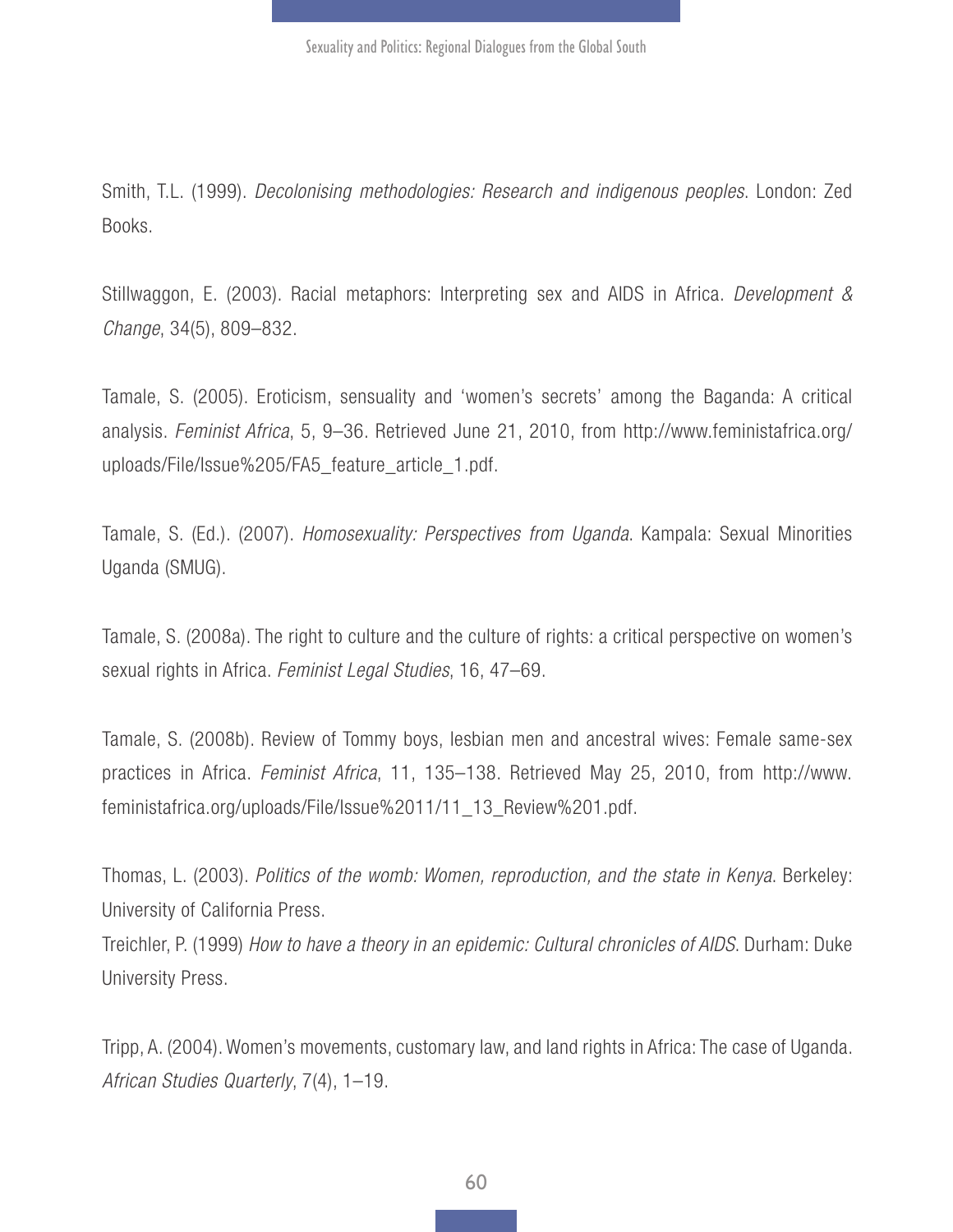UNAIDS. (2008). Policy brief: Criminalisation of HIV transmission. Retrieved October 27, 2010, from http://www.unaids.org/en/.

Undie, C. & Benaya, K. (2006). The state of knowledge on sexuality in sub-Saharan Africa: A synthesis of literature. *Jenda: A Journal of Culture and African Women Studies*, 8, Retrieved March 17, 2010, from http://www.jendajournal.com/issue8/undie-benaya.html.

United Nations Millennium Project. (2006). *Public choices, private decisions: Sexual and reproductive health and the millennium development goals*. New York: UN Millennium Project.

Vaughan, M. (1991). *Curing their ills: Colonial power and African illness*. Stanford, CA: Stanford University Press.

Wane, N. (2000). Indigenous knowledge: Lessons from the elders, a Kenyan case study. In G. Dei, B. Hall, & G. Rosenberg (Eds.), *Indigenous knowledge in global context: Multiple Readings of our world*  (pp. 54–67). Toronto: University of Toronto Press.

Wanyeki, M. (Ed.). (2003). *Women and land in Africa: Culture, religion and realising women's rights*. London: Zed Books.

Whitehead, A. & Tsikata, D. (2003). Policy discourses on women's land rights in sub-Saharan Africa: the implications of the re-turn to the customary. *Journal of Agrarian Change*, 3 (1 & 2), 67–112.

Wolf, N. (1991). *The beauty myth: How images of beauty are used against women*. New York: William Morrow and Company.

Women and Law in Southern Africa (WLSA). (2000). *In the shadow of the law: Women and justice*